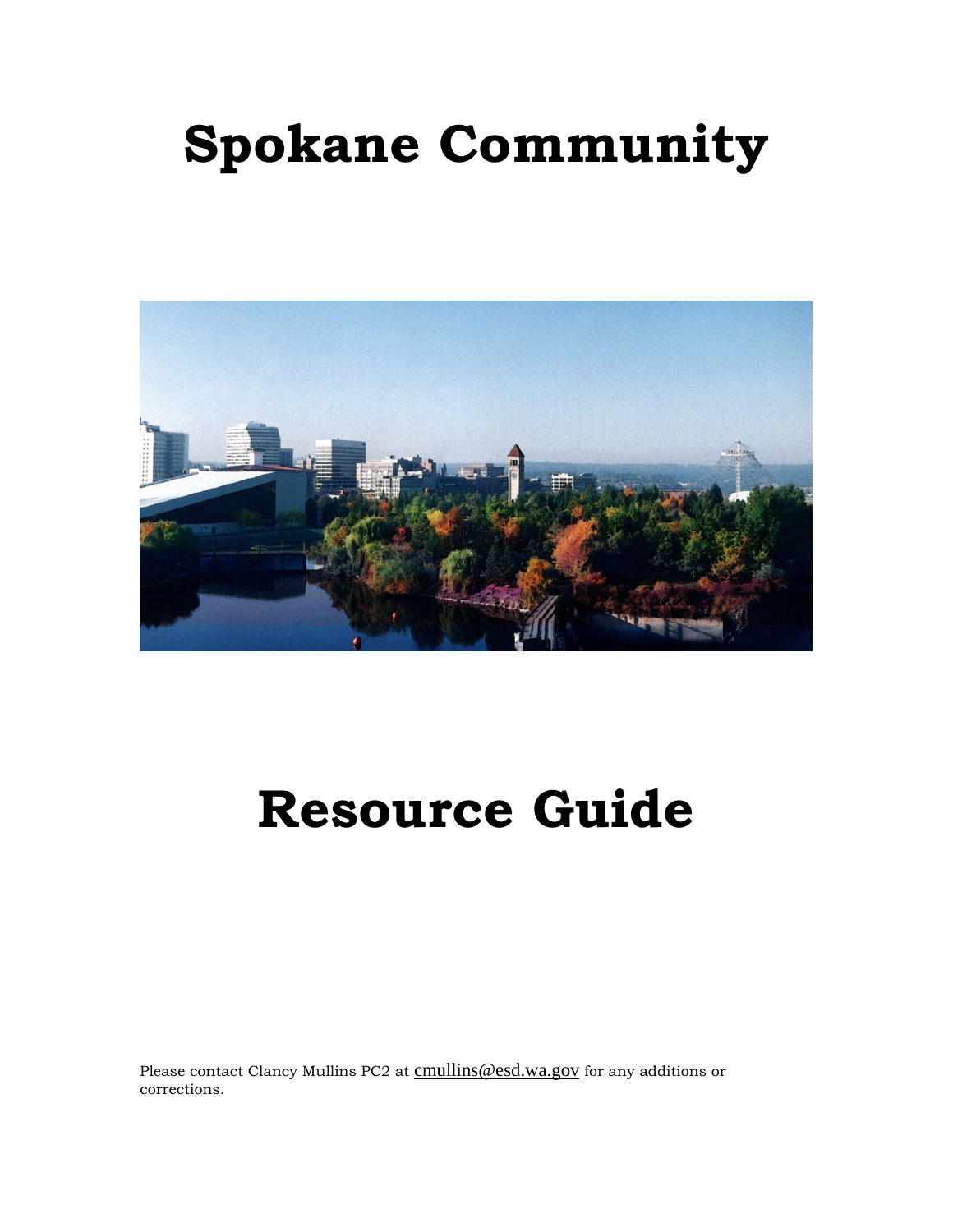# **Basic Needs & Emergency Resources**

**1st Call for Help**

**838-4428 or (877) 678-4428**

This is a confidential 24-hour emergency and crisis information telephone service which helps clients locate and connect with non-profit agencies, support groups and community resources.

**American Indian Community Center 535-0886 905 E. Third Spokane, WA** 

Hot Lunches Monday – Friday, 11:30am through SASTA transportation. Facility hours; Monday – Friday 1pm – 5pm. The Center, a comprehensive social services agency, focuses on outreach and supportive services to assist American Indian individuals and families in transitional housing or homeless situations. The case manager works with the individual to assist them in accessing housing, financial resources, treatment, and jobs. They also offer life skills classes, daycare, GED classes, mental health counseling, and enrollment assistance in substance abuse programs. The Senior Nutrition Program through Community Health Association of Spokane (CHAS) is located at AICC. It targets those over 55. Hot lunches are served Mon-Fri at 11:30am through SASTA transportation. They also house a food bank serving those in the 99202 zip code.

**Anna Ogden Hall 327-7737 2828 W. Mallon Spokane, WA 99201** 

Monday - Friday, 8:30 a.m. - 4:30 p.m.; Crisis Shelter. Free.

A long-term residential program for women and women with children (boys under 10). Christ-centered approach to healing, personal responsibility and transformation from the inside out. Offers Bible studies, counseling groups, life skills classes, educational/vocational learning center, parenting classes, personal enrichment opportunities, fun activities, exercise, diet and nutrition, case management, opportunities for health management and medical care. Graduates of 12-24 month program may be offered opportunity for paid internship. Admission process requires attending orientation held at Anna Ogden Hall most Fridays - call to RSVP.

**Basic Health Plan** 

**1-800-660-9840** 

This state governmental program provides low-cost health insurance.

# **Bethel AME Church-Health and Wellness Program / Winter Soup Kitchen 534-3007**

#### **600 S. Richard Allen Court**

This program seeks to collaborate with existing health care providers to disseminate culturally appropriate information related to preventable and treatable health-related issues. The Ronal McDonald Care Mobile provides medical services for newborns through are 21 on Fridays at the church. Hot meals are also available at the church January through March on Tuesdays, Wednesdays and Thursdays from 4:30pm-6:00pm for one and all.

**Caritas Center 326-2249 5109 N. Adams Spokane, WA 99205** 

Monday, Wednesday & Thursday, 10 a.m. - 1 p.m. Free.

Churches in northwest Spokane have united to form Caritas Center. It is a neighborhood center serving the area north of Wellesley and west of Division and the following zip code: 99026 in Spokane County. Food service provided in the area north of Montgomery and west of Division and in the following zip code: 99026 in Spokane County. Provides information and referral services, emergency assistance for food, utilities, transportation and some other needs. Services are limited to available resources. Also provides chore services and transportation for the elderly and disabled. Bakery items and dairy products are given out each day open, if available.

#### **Catholic Family Services 242-2308**

Catholic Family Services is a certified mental health treatment program and provides counseling services for all ages and for various reasons such as family counseling, group counseling, post-abortion counseling, etc. Educational workshops are also provided on an as needed basis.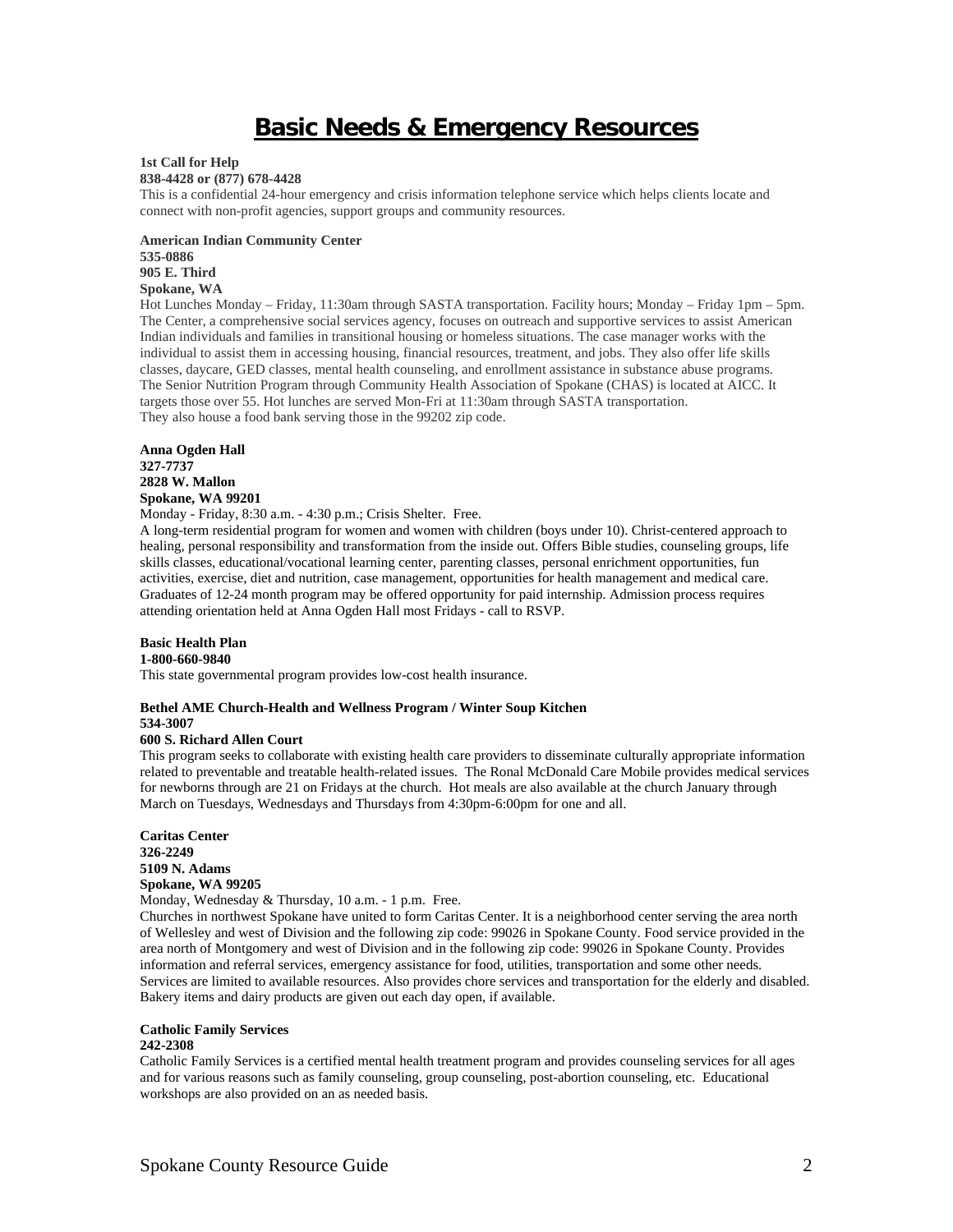#### **Cheney Outreach Center 235-8900 626 Third Street Cheney, WA 99004**

Wednesday, 9 a.m. - Noon; Tuesday, 9 a.m. - 1 p.m., Thursday by appointment. Free, reimbursement encouraged. Provides information, referral, energy assistance and other direct aid for low income, families, individuals, elderly and special needs residents of the Cheney area. Cheney Outreach serves all residents of the Cheney School District #360, excluding Airway Heights.

**Crime Victim Crisis Line 624-7273 210 W. Sprague Spokane, WA 99201**  All hours every day. Free.

This free crisis line serves victims of sexual assault and other crime victims throughout Spokane County. Any victim, family member of a victim, friend, relative or provider may access the crisis line at no cost. It is available 24/7 offering crisis intervention, information and referral, as well as advocacy through certified providers.

#### **Crisis Pregnancy Center**  2659 N. Ash or 12124 E. 6<sup>th</sup> **327-0701 or 891-2850**

Provides free pregnancy testing; early prenatal care; pregnancy education and counseling on all options. Also provides practical assistance with abortion alternatives and material assistance with maternity and infant items based on program participation. Offers housing for pregnant homeless women. Offers post abortion support and relationship counseling. They do not perform or refer for abortions though they do provide information about that option. Provides STD testing and counseling available at the Ash Street office.

**Crisis Response Services - Spokane Mental Health 838-4651 / TDD 624-0004 107 S. Division Spokane, WA 99202**  Sunday - Saturday, 24 hours. Services, in person or on the phone, are available 24-hours daily to persons of all ages experiencing emotional and/or psychiatric crisis. Face-to-face in-home or community evaluations, crisis intervention and Involuntary Treatment Act services are available as appropriate. **The Eagle's Nest** 

**455-8722; after hours 532-6157 1523 N. Regal Spokane, WA**  Residence for Homeless Veterans.

**Family Assistance Program 455-8722; after hours 532-6157 845 S. Sherman Spokane, WA 99202** 

Monday & Friday, 7 a.m. - 3 p.m., Wednesday 1 p.m. - 5 p.m. Free. Qualifying, low-income families may receive emergency vouchers for food, utilities, rent and medicine. Funds provided by a local parish. Only families who reside in the boundary, have dependents living with them, and have not been assisted through the Center within a year are eligible for financial assistance. The Center also provides the following services: family crisis intervention, school supplies, before and after school program, childcare, holiday assistance, teen prevention, and leadership programs.

**First Call For Help 838-4428 or 1-877-678-4428 (toll free) / TDD 624-0004 107 S. Division Spokane, WA 99202**  24-hours daily. Free. Trained volunteers, under professional supervision, provide free telephone assistance, referrals, supportive listening, and links to community individuals and agencies.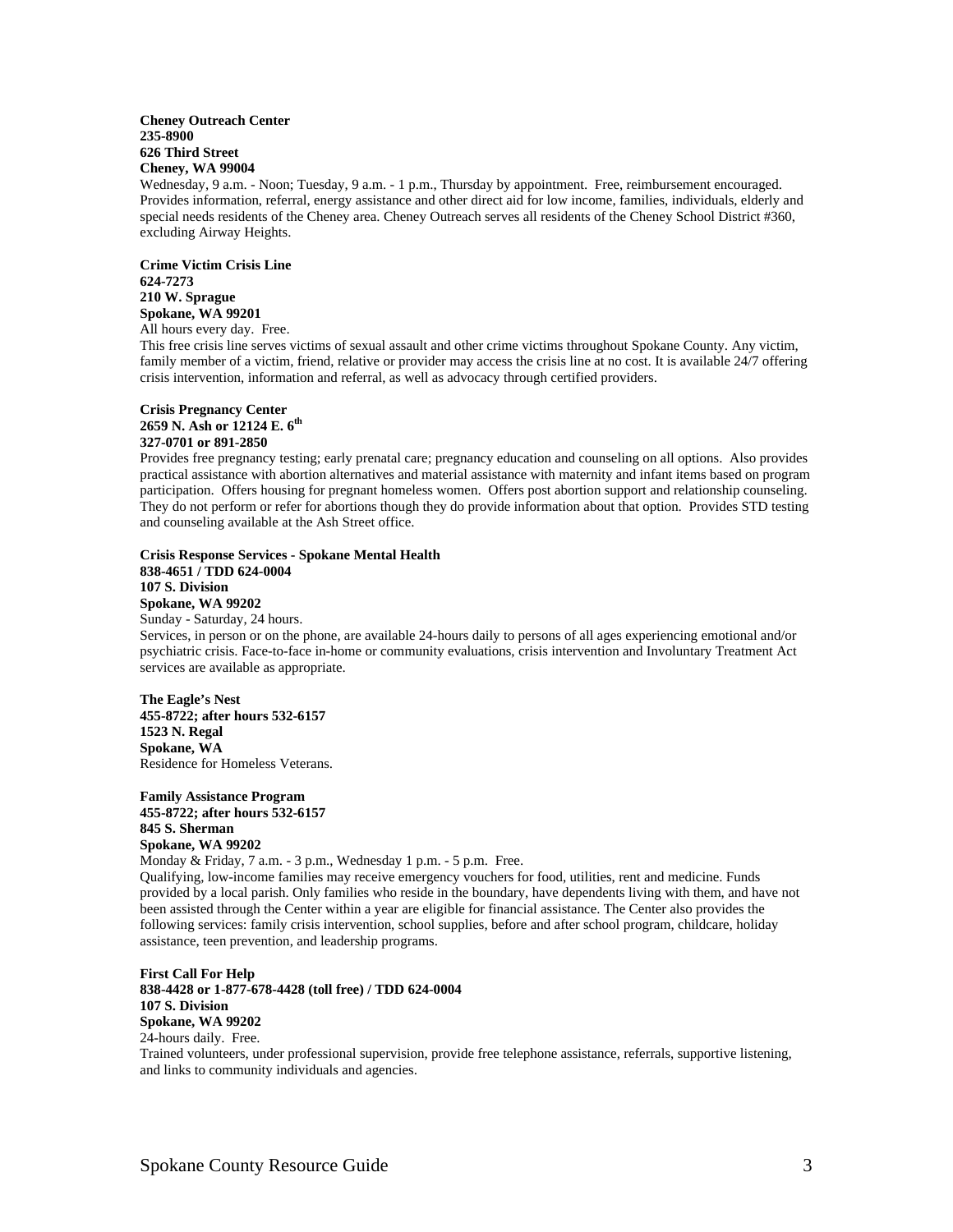#### **The Greenhouse 276-8224 222 E. Crawford Road Deer Park, WA 99006**

Monday - Friday, 9 a.m. - 4 p.m. Free. Provides an information and referral service for the North County. Provides a free clothing bank, Deer Park food bank, emergency services, counseling services, furniture, and household items. GED program also available.

**Hope House 455-2886 111 W. 3rd Ave Spokane, WA 99201** Sunday - Saturday, 8 p.m. - 8 a.m. Free.

Provides emergency shelter, hot shower, clean bed, toiletries and nutritional food in a safe, caring environment for single, homeless women 18 and over. On-site case management, referral and support. Safety/protection from violence on the street. Clothing bank for shelter guests as well as any woman in need. Call for clothing bank hours. Also has permanent supportive housing.

**House of Charity 624-7821 32 West Pacific Spokane, WA 99210** 

Monday - Saturday, 7:30 a.m. - 3:00 p.m., closes at 2 p.m. on Thursday. Free.

A drop-in center serving street people and transients. A mid-day meal is served for senior citizens at 10:45 a.m., and all others at 11:00 a.m. Free medical clinic, Tuesday and Friday at noon. Clothing room is open from 9:30 - 10 a.m. Monday - Friday. Winter-time night shelter first Monday in October through April 30 for homeless men. Women may access clothing bank and facilities during the day, but no overnight accommodations.

**Interfaith Hospitality Network of Spokane 747-5487 2515 E Sprague Ave. Spokane, WA 99202**  Monday - Friday, 9 a.m. - 5 p.m. Referral required from a social service agency. Temporary shelter to homeless children (no age limit) with single parent or mother and father. Parents must be at least 18 years of age. Case management and referral assistance included. Life Skills classes provided to in-house families and After Care case management to discharged families for 6 months.

**Lions Club of Spokane 328-6900 1212 N. Howard Spokane, WA 99201**  Monday – Friday, 9:30am-11:30am Ten local Lions Clubs provide eye exams and glasses qualified applicants through data supplied on a brief application.

**Love Travels 509-624-2378 Spokane, WA**  Contact Tracey

Offers the families of incarcerated individuals the opportunity to visit their loved one by providing affordable shelter near Airway Heights Corrections Center and Pine Lodge. Rooms are available at a reduced rate of \$20 per night, through a partnership between Volunteers of America and Days Inn, and can be reserved for one weekend in a twomonth period.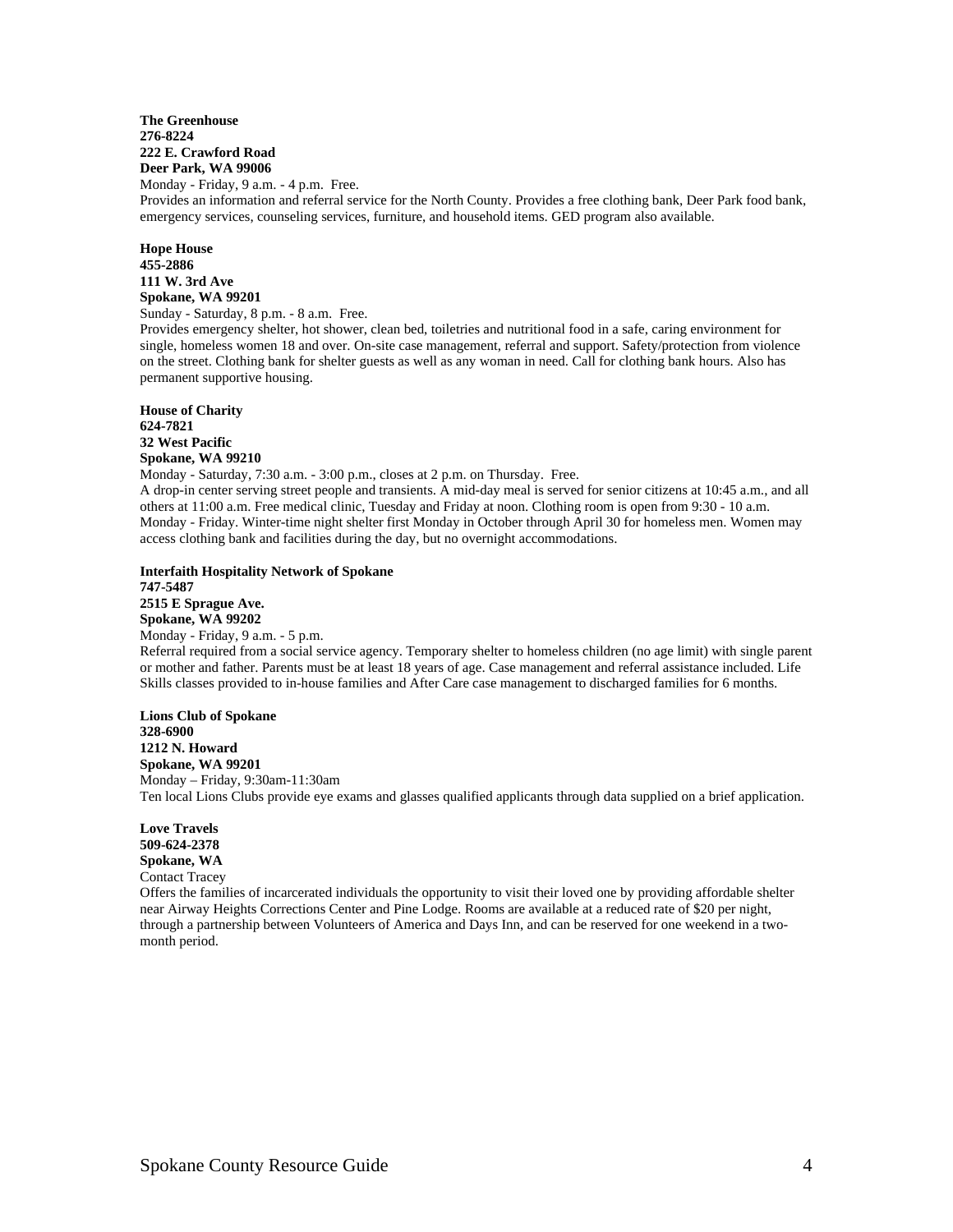#### **Mission Community Outreach Center 536-1084 1906 E. Mission Spokane, WA 99220**

Monday, Wednesday & Friday, 1:30 p.m. - 4:15 p.m. Free.

The Mission Community Outreach Center's Infant Crisis Bank is available for all of Spokane County's low-income families or single parents with an infant birth through three-years old. Residents of Spokane County are also eligible for the Assistance for Domestic Violence Families/Burn Out Victims and Women's Multivitamins with Folic Acid programs. All other services provided by this Center are for low-income families and individuals living east of Division Street to Park Road and north of 16th Avenue to Lincoln Road. Services include emergency resource information, clothing bank (including men's and women's professional clothing), necessities bank, and December Christmas Bicycle and Helmet Program. School supplies are distributed in August and the Center operates a yearly Back-To-School Clothing/Shoes/Coat program.

**New Hope Resource Center 467-2900 4211 E. Colbert Road Spokane, WA 99005** 

Tuesday & Thursday, 9:30 a.m. - 1:30 p.m.

Churches in far north Spokane have united to form New Hope Resource Center. It serves Mead, Colbert, Elk, Chattaroy, and Riverside areas as well as Spokane north of Hawthorne, zip codes 99005, 99021, 99003, 99009, 99218, and 99025. Provides information and referral services, emergency assistance for food, utilities, and prescriptions. Also provides chore services and transportation for the elderly and disabled.

**OMEGA Center 325-1839 1918 W. Chelan Ave Spokane, WA 99205** 

Monday - Thursday, 10 a.m. - 2 p.m., every 4th Saturday, 10 a.m. - 1 p.m. Free.

An outreach ministry that offers: food bank, children's clothing bank, utility assistance, home chores, transportation for seniors and disabled, referral, and advocacy. Serves areas from Division Street west to the river, and from Indiana Avenue north to Wellesley. Must provide verification of address and picture identification.

**Our Place 326-7267 1509 W. College Spokane, WA 99201** 

Monday, Tuesday, Thursday & last Saturday of month, 10 a.m. - 1:00 p.m. Free.

Food Bank for West Central area only, (South of Montgomery, West of Division Street, and North and East of Spokane River). Food Bank is open Monday, Tuesday and Thursday from 10 a.m. - 1 p.m. Some clients may receive food every 30 days. Limited emergency financial assistance e.g., emergency utilities, limited local transportation for West Center area only. Clothing Bank open to all. We DO NOT assist with rent. Ecumenical effort of seven churches in the West Central area. Must present photo ID and proof of residence each time of service.

# **ParaTransit**

#### **328-1552**

This is a shared-ride, wheelchair-accessible transportation service for ADA eligible persons who are unable to use Spokane Transit Authority (STA) accessible, lift-equipped buses. All services are pre-scheduled; same day trip requests are made on a space available basis. The reservation desk is open 8:00am-5:00pm daily. Routes can be scheduled between 6:00 am – Midnight, Monday – Saturday, and 8:00am – 8:00pm, Sundays and holidays.

#### **People's Clinic 829 W. Broadway (2nd floor of the YWCA) Spokane, WA 99201**

Monday-Thursday, 9:00am-5:00pm and Fridays, 9:00am-1:00pm.

This program provides primary health care to residents of Spokane regardless of their ability to pay. Services include: well-child exams, immunizations, mental health counseling and referrals, assistance with Washington Basic Health insurance applications, female and male health exams, breast cervical health program, pregnancy detection and referral, sexually transmitted disease screening and treatment, acute and chronic health care, and selective on-site lab testing.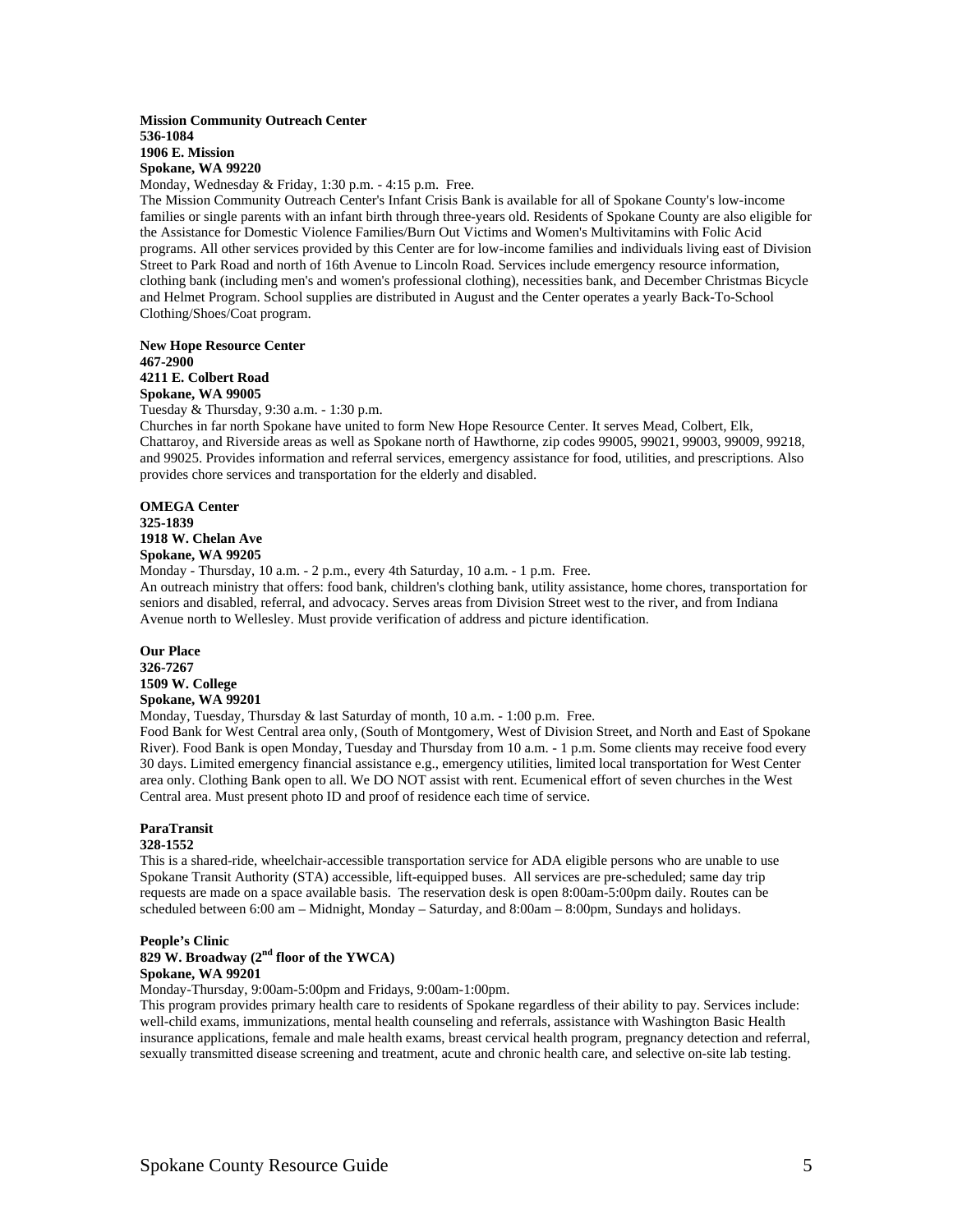#### **Planned Parenthood 326-2142 123 E. Indiana Spokane, WA 99207**

Provides information on reproductive healthcare including family planning, contraceptives, vasectomies, pregnancy termination, birth control counseling for women, men, and teens; HIV and STD screening; education; and counseling. They have multiple locations and hours vary by location. Call number above for more information on other sites.

**Project Access 537-8877 ext. 30 104 S. Freya, Suite 114 Spokane, WA 99202** 

Project Access is a community-based, physician-led initiative to expand access to health care for low-income, uninsured residents of Spokane County. They provide physical office visits (both primary and specialty care); surgeries and treatments, both inpatient and outpatient, laboratory and radiology services; hospitalizations, both inpatient and outpatient; prescription medications with a \$4.00 co-pay per prescription; and appointment reminders.

**Reduced Fare Card 456-7277 701 W. Riverside Spokane, WA 99201**  Monday - Friday, 6:30 a.m. - 6 p.m.; Saturday, Noon - 5 p.m. 50 cents per trip, bus pass \$16.50. Provides reduced fares on public transportation for elderly and eligible disabled. Go to Bus Shop for application and photo I.D. card.

**Rideshare 325-6048 1230 W. Boone Spokane, WA 99201**  Monday - Friday, 8 a.m. - 5 p.m. Fees vary.

Rideshare organizes vanpools for daily work commuters and will place a 15 passenger van with a group of commuters, 5 persons or more, who have an origin or destination in STA's service area and commute a minimum of 20 miles a day. Vanpools are charged actual operating expenses only. New online commuter matching website and very helpful for carpool and vanpool options: www.rideshareonline.com.

**Saint Margaret's Shelter 624-9788 101 E. Hartson Ave. Spokane, WA 99202** 

Monday - Sunday, 24-hours. Program fee requested based on ability to pay.

This is a shelter located in Spokane. Provides emergency shelter and transitional housing for up to two years for homeless women and children. Must be at least 18 years old, have children in custody (no boys over 12). Call for application and interview.

**Salvation Army Family Emergency (SAFE) Center 325-6814 1403 W. Broadway Spokane, WA 99201** 

Monday - Sunday, 24 hour service. Free.

Provides short term Emergency Shelter to single or two parent families. Provides assistance in obtaining permanent housing, advocacy with DSHS and other agencies. The Salvation Army is a Christian organization offering worship & study opportunities to all clients; however, services are provided regardless of religious beliefs to eligible clients.

**Salvation Army Social Services Department 325-6821 2020 N. Division Spokane, WA 99207**  Monday - Friday, 8:30 a.m. - Noon & 1 p.m. - 4 p.m. Free.

Provides the following types of assistance to families and individuals who have low income, no income, or temporary financial distress: energy assistance, food assistance, clothing assistance, household furnishings, rent assistance, information, referral, and life skills classes.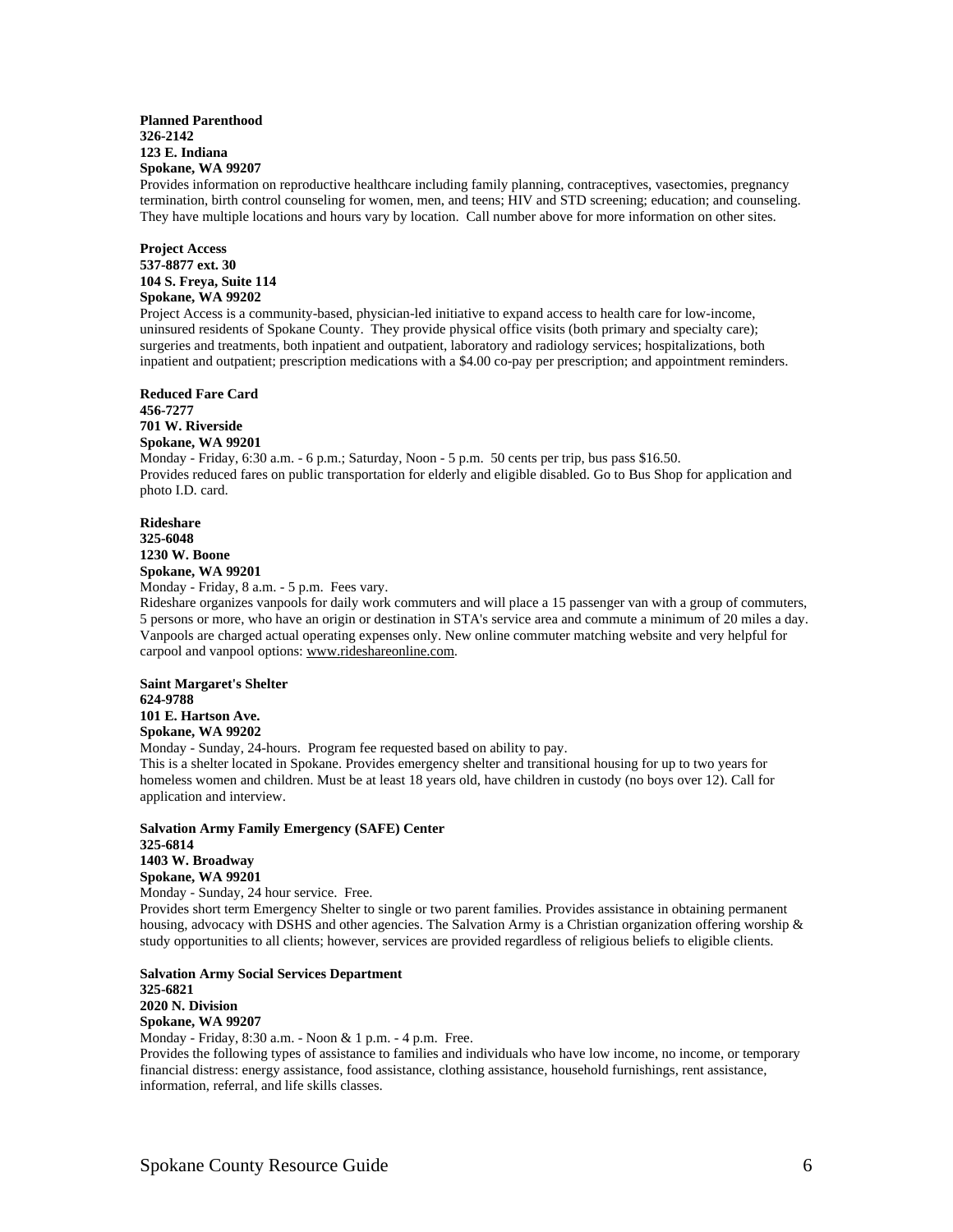#### **Service to the Military (Armed Forces Emergency Services) 1-888-737-4306 315 W. Nora Spokane, WA 99205**  7 days per week, 24 hour coverage. Free.

Provides information and referral, reporting and communication, and access to financial assistance from the military aid societies for emergency travel and basic needs for active duty military members, military retirees and their families.

#### **Seventh Day Adventist Better Living Center 325-1258 or 325-2945 (answering machine) 15 E. North Foothills Drive Spokane, WA 99205**

Tuesday - Thursday, 9 a.m. - Noon & 1 p.m. - 2 p.m. Free.

Provides furniture and bedding to those in need at no charge in any area. Provides food once a month to those living within the area defined by Mission Avenue on the south, Francis Avenue on the north, Monroe on the west, and Perry on the east. This is an emergency service. Small fee for delivery of furniture. Free stop smoking classes, and free vegetarian cooking classes are also scheduled.

**Spokane Transit Authority 456-7277 701 W. Riverside Spokane, WA 99201**  Fares vary. Provides public bus transportation. For help with planning your ride or for schedule or service information, call 328- RIDE or TTY 456-4327

#### **Spokane Valley Community Center 927-1153 10814 E. Broadway Spokane, WA 99206**

Monday - Friday, 9 a.m. - 5 p.m. Free.

Provides emergency financial assistance to Valley residents living in the immediate vicinity. Will help with prescriptions, rent and electric bills by appointment. The following programs are available at the Center: Emergency Assistance, Clothing Bank, Nicotine Anonymous, Protective Payee Services, Layette Program, Lend-A-Crib, Food Bank (928-7760), SNAP (456-7110), HEART, Spokane Regional Health Department includes WIC clinic, immunizations and flu shots, health clinic, and visiting nurses. Days and hours vary for each program, please call for information. Community voice mail lines available to clients who need a message phone number. Career Path Services for GED and High School Re-entry ESD101 High School Re-entry.

#### **St. Vincent De Paul 534-2824 722 N. Regal Spokane, WA 99202**

Monday - Friday, 9 a.m. - Noon & 1 p.m. - 3 p.m. Free. Gives emergency clothing, food, furniture and household items for anyone falling below state and federal poverty guideline amounts. Pick-up for donated items please call: 535-2491.

#### **Telephone Assistance Program (Qwest) 1-800-244-1111**

Monday - Friday, 7 a.m. - 7 p.m.

Assists low income families with more affordable home telephone services; deposit may be required. Contact your local telephone company. Do not contact your DSHS case worker. The phone company requires your DSHS case number and social security number.

#### **Temporary Shelters**

 327-9534, Alternatives to Domestic Violence (Confidential), 829 W. Broadway 327-7737, Anna Ogden Hall (Women and Children), 2828 W. Mallon 838-6596, Crosswalk (Teenagers), 525 W. Second 455-2886, HOPE House Women's Shelter (Women), 111 W. Third 624-7821, House of Charity (Men, Winter only), 32 West Pacific 325-6814, Salvation Army (Married Couples, Families w/Children), 1403 W. Broadway 535-8510, Union Gospel Mission (Men), 1224 E. Trent Ave.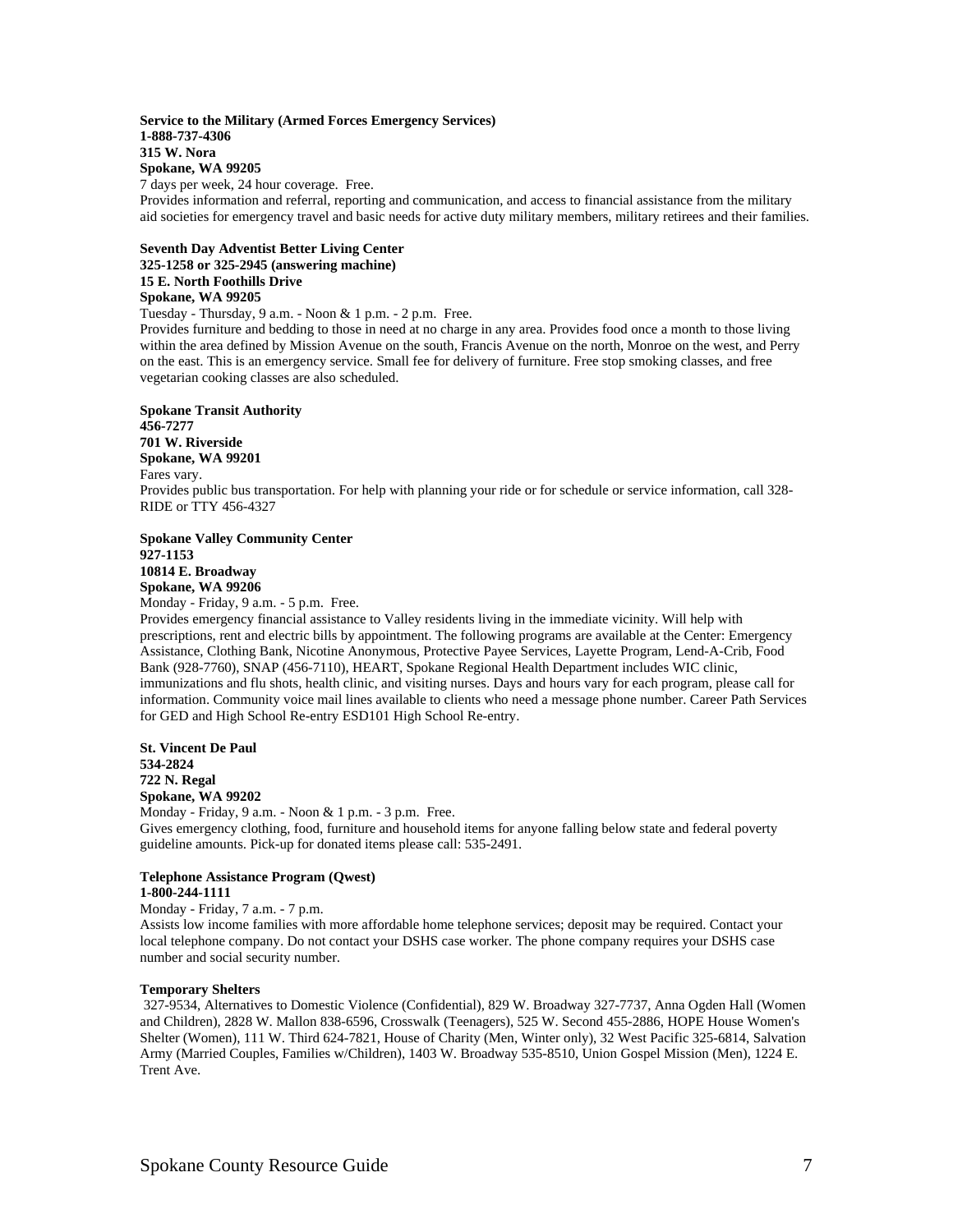#### **Union Gospel Mission 535-8510 1224 E. Trent Ave. Spokane, WA 99202**

Monday - Friday, 8:30 a.m. - 5 p.m. (shelter 24 hours). Free.

Emergency shelter for men, offering a variety of support services to the poor and homeless. Services include: free clothing, lodging, meals, long-term rehabilitation programs, haircuts, laundry, 12-step support groups, Christian-based counseling and Bible studies. A free medical clinic is open on Wednesday afternoons from 1 p.m. - 4 p.m. on a first come, first served basis. Eye exams are available by appointment on Thursday mornings from 9:30 a.m. - 11 a.m

**Vanessa Behan Crisis Nursery 535-3155 1004 E. 8th Ave Spokane, WA 99202**  Sunday - Saturday, 24 hours. Free.

Offers immediate, short-term care for children birth - 6 years old when parents are experiencing crisis or are in need of support in caring for their children. Children stay at the Crisis Nursery for up to 72 hours while their parents take time to work through stress, tension and crisis. All services (childcare, crisis counseling, case-management, and ongoing parenting classes) are free of charge. Please call to ask about care for children and to sign-up for parenting classes.

**Vehicle Emission Repair Program 456-7174 212 S. Wall Spokane, WA 99201**  Monday - Friday, 8:30 a.m. - Noon & 1 p.m. - 4 p.m. Free. Repair of vehicle emission problems that prevent auto registration.

**Volunteers of America Emergency Assistance 624-2378 525 W. 2nd Ave., 2nd Floor Spokane, WA 99201** Monday - Thursday, 9 a.m. - 4:30 p.m. Free. Financial assistance available for utility shut off notices, household goods and clothing.

**Women's Hearth (formerly Women's Drop-Inc Center) 455-4249 920 W. 2nd Ave. Spokane, WA 99201**  Monday through Friday 10:00am-5:00pm

This agency is a daytime Center which offers multiple services to women of diverse backgrounds. Key elements of the program are: safe environment, which includes physical as well as emotional safety reflected in non-judgmental acceptance and in being a drug and alcohol free environment for women only; nurturing welcoming relationships and a spirit of community, reflected in the intentionally with which women of the community reach out to others, welcome newcomers, take responsibility for community events; and focus on self determination, healing and wholeness, reflected in the variety of groups offered.

#### **YWCA Domestic Violence Program**

# **326-1190, ext. 139 / TTY 536-0780 / Crisis and Information Hotline 326-2255 829 W. Broadway**

# **Spokane, WA 99201**

Monday - Thursday, 8:30 a.m. - 5 p.m.; Friday 8:30 a.m. - 3:30 p.m.; 24-hour crisis response. Free.

This program is for women who want support, advocacy and information about living free from violence and abuse (physical, sexual or emotional) in their intimate relationships. Women are supported regardless of their decision to leave, remain or return to their partners. All services are free and offered on a voluntary, self-referral basis. Student intern opportunities available. 24-Hour Crisis and Information Hotline (326-CALL): Immediate crisis support, information, and referrals. Access to the shelter. Counseling Program (326-1190 x139): One to one individual counseling and/or support groups for women either currently living with abuse or who have left an abusive relationship. Weekly legal clinic providing help with a range of legal issues related to domestic violence and family law. 911 cell phones available. Shelter Program (326-2255): Confidential safe shelter for women in imminent danger and needing short-term accommodation. Security system and round-the-clock support staff. Legal Advocacy Program (835-4540): Support and advocacy in obtaining protection orders, as well as help throughout the court process. Also available Domestic Violence Community Education and Teen Dating Violence Project (326-1190 x139).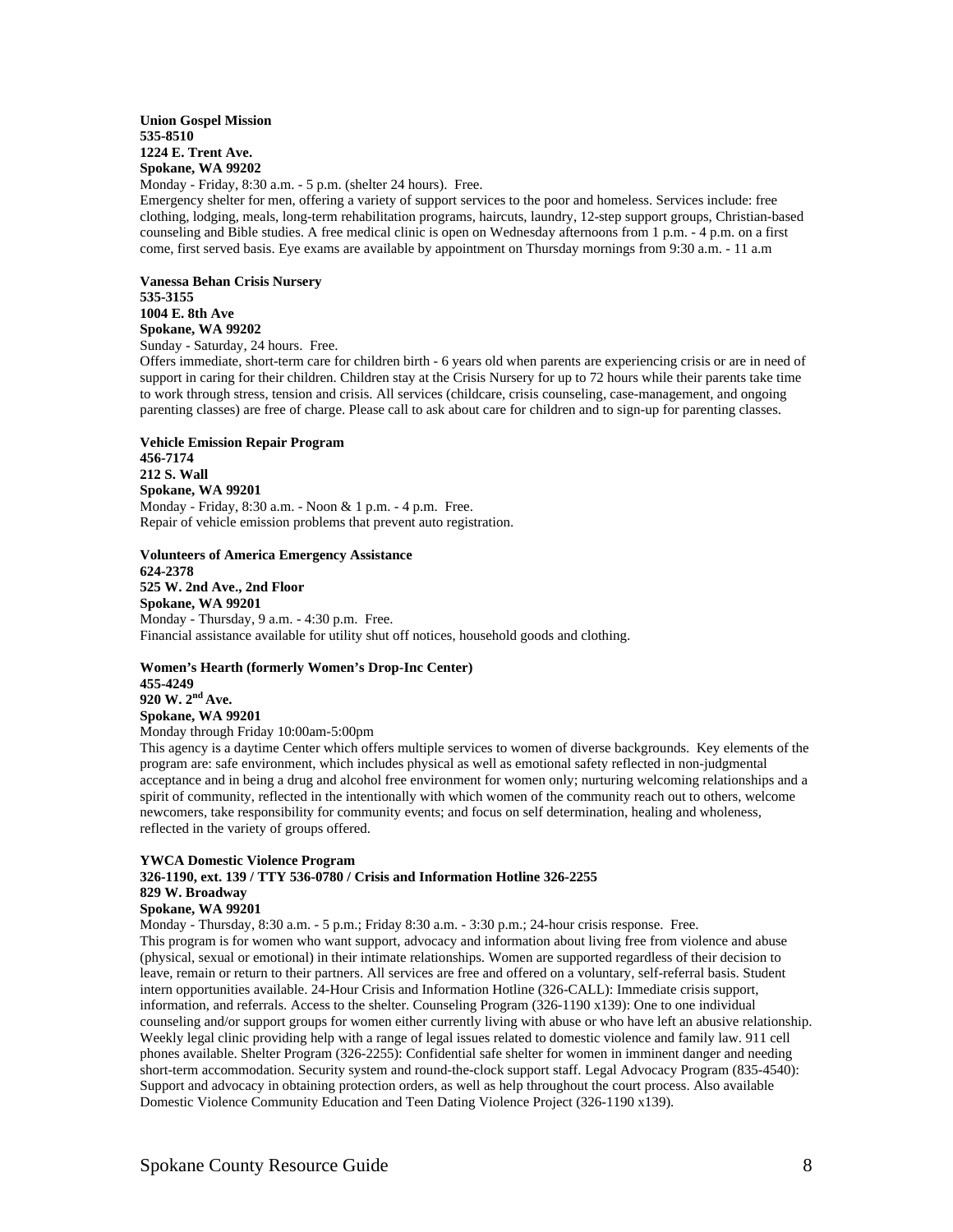**ZLB Plasma Services 624-1252 104 W. Third Avenue 926-1881 9621 E. Sprague Ave**. Tuesday - Saturday, hours vary. Payment for blood plasma donations.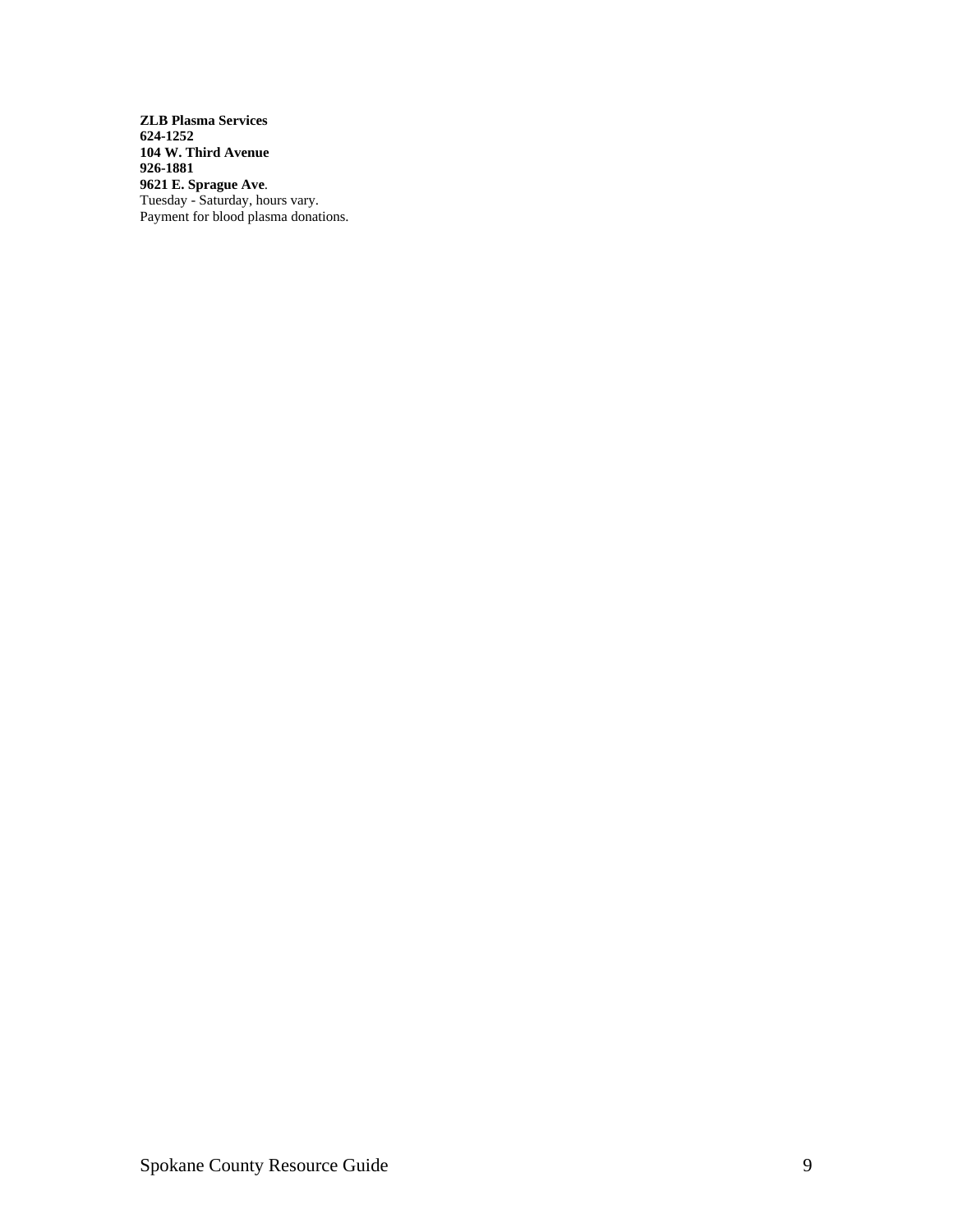# **Clothing, Food/Nutrition & Household Resources**

**Airway Heights Food Bank 244-1611 1309 S. Lawson St, #3 Airway Heights, WA 99001**  Mondays and Fridays from 10:00am to 12:45pm and Wednesday evenings from 5pm-8pm. This is a food bank serving zip codes 99001, 99011, 99013, and 99022.

**Better Living Center 325-1258 25 E. North Foothills Drive Spokane, WA 99207**  Tuesdays, Wednesdays and Thursdays 9:00am - 12:00pm and 1:00pm - 2:00pm This is a food bank serving zip codes 99205 and 99207.

**Brown Bag Program 534-6678, ext. 223 1234 E. Front Ave. Spokane, WA 99202**  Once each month commodities and other food items are delivered to low-income persons who are homebound, meaning they are unable to leave their home without assistance and have no other mobile person living with them. Interested persons can call the Second Harvest Food Bank for an eligibility determination based on their situation. Home delivery the third Thursday of each month.

**Calvary Baptist Church 747-8793 207 E. 3rd Ave. Spokane, WA 99202**  A storehouse for food and clothing bank program with donated items available to those in need.

**Catholic Charities/Ann's Parish 535-3031 2120 E. First Ave. Spokane, WA 99202**  Meals are provided on Sundays at 1:00pm for homeless, low-income, and local residents.

**The City Gate 455-9670 170 S. Madison Spokane, WA 99201** 

Tuesday - Friday, 10 a.m. - Noon & 1 p.m. - 3 p.m. Free.

Provides food and a clothing bank and a place for physical and spiritual help. No one is required to attend services in order to eat. Dinner is served on Wednesday, Friday and Saturday at 7 p.m. Also served on last Sunday of the month. Saturday breakfast from 8 a.m. - 9:30 a.m. Coffee and donuts are served during daytime hours, 10 a.m. - noon and 1 p.m. - 3 p.m. The clothing bank and food bank hours are Tuesday, Wednesday, Thursday, and Friday, 10 a.m. - Noon and 1 p.m. - 3 p.m.; an appointment is necessary. Geographic eligibility for food and clothing banks; please call for a food bank appointment.

#### **Clothing Banks**

Days & Hours vary, call for information. Free.

Clothing for men, women, and children. Sometimes they also have household items. Some agencies provide for emergencies only. Call individual locations first regarding their specific services. 624-9233, Central Lutheran Church, 512 S. Bernard; Wednesdays 1-3 pm 235-2325, Cheney Clothing Exchange, 630 Third; Tuesdays 9am-1pm 455-9670, City Gate, 170 S. Madison 276-8224, Greenhouse, 222 E. Crawford Ave, Deer Park 536-1084, Mission Community Outreach, 1906 E. Mission; M-W-F 1:30pm-4:30pm 326-7267, Our Place, 1509 W. College 624-8634, Peaceful Valley Community Center, 214 N. Cedar 325-6821, Salvation Army Family Services, 2020 N. Division, Suite B 535-8510, Union Gospel Mission, 1224 E. Trent Avenue (Men only) 927-1153, Valley Center, 10814 E. Broadway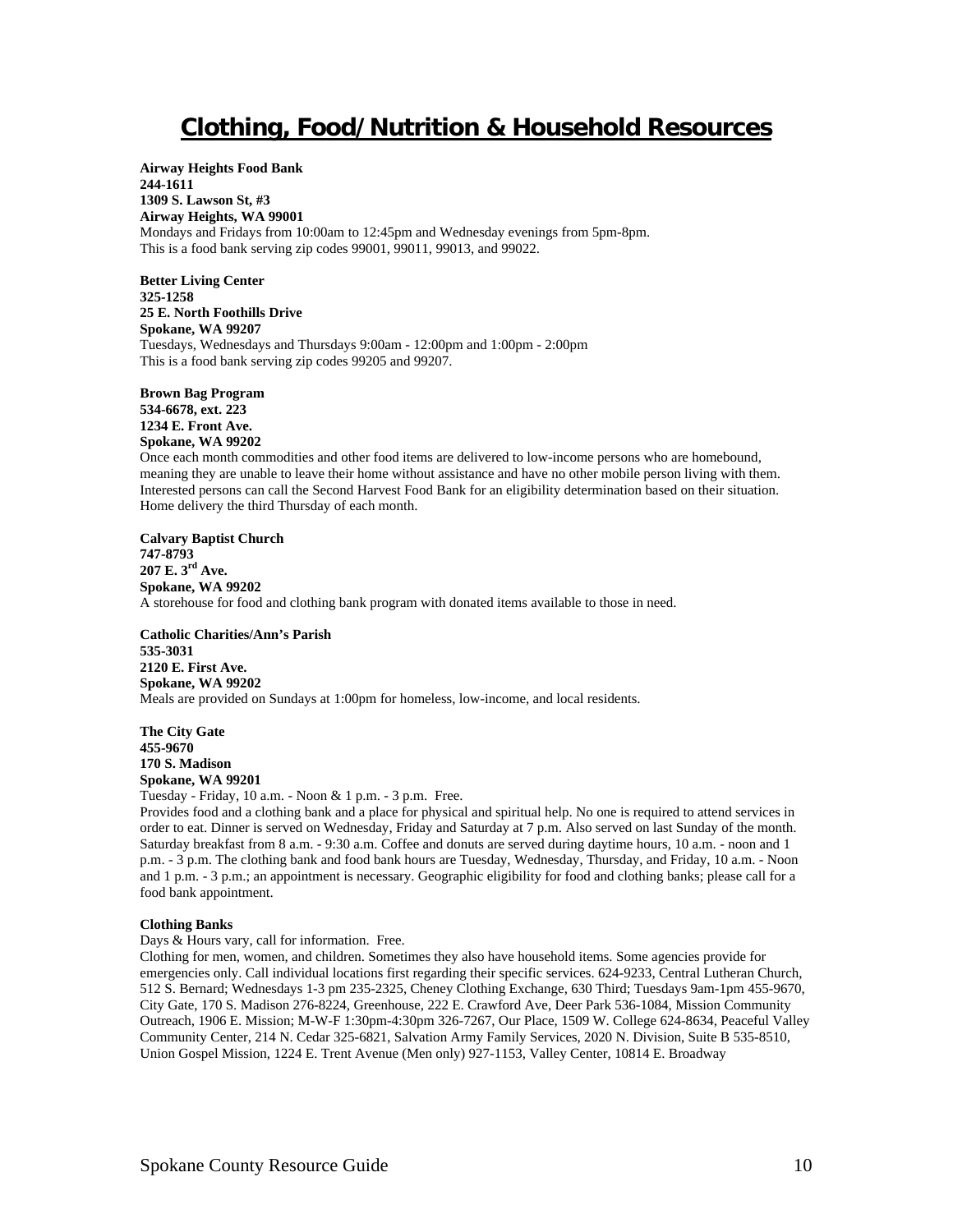#### **Coalition of Responsible Disabled (CORD) 612 N. Maple Spokane, WA 99201**  Monday – Thursday 9am-5pm, Fridays 9am-12

An independent living center, case managers help disabled homeless individuals to access specialized services and accessible housing. Financial aid for the disabled is available ONLY for HIV Positive individuals.

#### **Commodity Supplemental Food Program 534-6678, ext. 208 1234 E. Front Ave. Spokane, WA 99202**

Monday - Friday; 8:30 a.m. - 5 p.m. Free.

Provides commodities and other food items to low-income 5-year-old children and seniors, 60 years of age and over. The package also includes nutritional and community resource information. The once-a-month supplemental food package may be picked up at area CSFP food pantries or delivered to homebound individuals. Leave a message with your name and phone number at the contact phone number and the program coordinator will return the call.

**Community Frameworks 315 W. Mission Spokane WA 99201 509-484-6733** 

#### **www.communityframeworks.org**

Community Frameworks supports and develops affordable housing as a foundation upon which individuals, families and neighborhoods can build vital communities. Their programs include HomeStarts First Time Homebuyer Program, in which they have completed 94 homes in Spokane County and are developing 20 homes in the Post Falls/Rathdrum area, Technical Assistance, Self-Help Homeownership Opportunity Program (SHOP), in which over 1,000 units have been completed, and Housing Rehab & Development Services.

## **Consignment Shops (Higher Quality & Priced Used Clothing)**

 325-9857, Elegant Peasant, 913 W. Garland 624-9741, The Reclothery, 613 S. Washington 466-4015, Sherry's Second Choice, 721 W. Hastings Rd. 922-8382, Little Peoples Exchange, 12101 E. Sprague 465-9499, Other Mothers, 9107 N. County Homes Blvd 448-5943, Other Mothers, 2727 S. Mt. Vernon #1 927-3429, Other Mothers, 14214 E. Sprague 891-7413, The Clothes Closet, 12510 E. Sprague

**Donation Station 467-9380 207 E. Lincoln Rd. Spokane, WA 99208**  First Friday of the month, 11 a.m. - 1 p.m. Free. Provides free clothing for any member of a foster and adoptive family and their biological children. Donations of used or new clothing in good repair accepted.

**Habitat for Humanity 534-2552 732 N Napa St. Spokane, WA 99202** 

This program provides homeownership for low-income families living in substandard conditions. It requires 500 hours of "sweat equity" as a down payment, provides a 0% interest mortgage, utilizes volunteer labor and donated materials.

**Infant Crisis Needs Bank 536-1084 1906 E. Mission Spokane, WA 99220** 

Monday, Wednesday & Friday, 1:30 p.m. - 4:15 p.m. Free.

Services available to all of Spokane County's low-income families. Provides families with donated new and used baby supplies: cribs, high chairs, carriers and clothing. Also provides families with baby food, cereal, formula, diapers and baby wipes.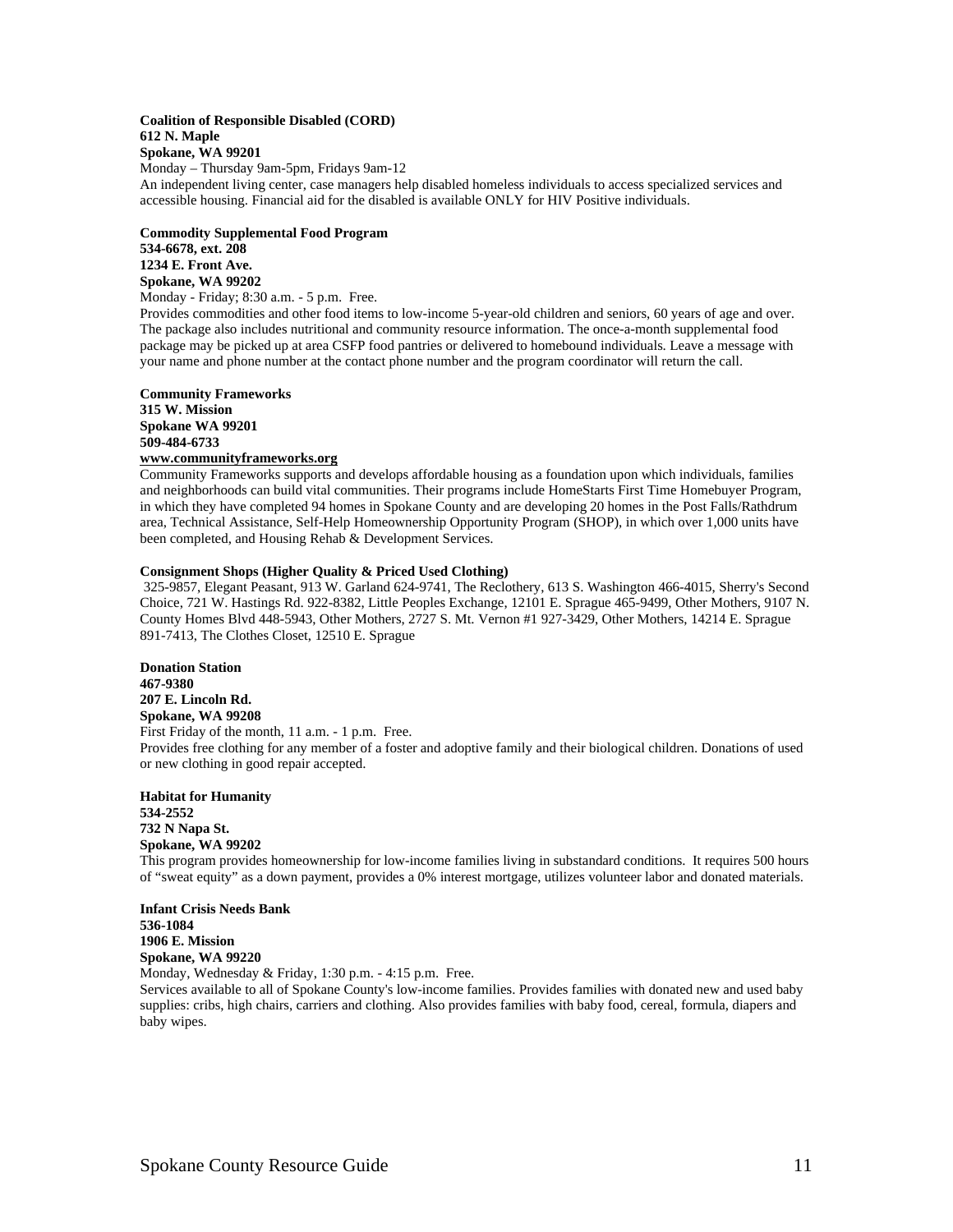#### **Inland Empire Residential Resources 789-2245 116 W. Indiana Spokane, WA 99205**

Inland Empire Residential Resources facilities the creation and preservation of long-term affordable housing, primarily for persons with developmental disabilities, other disabled and low and moderate income individuals and families.

**Loon Lake Food Pantry 233-8450 4030 Moss Rd., Loon Lake, WA 99148**  Days & Hours vary by location, please call. Also see Second Harvest Food Bank of the Inland Northwest

**Meals on Wheels Spokane and Deer Park 456-6597 1222 W. 2nd Spokane, WA 99201** 

Monday - Friday, 8 a.m. - 3 p.m.; 1st Saturday of each month, 11 a.m. - 1 p.m.; and all Sundays, 9 a.m. - noon. Administers and provides home delivered, hot, noon meals to senior citizens 60 years and other eligible adults living within the city and county who are unable to prepare adequate or appropriate meals because of physical, mental or emotional limitations due to illness, accident, frailty or disability. Also serves meals to homebound individuals under the age of 60 years with a doctor's note. Mid-City is the service provider. All meals are on a donation basis.

**Meals on Wheels (Spokane Valley) 924-6976 321 S. Dishman-Mica Rd, Suite B Spokane, WA 99206**

Monday - Friday, 8 a.m. - 2 p.m. Donation recommended.

Delivers hot, nutritious meals to elderly or disabled persons of the Spokane Valley who are essentially homebound and unable to prepare meals for themselves. Meals are delivered Monday through Friday as well as frozen meals for weekends and liquid nutrition. Also operates two Senior Lunch Programs, where seniors that are not homebound can enjoy a meal together. Volunteers needed.

**New Hope Ranch Urban Center 455-5444 1701 W. 3rd Ave. Spokane, WA 99201**  Tuesdays - Sundays from 3:00pm to 6:00pm. Dinner is served at 5:00pm. Provides dinners to the general public (homeless).

**New Horizons/Isabella House 624-1244 2308 W. 3rd Spokane, WA 99201**

Provides 180 day long-term residential substance abuse treatment for females 18 years older and who are pregnant or parenting a child under the age of six. Therapeutic childcare is provided in the facility complex. There is a strong emphasis on reunification between mothers and children. Counseling includes drug, alcohol, and mental health. Transitional housing is available.

**Northeast Washington Housing Solutions (Spokane Housing Authority) 328-2953 55 W. Mission Suite 104 Spokane, WA 99201**  This agency helps to provide housing assistance to families of low income in eastern Washington through a combination of tenant-based rental assistance and SHA-owned apartment complexes and scattered site housing.

**Our Lady of Lourdes 358-4290 1115 W. Riverside Spokane, WA 99201**  They serve sandwiches at the door Monday through Friday, 11:00 am to 12 noon and 4:00pm to 5:00pm.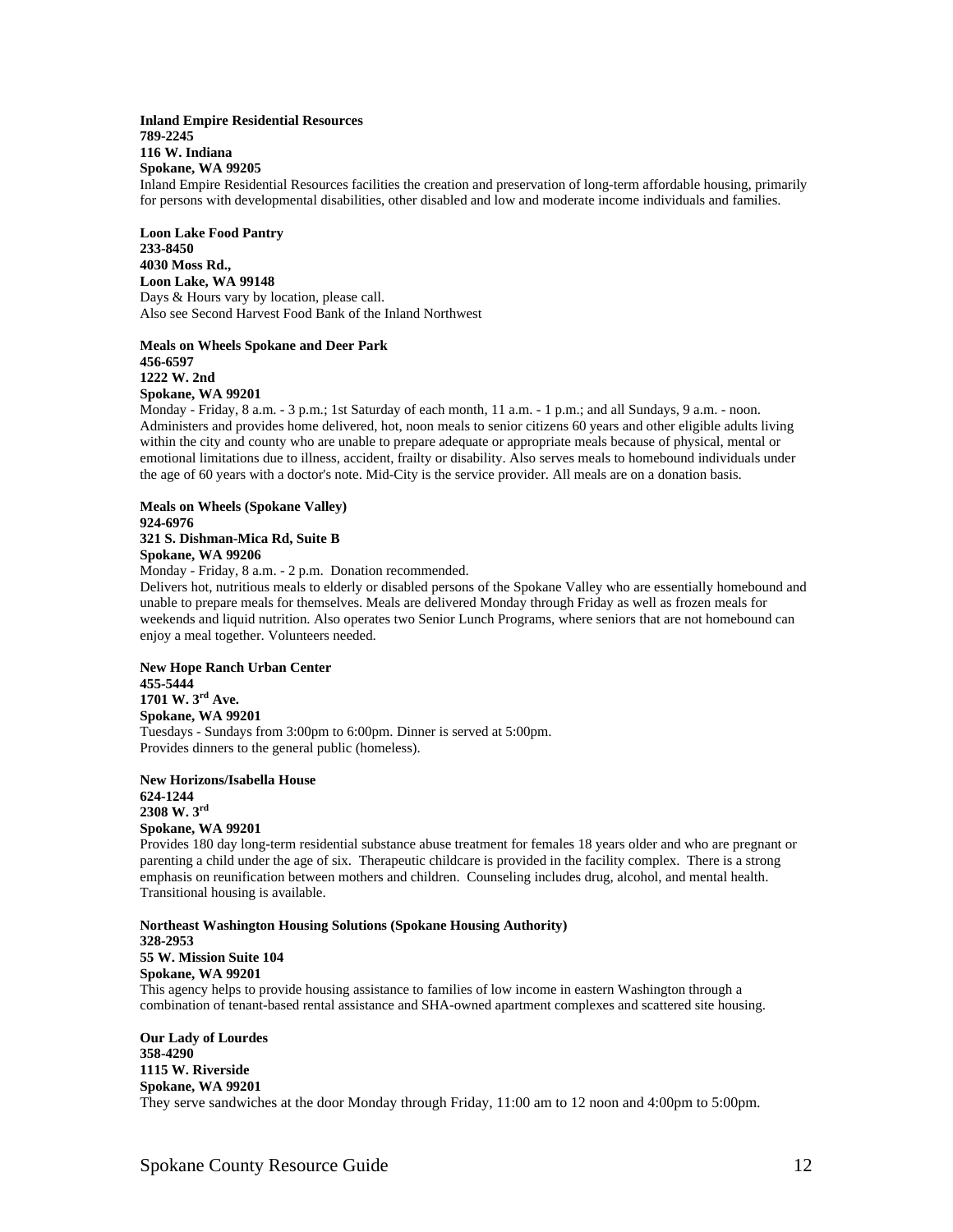# **Our Sister's Closet 326-1190, ext. 150 829 W. Broadway Spokane, WA 99201**

By appointment only. Free.

Provides professional clothing and personal hygiene products to women who are entering or re-entering the job market and are in need of appropriate clothing for job interviews and new job opportunities. Clients must provide proof of income to prove need.

**Project Hand Up 534-6678, ext. 222 1234 E. Front Avenue Spokane, WA 99202** 

First Saturday each month; 10 a.m. - 2 p.m. Free.

Every month, Second Harvest rewards hard-working families who are trying to become Self-Sufficient. Project Hand-Up works cooperatively with other community agencies to enhance the diets of low income families. If you qualify, you will be able to take part in our monthly distribution. Community Partners: 1) Partners with Families and Children, 2) Eastside CSO-DSHS, 3) Northside CSO-DSHS, 4) Sourthwest CSO-DSHS, 5) SCC & SFCC Work First Financial Aid Program and Worker Retraining Program, 6) Institute for Extended Learning (IEL) Project Self-Sufficiency, IEL Helpline, Family Literacy, and SEER, 7) ESD 101, 8) Spokane Tribal TANF

**St. Paul's United Methodist Church / Women's and Children's Free Restaurant 327-9539 or 324-1995 1620 N. Monroe Spokane, WA 99205** Nutritious meals are served at no cost to women and children on Tuesdays and Thursdays from 4:15 pm-5:45pm.

**St. Ann's Catholic Church 535-3031 2120 E. First Spokane, WA 99202**  Provides a meal for homeless families and individuals every Sunday at 1:00 p.m.

**Second Harvest Community Gardens 534-6678 1234 E. Front Ave. Spokane, WA 99202**  Monday - Friday, 8:30 a.m. - 5 p.m. Free.

A program dedicated to the relief of hunger and increased well-being of low-income families, the physically and mentally disabled, and the elderly through the distribution of complete vegetable gardens. The vegetable beds are created in the family's own yard or located in neighborhood community gardens. The gardens include premium garden soil, seeds and starts, instructions and volunteer mentors. Applications accepted year-round with garden space assigned in January and February each year.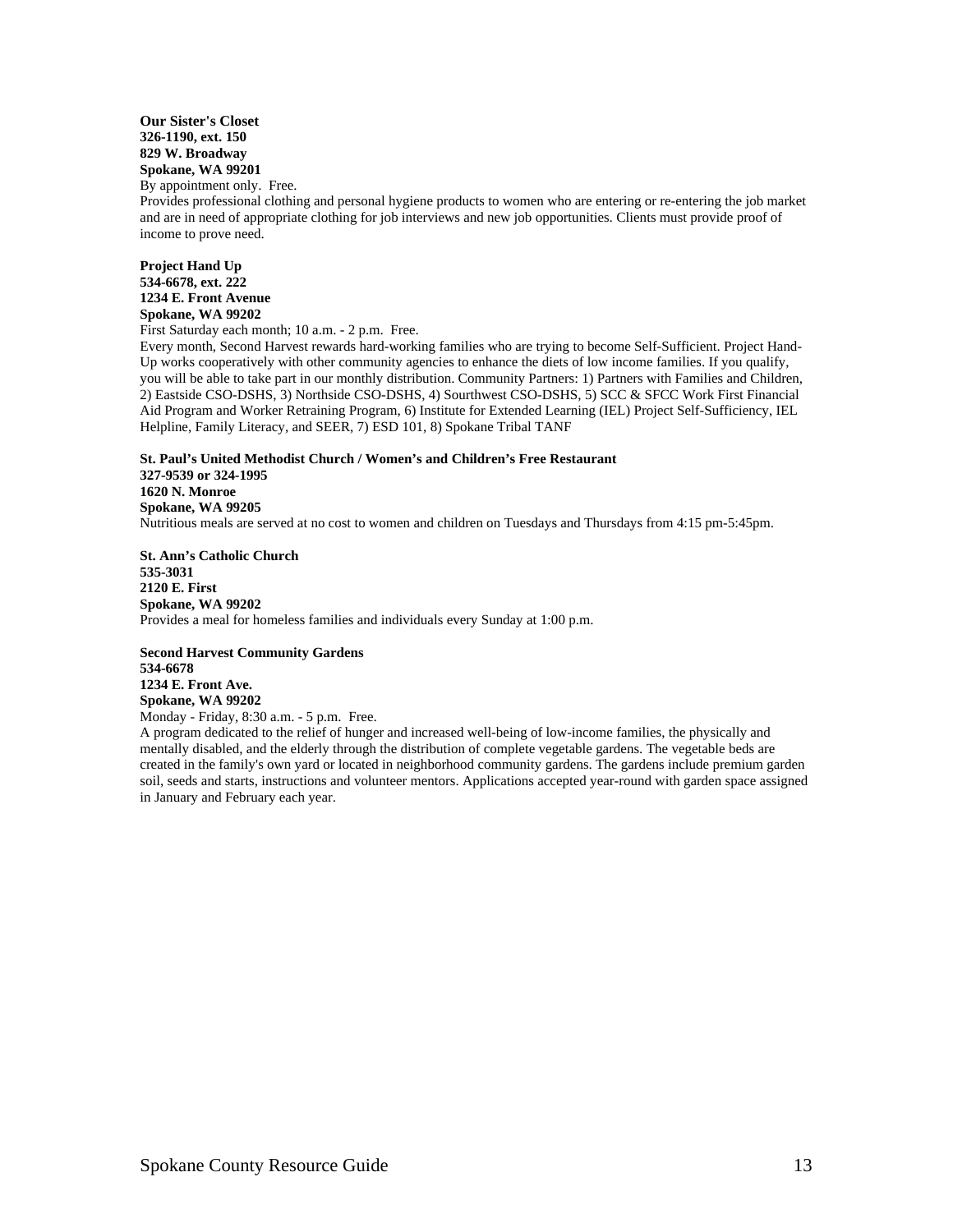#### **Second Harvest Food Bank of the Inland Northwest 534-6678**

Days & Hours vary by location; some by appointment only. Call for information. Free. The following food pantries are part of the Second Harvest Food Bank of the Inland Northwest. Provides emergency food to families. Some sites also provide the Commodity Supplemental Food Program package, a monthly supplemental food box for 5-year-old children and seniors 60 years of age and over. Zip codes determine which food pantry a family should use. Most food pantries require picture identification, current proof of address, and identification for all household members. Must be over 18 years old. Some agencies may also have non-food essentials. *Airway Baptist Church*, 244-2474, 12322 Sunset Hwy / *American Indian Community Center*, 535-0886, 905 E. 3rd */ Better Living Center*, 325-1258, 25 E. North Foothills Drive / *Caritas Center*, 326-2249, 5109 N. Adams / *Cheney Outreach*, 235-2325, 630 3rd Street / *City Gate*, 455-9670, 170 S. Madison / *East SNAP*, 456-7106, 500 S. Stone / *Greenhouse*, 276-8224, 222 E. Crawford, Deer Park */ Mead Food Pantry*, 466-7068, 12611 N. Wilson, Mead / *Medical Lake Food Bank*, 299-4940 or 299-3879, 211 N. Lefevre, Medical Lake / *North County Food Bank Program*, 292-2530, Inland Grange #780, 37417 N. Conklin Rd / *Northeast SNAP Food Bank*, 487-1114, 4001 N. Cook / *Northwest Ecumenical Food Bank*, 325-4541, 3908 N. Driscoll Blvd / *Otis Orchards Food Bank*, 926-4909, 4308 N. Harvard Road, Otis Orchards / *Our Place*, 326-7267, 1509 W. College / *Salvation Army*, 325-6821, 2020 N. Division / *Southside Food Pantry*, 535-2301, 2934 E. 29th / *Spangle Food Bank*, 245-3492, Spangle Community Church, 301 E. 2nd St, Spangle */ St. Vincent De Paul*, 534-2824, 722 N. Regal / *Valley Food Bank*, 928-7769, 10814 E. Broadway / *Westminster Presbyterian Church*, 328-5002, 2705 W. Boone

#### **Serve Spokane Food Pantry 444-8445 Located behind Life Center North Church, 202 E. Lyons Ave. Spokane, WA 99208**  Second and Fourth Saturday of the month. 10 a.m.-noon Free Food bank. Christian oriented.

**Shalom Ministries 455-9019 518 W. Third Ave. Spokane, WA 99201** 

Monday 6 a.m.-6 p.m., Tuesday-Thursday 6 a.m.-noon Free Dining with Dignity. On-site meals service/activities site. Breakfast Monday-Thursday 7:30 a.m.-8:30 a.m.; lunch Monday-Thursday 11 a.m.-12 p.m.; dinner Monday only at 4 p.m. and 5 p.m. Open to anyone who is hungry. No alcohol, drugs, or weapons allowed on site. Call to ask about current activities.

**Spokane Housing Ventures (SHV) 715 E. Sprague, #102 Spokane WA 99202 509-232-0170 www.spokanehousingventures.org**

SHV is a Community Housing Development Organization that develops and manages affordable rental housing for families and individuals with limited incomes and/or disabilities in Spokane and Lincoln counties. Offering 417 affordable rental units, SHV works closely with human service agencies to identify and access supportive services to meet residents' immediate, critical needs and to move them toward self-sufficiency.

# **Summer Food Program 625-6200 (Parks) or 354-7270 (Schools) Spokane, WA**  Monday - Friday, dates vary. Free.

Nutritious breakfasts and lunches are served to children up to age 18 at many parks and schools in the City of Spokane. Call for times and locations.

# **Thrift Shops**

Days & Hours vary, call for information.

299-9024, Care & Share, 211 N. Lefevre, Medical Lake 328-9373, Discovery Shop, 805 W. Garland 458-0396, Goodwill, 202 E. Third 466-2012, Goodwill, 9832 N. Nevada 928-4032, Goodwill Valley Store, 13721 E. Sprague 326-1522, Northwest Christian Thrift Store, 6607 N. Maple 325-6821, Salvation Army Family Services, 2020 N. Division, Suite B 489-7725, St. Vincent De Paul, 3019 E. Diamond 535-2491, St. Vincent De Paul, 2901 E. Trent 326- 0735, St. Vincent De Paul, 2824 N. Monroe 327-1383, Teen Challenge Thrift Store, 2006 N. Ash 534-0443, Teen Challenge Thrift Store, 1919 E. Sprague Ave 926-4100, Thrift Center, 523 S. Dishman-Mica Rd. 325-2569, Value Village, 708 W. Boone 921-7889, Value Village, 3112 E. Sprague 327-4112, VOA, 1010 N. Atlantic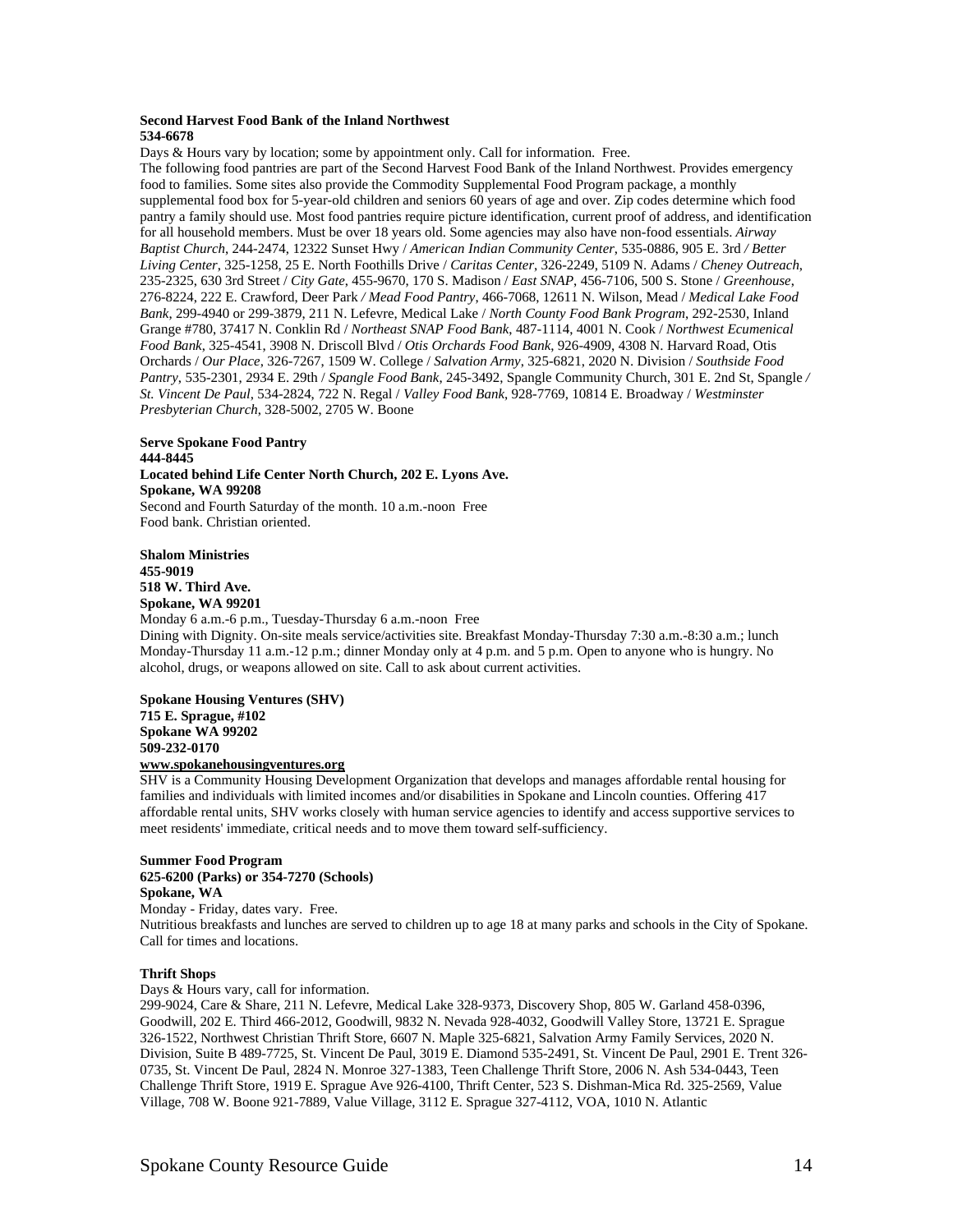#### **Transitional Living Center / Transitions Program 325-2959 3128 N. Hemlock Spokane, WA 99205**

The Transitional Living Center (TLC) provides housing, specialized childcare and comprehensive support services to homeless women and their young children. Families are admitted based on their motivation, willingness and ability to address the issues that have resulted in homelessness. TLC staff works with the family in collaboration with other service providers to develop an individualized family treatment plan that will guide the family to independent living.

## **WIC (Women, Infants and Children Supplemental Food Program)**

Days & Hours vary, call for information. Free.

Pregnant and breastfeeding women, infants and children to 5 years old receive nutrition evaluation and education, breastfeeding promotion and support, referrals to health and social services, and checks to purchase specific foods which meet the client's nutritional needs. Eligibility is based on income and nutrition and/or health risk. 276-3770, Deer Park, 113 East 2nd St. (Thursday's only) 323-2830, East Central Community Center, 500 S. Stone 323-2828, Northeast Community Center, 4001 N. Cook 323-2818, North Spokane, 5901 N. Lidgerwood, Suite 21B 324-1620, Spokane County Health District, 1101 W. College 323-2800, Valley WIC, 10814 E. Broadway

# **Women's and Children's Free Restaurant 324-1995 1620 N. Monroe**

**Spokane, WA 99201** 

Tuesday & Thursday, 4:15 p.m. - 5:45 p.m.; Friday, 1 p.m. - 4 p.m. Take-Out Meal; 1 p.m. - 3:30 p.m. Lunch. Free. Provides nutritious meals (Tuesday and Thursday) to low-income women and children. Dinners are served restaurant style in a safe, warm environment. Programs and networking encouraged. Although a service for women and children, young men can be served if they come with a female parent or guardian. Pre-registration required for Friday Take Out Meal; light lunch is served from 1:30 p.m. to 3:30 p.m. prior to Friday Take Out. Not handicapped accessible.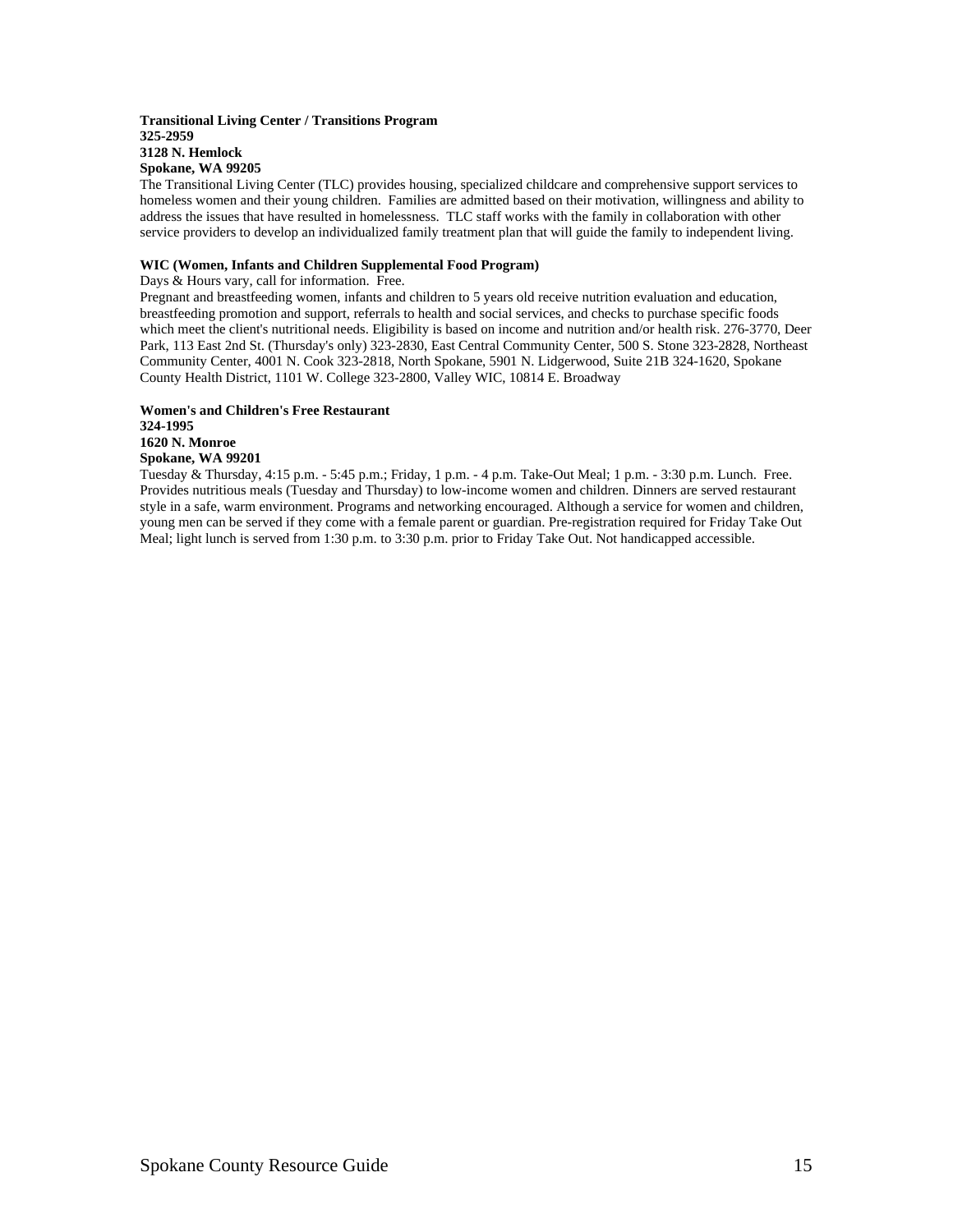# **Community Centers & Neighborhood Resources**

**Airway Heights Community Center 244-4845 13120 W. 13th Ave.** 

**Airway Heights, WA 99001**  Monday - Friday, 9 a.m. - 5 p.m. Free.

Services include: YWCA ECEAP preschool, senior lunch, youth recreation programs, Boy Scouts, cooking class, WIC, AARP Tax Aid Program, Summer nutrition program (free breakfast and lunch for 18 and under), and Spokane Neighborhood Action Program (SNAP) heat and housing assistance.

**American Indian Community Center 535-0886 905 E. 3rd Ave** 

**Spokane, WA 99202**  Monday - Friday, 8:30 a.m. - 5 p.m. Free.

Provides GED, re-entry to high school classes, food bank for those in zip code 99202 and American Indians with tribal identification, ECEAP Preschool site, senior nutrition program, employment and training program (W.I.A.), Indian child welfare, protective payee program, and family services.

**ARC of Spokane 328-6326 127 W. Boone Spokane, WA 99201** 

Serves people who have a developmental disability and their families. They promote independence and choices as well as enhancing the quality of life. Services include identifying common needs, comprehensive information and referral, encouraging individuals and organizations to welcome those with developmental disabilities into all aspects of life, and personal and emotional support on a one-to one basis and in-groups. ARC sets up budgets, assists in opening checking accounts, and pays bills for clients under the "Protective Payee" program.

**Better Business Bureau 455-4200 152 S Jefferson St # 200 Spokane, WA 99201**  The Better Business Bureau provides consumer and business information, education and arbitration.

**Bureau of Indian Affairs 258-4561 6211 Wellpinit Agency Off Wellpinit, WA 99040** 

This organization provides financial assistance to federally recognized Indians living in the Pend Oreille, Spokane, Lincoln and Stevens' counties.

**Catholic Charities / House of Charity (HOC) 624-7821 32 W. Pacific Spokane, WA 99201** 

House of Charity provides several services for the homeless including meals, shelters, outreach workers, clothing bank, free limited medical care, case management, mental health/substance abuse counseling, housing and housing stabilization, and free laundry and showers for adult men and women.

**The Center for Justice 35 W. Main Suite 300 Spokane, WA 99205 835-5211** 

Mission: The Center for Justice is a non-profit law firm dedicated to the experience of justice with those of limited or no resources or influence, through compassion and an awareness of the sacredness of the earth. Within these areas of the law: Civil Rights, Freedom from discrimination in employment, housing and education, Immigrant rights, Democracy/Government and Institutional Accountability, Right to free expression, Public disclosure and open meeting acts, Prisoner rights/police misconduct, Department of Social and Health Services misconduct, Consumer protection, Regional Ecosystem Health, Spokane River water quality, Spokane River dam re-licensing, and Aquifer protection.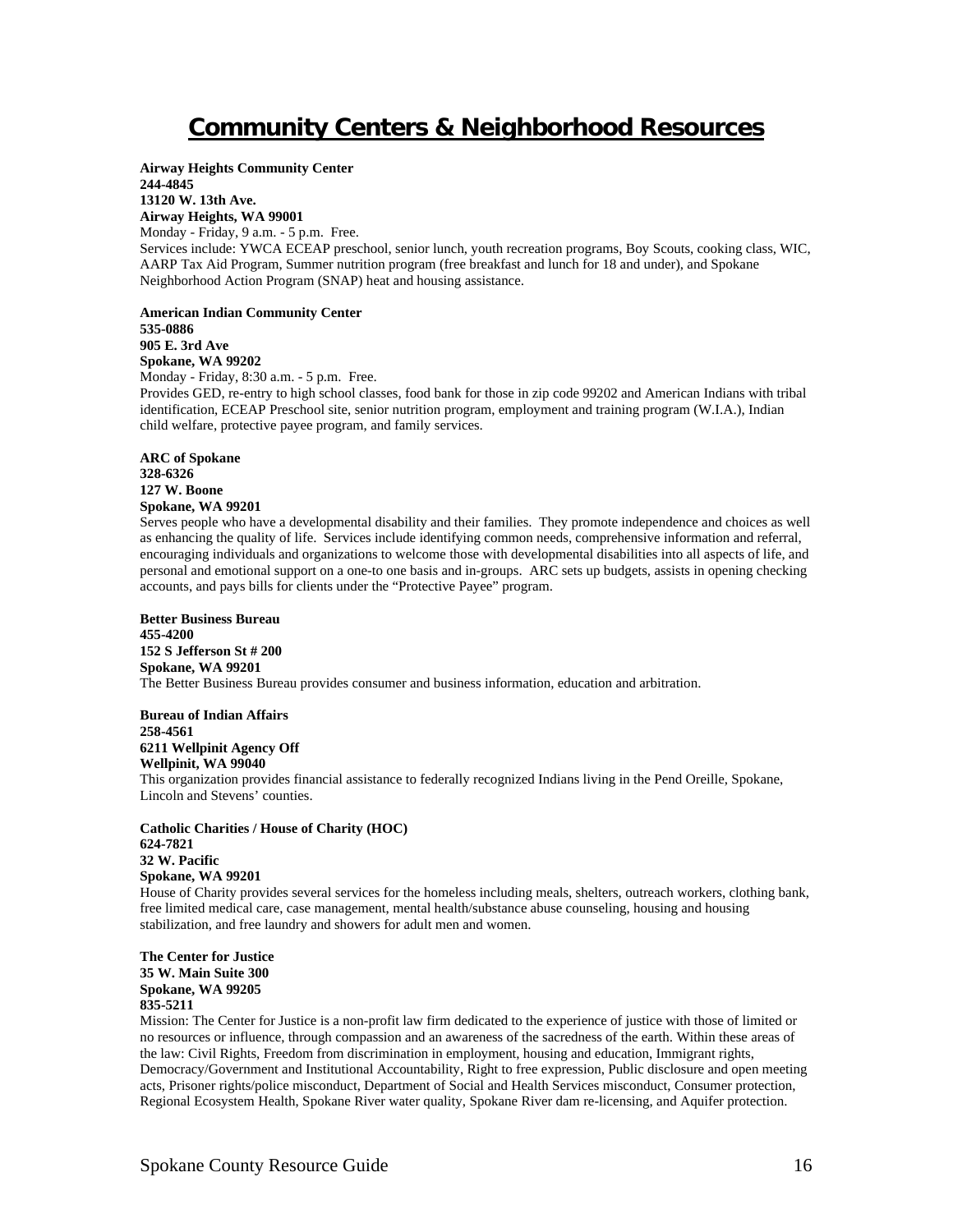#### **Christ Clinic 325-0393 2410 N. Monroe St. Spokane, WA 99201**

Monday - Friday 9am-12 noon and 1pm –5pm. Appointments are required-no walk-ins. This program provides primary care (various medical services) for uninsured and under-insured who do not qualify for public assistance but who do qualify under federal guidelines. They have a sliding-scale fee.

# **Clear Line (Coordinated Legal Education, Advice and Referral)**

**1-888-201-1014 or alternate number of 1-888-387-7111 if a senior** 

Monday -Friday, 9:30am-12:30pm and Tuesdays 4pm-6:45pm. This service offers free civil (non-criminal) legal assistance and referrals to low-income residents of Washington State. This is a statewide intake line and is staffed by attorneys and paralegals trained to provide immediate information and advice regarding callers' particular issues. When clients need direct representation, CLEAR staff refers clients to a local branch office or other local legal service providers.

**Client Assistance Program (CAP) 747-0749 905 W. Riverside, Suite 601 Spokane, WA 99201**  Monday -Friday from 8:30am to 4:30pm CAP provides free advocacy and information for persons of disability receiving or wishing to receive services from programs funded under the Rehabilitation Act.

**Columbia Legal Services 324-2789 1704 W Broadway Ave Spokane, WA 99201** 

Monday -Friday from 8:30am to 4:30pm

This agency serves low-income families. The Spokane office represents clients for these types of cases: family law, education, discrimination, individual rights, housing and disability. They are able to take cases other programs can't serve. They work with the Northwest Justice Project/CLEAR line that does the first intake and referral.

**Community-Minded Enterprises 444-3088 421 W. Riverside, Suite 353 Spokane, WA 99201**  Monday - Friday, 8 a.m. - 4:30 p.m. Free. Current emphasis on health care access, disability awareness, child care and gun violence.

**East Central Community Center 625-6699 500 S. Stone Spokane, WA 99202**  Monday - Friday, 8 a.m. - 5 p.m. Fees vary.

Provides a coordinated approach to needed neighborhood based support services and outreach; acts as an advocate for issues affecting the neighborhood as well as assisting in developing strategies and resources to address emerging community needs and concerns. Houses the following programs and services: gymnasium, conference rooms, senior center, publishes a monthly newsletter, DD programs, Primary Medical Clinic, WIC, SNAP and Computer Center, El Centro de Spokane, Community Outreach, Partnership Center, English as a Second language classes, Effective Black Parenting classes & Summer Camp. After school program and summer camp for youth ages 6-12 years.

**Family Service Spokane 838-4128 7 S. Howard, Suite 321 Spokane, WA 99201** 

Family Service Spokane provides counseling for individuals, couples, families, children and adolescents. They offer parenting classes, epilepsy services, group services, and divorce mediation, as well as help with depression, grief/loss, life changes, resolving conflict, anxiety, stress, anger management, injury or illness.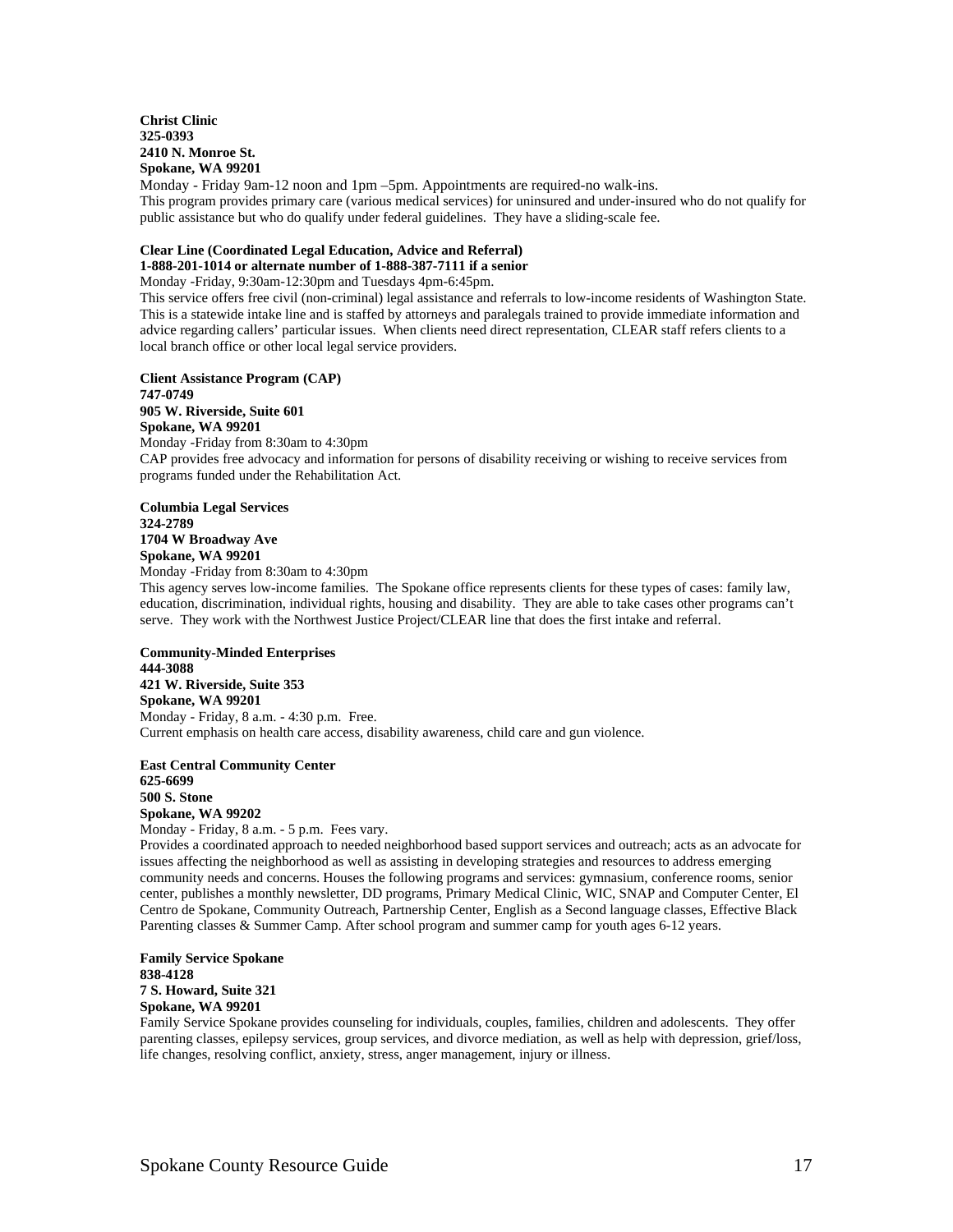#### **First Presbyterian Church 747-1058 318 S. Cedar Spokane, WA 99201**

Homeless people can come to the church for counseling and referral three afternoons a week. Some grocery and restaurant coupons are available as well as clothing (when donated) and bus tokens as the monthly budget allows.

#### **Gonzaga Law Clinic-Including Domestic Violence Services 323-5791 721 N. Cincinnati, Room 101 Spokane, WA 99202**

Law students working with attorneys for low-income elderly and vulnerable adults and victims of domestic violence with some civil rights work provide legal services.

**Health For All 444-3066 421 W. Riverside, Suite 353 Spokane, WA 99201** 

This is a free community-based health care access project. They connect individuals and families in Eastern Washington with free or low-cost health insurance programs. They also assist those who do not quality for Statesponsored coverage by linking them with appropriate community resources, such as clinics that offer sliding-fee healthcare services. Trained specialists assist callers with information and application assistance, as well as follow-up and advocacy services; in-person assistance is also available.

**Health for All 444-3066 Library (City) 444-5300 904 West Main Spokane, WA 99201** 

Tuesday - Saturday, hours vary by location. (Call specific branch for hours)

Provides books, magazines, music, videos and DVDs for children and adults. Programs, such as story time, summer reading, and after-school activities are presented for children at no charge. Internet computers are available to library card holders, but children must have their parent's permission to access the net. Free to City of Spokane residents and to residents inside the Spokane County Library District service area. Non-resident cards may be purchased by the month or annually. Some restrictions apply to non-resident and reciprocal cards. Library service is provided at six locations: 444-5300, Downtown Library, West 906 Main 444-5375, East Side Library, South 524 Stone 444-5380, Hillyard Library, North 4005 Cook 444-5395, Indian Trail Library, West 4909 Barnes 444-5390, Shadle Library, West 2111 Wellesley 444-5385, South Hill Library, South 3324 Perry 444-5331, Library services for children

#### **Hispanic / Latino Resource Center 455-6706 500 S. Stone Spokane, WA 99202**

Monday - Friday, 10 a.m. - 2 p.m. Free

The Hispanic/Latino Resource Centers assist the Latino population in Spokane with issues of transition. A non-profit information and referral resource center that operates a bilingual telephone help line. Information is provided in Spanish. Translation and interpreting services available on a limited basis. Volunteers are always welcome.

**HOPE Partners 835-3599 1117 W. 1st Ave. Spokane, WA 99201**  Monday - Friday, 8am-5pm.

This agency provides outpatient treatment services to adults with mental illness and/or co-occurring disorders (mental illness and chemical dependency/abuse). Treatment consists of group, individual and family therapy, as well as case management services, which are geared to meet the individual's needs and goals. A case manager assists individuals in accessing needed mainstream and stabilization services. Most of the clients they serve are dually diagnosed adults (mentally ill/chemically dependent) who are receiving outpatient treatment, domestic violence perpetrator treatment, and family reconciliation services. Outreach services are provided to home individuals.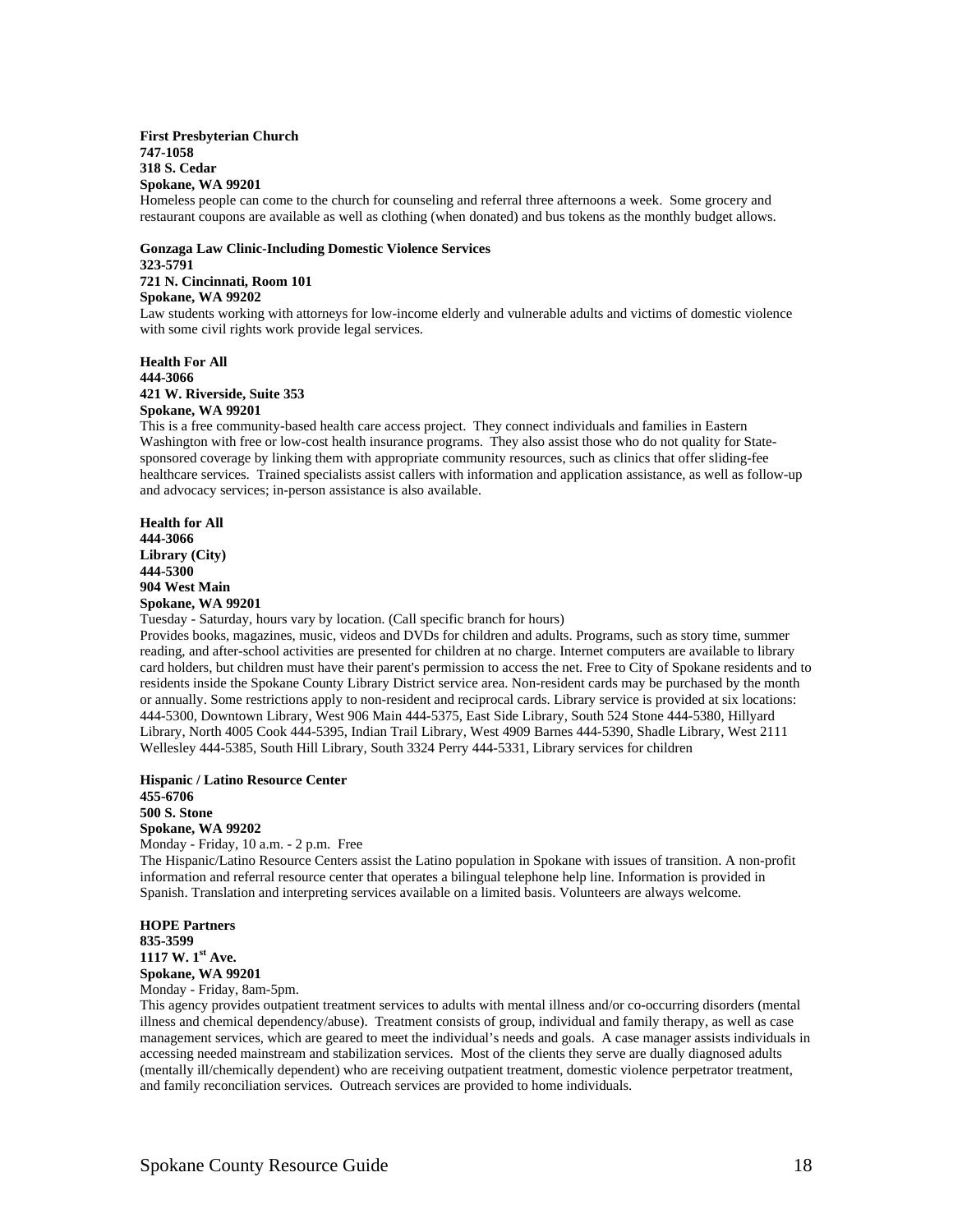**Immunization Clinic 324-1600 1101 W. College Spokane, WA 99201** 

Tuesday - Thursday 8:00am - 5:00pm, Friday 9:30am - 5:00pm.

The Spokane Regional Health District provides this program. It provides immunizations for preventable diseases starting at birth and through adulthood, including travel; school requirements can be met; influenza (flu) and pneumonia vaccines are available.

**Legal Advice** *during summer* **Riverfront Park Spokane, WA** 

During Summer every Saturday through September 1<sup>st</sup> excluding *June 30<sup>th</sup>* from 1-4 P.M. Free legal advice will be offered at Spokane Riverfront Park. Attorneys volunteer their time from 1-4 P.M. This is sponsored by the Center for Justice, and the Spokane County's Bar Association' Volunteer Lawyers Program.

#### **Library (County)**

Monday - Sunday, hours vary by location.

Provides print and AV materials for all ages; children's programs; Internet and software stations; information services in-house, on the web, or by phone; visits to nursing, adult care, group homes; and meeting rooms. Does not lend AV equipment. Must have card to check out materials or use Internet and Software Stations. Free to Library District residents, out-of-district fee \$80 per family. Spokane City residents free by reciprocal agreement. Call 893-8430 for Outreach Services. 893-8250, Airway Heights Branch, 1213 S. Lundstrom 893-8260, Argonne Branch, 4322 N. Argonne Road 893-8280, Cheney Branch, 610 First Street 893-8300, Deer Park Branch, 208 S. Forest 893-8320, Fairfield Branch, 305 E. Main Street 893-8330, Medical Lake Branch, 321 E. Herb Street 893-9340 Moran Prairie Branch, 6004 S. Regal 893-8350, North Spokane Branch, 44 E. Hawthorne Road 893-8390, Otis Orchards Branch, 22324 E. Wellesley 893-8400, Spokane Valley Branch, 12004 E. Main

#### **Martin Luther King, Jr. Family Outreach Center 455-8722 845 S. Sherman Spokane, WA 99202**

Monday - Friday, 7 a.m. - 5:30 p.m. Fees vary.

Provides comprehensive social services for all ages including preschool (ECEAP) with wraparound child care, before/after school program for kindergarten through 3rd grade (FAME) and grades 4-6 (Youth 2000), Summer Youth Academy for ages 3 1/2 - 12 and Teen Leadership Program for teens ages 13-18. Family services include supervised visits, basic need assistance, holiday assistance, school supplies, parenting support and community events. ECEAP is free, and child care fees vary with specific programs.

#### **Medical Lake Community Outreach 299-3819 211 N. Lefevre St. Medical Lake, WA 99022**

Tuesday & Friday, 9 a.m. - Noon.

Provides assistance and telephone referral services staffed by volunteers. Emergency rent or utility help, snow and leaf removal for elderly and handicapped, delivery of firewood to low income families, and transportation to medical appointments. Provided by a coalition of Medical Lake Churches: St. John Lutheran, Assembly of God, St. Anne Catholic, Medical Lake Community Churches, and other organizations, including Combined Fund Drive, Friends for Children, and other donations.

#### **Miryam's House/Transition Program 747-9222 1805 W. 9th Ave. Spokane, WA 99204**

Provides transitional housing and case management for homeless single women 18 and older in recovery from domestic violence, addictions, past abuse/loss, mental health issues, or any life crisis for accessing education/job-training needs, counseling, treatment groups, and permanent housing. Additionally, budgeting, life skills, parenting and a computer room are provided for in-program classes. 24-hour staffing is available for crisis intervention and referral, or "inprogram" one-on-one counseling. Aftercare case-management services are provided for as long as they are needed.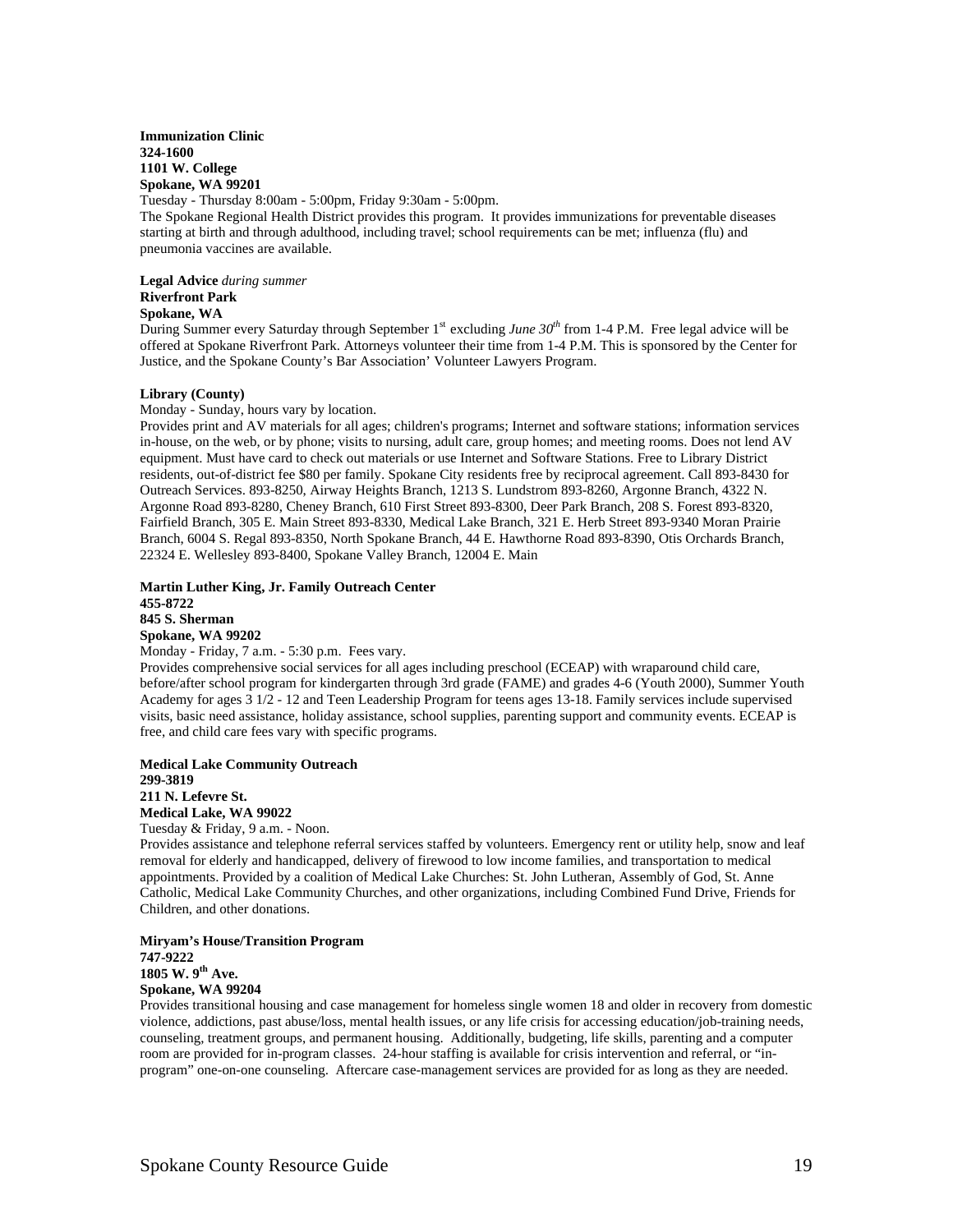#### **N.A.T.I.V.E. Health of Spokane 483-7535 505 E. North Foothills Drive, Suite 300 Spokane, WA 99207**

This is a full-service clinic which provides primary and preventive care for all ages, sports physicals, well-child checks and immunizations, women's and men's health care, health education, chronic illness management, treatment of minor diseases, case management community outreach, and mental health. They assist in securing medical coverage. They accept Medicare, medical coupons, private insurance, and have a sliding fee scale.

**Northeast Community Center 487-1603 4001 N. Cook Spokane, WA 99207**  Days & Hours vary. Fees vary.

Bringing together the combined resources, expertise and experience of 12 public and private non-profit agencies that support the families of northeast Spokane. Programs include: Head Start/CAPE, Northeast Child Development Center, SNAP, WIC, CHAS Dental Services, CHAS Medical Clinic, Support for Parents Overcoming Challenges (SPOC), Northeast Youth Center, Hillyard Senior Center, Northeast Pantry, and FACT (Department of Social and Health Services Program). Provides a collaborative environment for the delivery of services and functions for the residents of Logan, Bemiss, Hillyard, Chief Garry Park and Nevada-Lidgerwood neighborhoods. Supports neighborhood economic and community development activities. Publishes a neighborhood newspaper "The Advocate" monthly and maintains a computer access center, public use to prepare resumes, explore employment options, access e-mail and the internet.

#### **Peaceful Valley Community Center 624-8634 214 N. Cedar Spokane, WA 99201**

Monday, 9 a.m. - 3:30 p.m., Tuesday - Saturday, 10:30 a.m. - 5:30 p.m. Free.

Provides after school and Saturday programs for children ages 6-18. Community access for special needs adults 62 and over, Pathway to Employment for 21-61. Enough to Eat Program and free soup kitchen on Fridays, free laundry services 6 days per week, clothing bank open during the week. These services are offered to people of the greater Northwest area. Summer provides all day programs for children along with free lunch.

**Public Defender 477-4246 1033 W. Gardner Spokane, WA 99201**

The Public Defender's Office provides quality representation in a professional, efficient and caring manner to persons who are financially unable to afford a lawyer. Areas of representation include adult felony crimes, juvenile felony and misdemeanor crimes, county misdemeanor crimes, juvenile dependency or termination petitions, and civil and alcohol commitment petitions.

#### **Rural Resources Community Action (509) 684-8421 956 S. Main Street Colville, WA 99114**  Monday - Friday, 8 a.m. - 4:30 p.m. Free.

Provides services to individuals and families throughout Stevens, Pend Oreille and Ferry Counties. Offers comprehensive programs including six Head Start Centers. Other services include: emergency shelter, transitional housing, low income housing, assistance with food stamp application, VISTA, employment and training, energy assistance, legal aid, adult literacy, senior services, transportation, and weatherization. Employment and training related activities cover five additional counties, Adams, Whitman, Asotin, Columbia and Garfield. Prevention and crisis intervention services for victims of domestic abuse and sexual assault are provided by our Family Support Center program. Services for children who are victims of child abuse are provided by our Kids First Children's Advocacy program. Family Support Center and Kids First offer a 24-hour crisis line at 509-684-6139.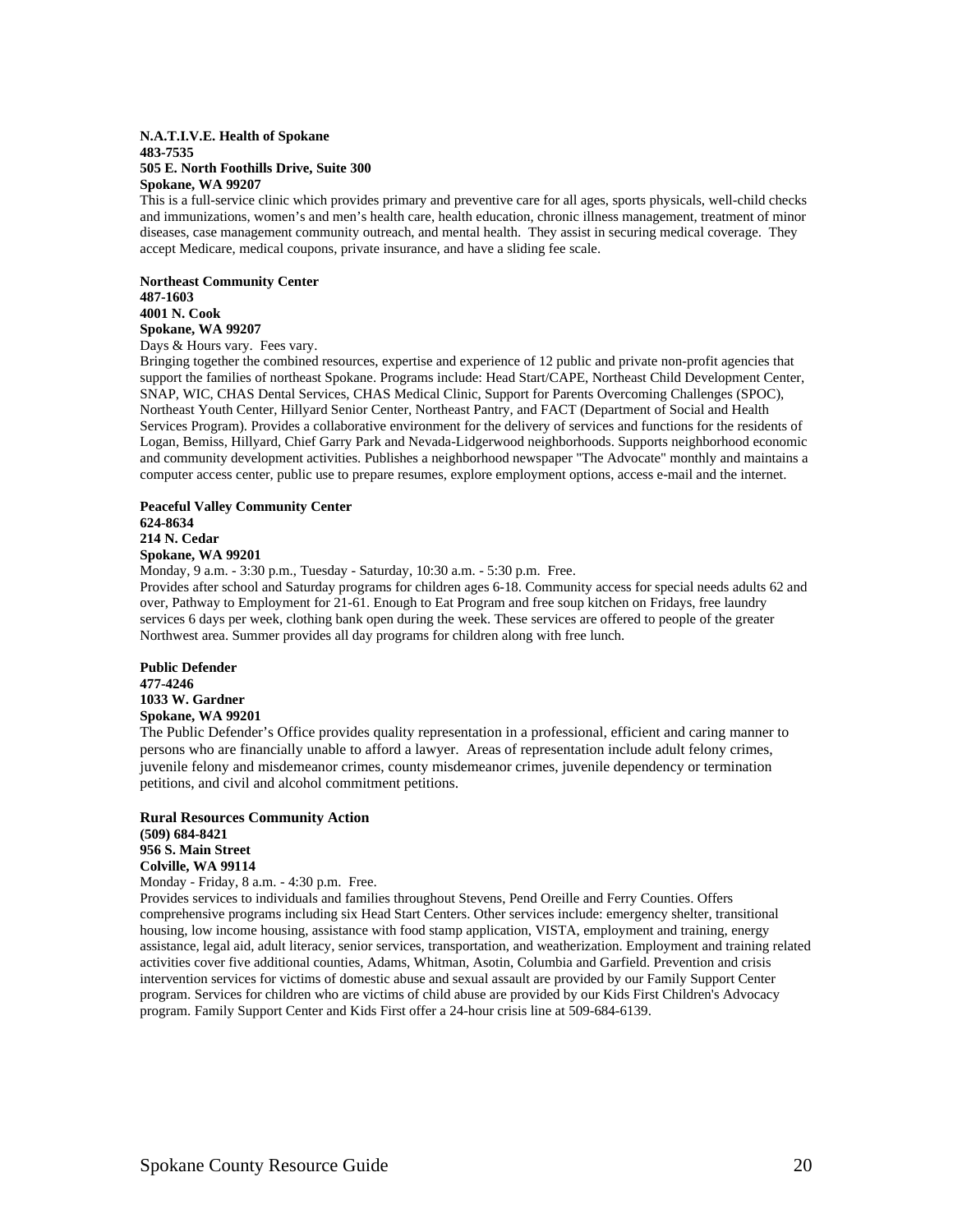#### **Salvation Army Community Center 325-6810 222 E. Indiana Spokane, WA 99207**

Monday - Friday, 7:30 a.m. - 9 p.m. Fees vary.

Provides an indoor heated swimming pool (handicapped accessible), swimming lessons and aqua aerobics. Also has an indoor gymnasium (providing basketball, volleyball, floor hockey, and general recreation). Offers meeting and seminar rooms, game room, and youth athletic leagues. The Salvation Army is a Christian organization offering worship opportunities. Services are provided to all eligible clients regardless of beliefs.

# **SNAP (Spokane Neighborhood Action Programs) www.snapwa.org**

**456-7111, TTY 509-232-1380** 

**2116 E. 1st Ave.** 

#### **Spokane, WA 99202**  Monday - Friday, 8 a.m. - 4:30 p.m.

SNAP provides services for low income families and vulnerable people in the following areas: economic development, energy assistance, rental housing, mortgage assistance, home repairs, conservation education, weatherization, and a long-term care ombudsman program. The Administration Office provides no client services but will direct calls to appropriate service offices. Depending on the type of service, clients are referred to the SNAP neighborhood office which serves their ZIP code area. Please refer to each office's listing for ZIP code areas and more information about their services. Programs and services available at the neighborhood offices include: Weatherization: Helps low-income homes with energy efficient improvements. Senior Energy Assistance: Provides one-time energy grant for eligible seniors, 60 years and older. U-Help: Emergency utility assistance, once per calendar year. Project Share: Emergency energy assistance once a season when funds are available. Community Voice Mail Program: Voice mail boxes are available to help homeless families receive messages. Food Bank: Provides food 12 times a year. Emergency Travel: Helps fund transportation in specific emergencies. Rural Outreach: For Spokane County residents unable to travel to SNAP offices. Minor Home Repairs: Health and safety repairs for low-income owner homes. Other SNAP Program Offices: 456-7106: Affordable Rentals: Safe, affordable rental housing units for low-income households throughout Spokane County. 487-1114: Chase Youth Fund: Helps children ages 5 to 18 with small grants and equipment for athletic, cultural and recreational activities. 744-3370: Conservation Education & Living Green: Community educational programs on reducing energy use and cost. 456-7106: Homeless Program: Provides and manages several shelters for families with children throughout Spokane County. 456-7106: Home Ownership Classes: Information for first-time home buyers. 456-7174: Individual Development Accounts (IDA): Matched savings accounts leading to purchase of a home, a business, or an education. 456-7133: Long-Term Care Ombudsman Program: Volunteer mediators address concerns of residents in long-term care facilities. 456-7174: Micro Enterprise Development: Small loans, training, and counseling to start a small business. 456-7378: Neighborhood Assets: Money management and credit repair assistance, and credit union accounts for those who have been denied. 456-7174: Refugee Small Business Program: Provides training, technical assistance, long-term support and small business loans for non-citizens. 456- 7174: Vehicle Emergency Repair Program: Repair of vehicle emissions problems that prevent auto registration. 456- 7111: Volunteer Opportunities: Volunteers with varying levels of education and experience are needed for housing and grounds maintenance, office assistance, food bank assistance, or fundraising events.

#### **SNAP Downtown www.snapwa.org 456-7164 212 S. Wall**

#### **Spokane, WA 99201**

Monday - Friday, 8:30 a.m. - Noon & 1 p.m. - 5 p.m.; except Thursday morning, closed 8:30 a.m. - 10:30 a.m. See main listing under Spokane Neighborhood Action Programs for description of services. Provides services to the following zip code areas: 99001, 004, 008, 011, 014, 020, 022, 029, 031, 201, 204, 205, 210 and 224. Also provides Emergency Travel Program and Economic Development programs including Micro Enterprise Development, Neighborhood Assets, Refugee Small Business, Vehicle Emissions Repair Program.

# **SNAP East www.snapwa.org 456-7106 500 S. Stone**

# **Spokane, WA 99202**

Monday, Tuesday, Wednesday, Friday, 8:30 a.m. - 5 p.m.; Thursday, 1 p.m. - 5 p.m. (closed Noon - 1 p.m. each day). See main listing under Spokane Neighborhood Action Programs for description of services. Provides services to the following zip code areas: 99012, 015, 016, 018, 019, 023, 025, 027, 028, 030, 033, 036, 037, 039, 202, 203, 206, 212, 213, 214, 216, and 223. Food Bank services zip code areas 202 and 212 west of Park Road by appointment only, except walk-ins on Thursday at 2:00 p.m., first 15 families served. This office also provides Housing Opportunities, Homeless Program, Community Voicemail and Long-Term Care Ombudsman programs.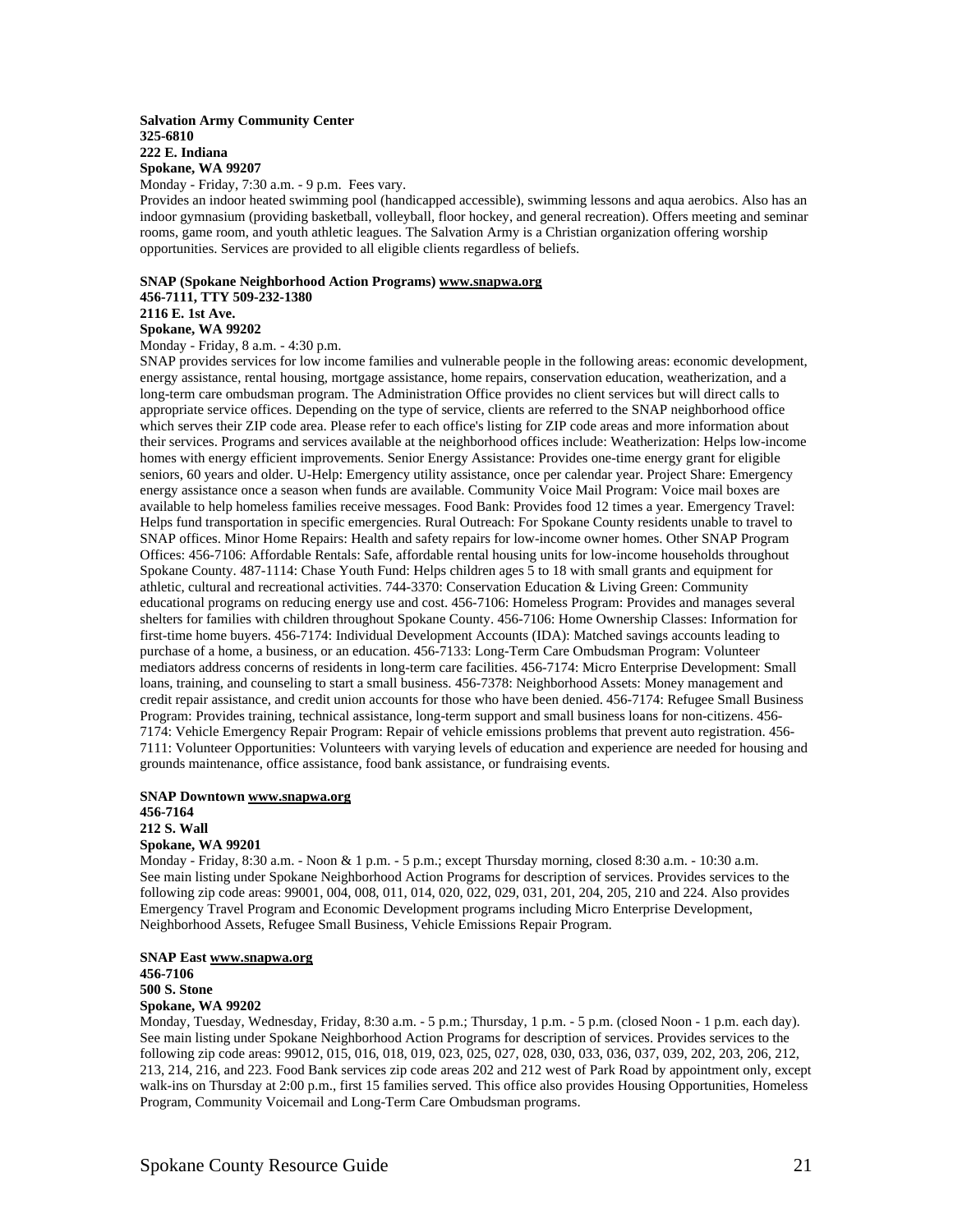#### **SNAP Northeast www.snapwa.org 487-1114 4001 N. Cook Spokane, WA 99207**

Monday - Friday, 8:30 a.m. - Noon & 1 p.m. - 5 p.m.; except Thursday morning, open 10:30 a.m. - Noon. See main listing under Spokane Neighborhood Action Programs for description of services. Provides services to the following zip code areas: 99003, 005, 006, 009, 010, 021, 026, 207, 208, 217, and 218. Also, provides Chase Youth Program assistance. Northeast Food Pantry serves only zip code areas 99207 east of Perry and 99208 south of Francis and 99217. Open Monday, Wednesday, Thursday, and Friday by appointment only. Walk-ins Monday, Wednesday, Thursday, and Friday 1 p.m. - 3:30 p.m.

#### **Spokane Aids Network 455-8993 905 S. Monroe Spokane, WA 99201**

HIV Positive people of low-income are the ones targeted by the program. The Spokane AIDS Network provides client advocacy, case management, and support services to HIV individuals. Referrals can be made for housing, support groups, counseling, medical care, chemical dependency treatment programs, and federal and state resources. Client can also receive emergency food assistance on an ongoing basis, as well as personal care items, bar soap, dish/laundry soap, shampoo, shaving cream, cleanser and so forth.

# **Spokane County Community Services/Supportive Living Program 477-4383 1725 N. Ash Spokane, WA 99205**

Monday –Friday 8:00am-5:00pm, (with special activities sometimes on Saturdays). This program works with mentally ill adults 18 years and older who are contracted with RSN provides as primary (case managed). The Supportive Living Program teaches independent living skills.

#### **Spokane Home Ownership Resource Center 343-7472 55 W. Mission, Suite 103 Spokane, WA 99201**

Spokane Home Ownership Resource Center (SHORC) is a non-profit agency devoted to empowering Inland Northwest consumers to make wise decisions when buying and owning a home. Done through free services such as credit and pre-purchase counseling, referral services and first-time homebuyer classes. Classes walk potential homebuyers through the entire process of purchasing a home, including what programs are available that could help pay for down payment and closing costs.

#### **Spokane County United Way Volunteer Initiative 838-6581 507 N. Howard**

**Spokane, WA 99210-0326** 

#### Monday - Friday, 8 a.m. - 5 p.m. Free.

Central clearinghouse linking volunteers with agencies according to skill or interest. Sponsors the Volunteer of the Year, Days of Caring and Service Learning Training. Online database of volunteer opportunities called Volunteer Solutions is available on the United Way website.

#### **Tobacco Free Spokane 324-1452 1101 W. College Spokane, WA 99201**

Tobacco Free Spokane (TFS) was established in 1991 as a pro-health coalition, and is dedicated to improving the health and economy of the Spokane Community by reducing the use of tobacco. Membership includes community groups, businesses, schools, health care facilities, hospitals, and governmental agencies among others. TFS advocates for a tobacco free community through the media, public presentations and public awareness campaigns. The coalition focuses most of its efforts on policy change, working with schools, worksites, youth organizations, diverse populations, and the media. Tobacco Free Spokane is staffed by the Spokane Regional Health District's Tobacco Prevention and Control Program. TFS meets on the first Wednesday of every month from 3:30 to 5:00 p.m. at the East Central Community Center.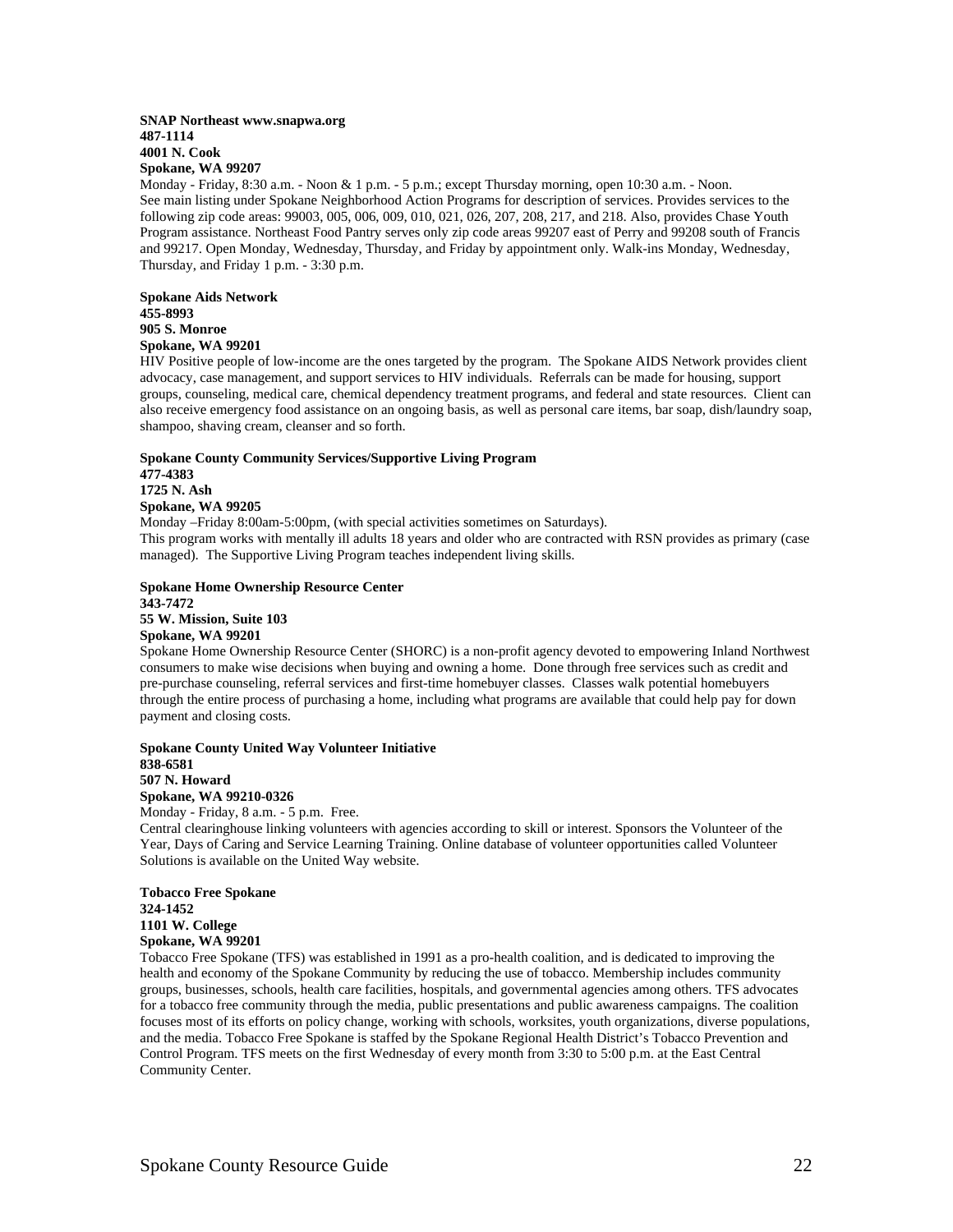#### **West Central Community Center 326-9540 1603 N. Belt Spokane, WA 99205**

Monday - Friday, 8:30 a.m. - Noon & 1 p.m. - 5 p.m. Fees vary.

A multi-faceted social service agency including programs for Developmentally Disabled Adults, Deaconess Women's Clinic, Supplemental Nutrition for Women, Infants and Children (WIC), Head Start site, recreation for all ages, low cost computer lab, education, special and seasonal programs. For Senior Services, call the Sinto Senior Center at 327- 2861 or the Corbin Senior Activity Center at 327-1584.

**West Hills Neighborhood Council 838-0060 3109 W. Trinity Place Spokane, WA 99224**

The Council takes action on neighborhood issues. The Council does not issue taxes, but has the power to do anything else that citizens consider issues. Council officials are elected annually at the April meeting. Meetings are held on the second Saturday of each month at 10 a.m. at COPS Southwest, 1608 W. 6th, Room #7.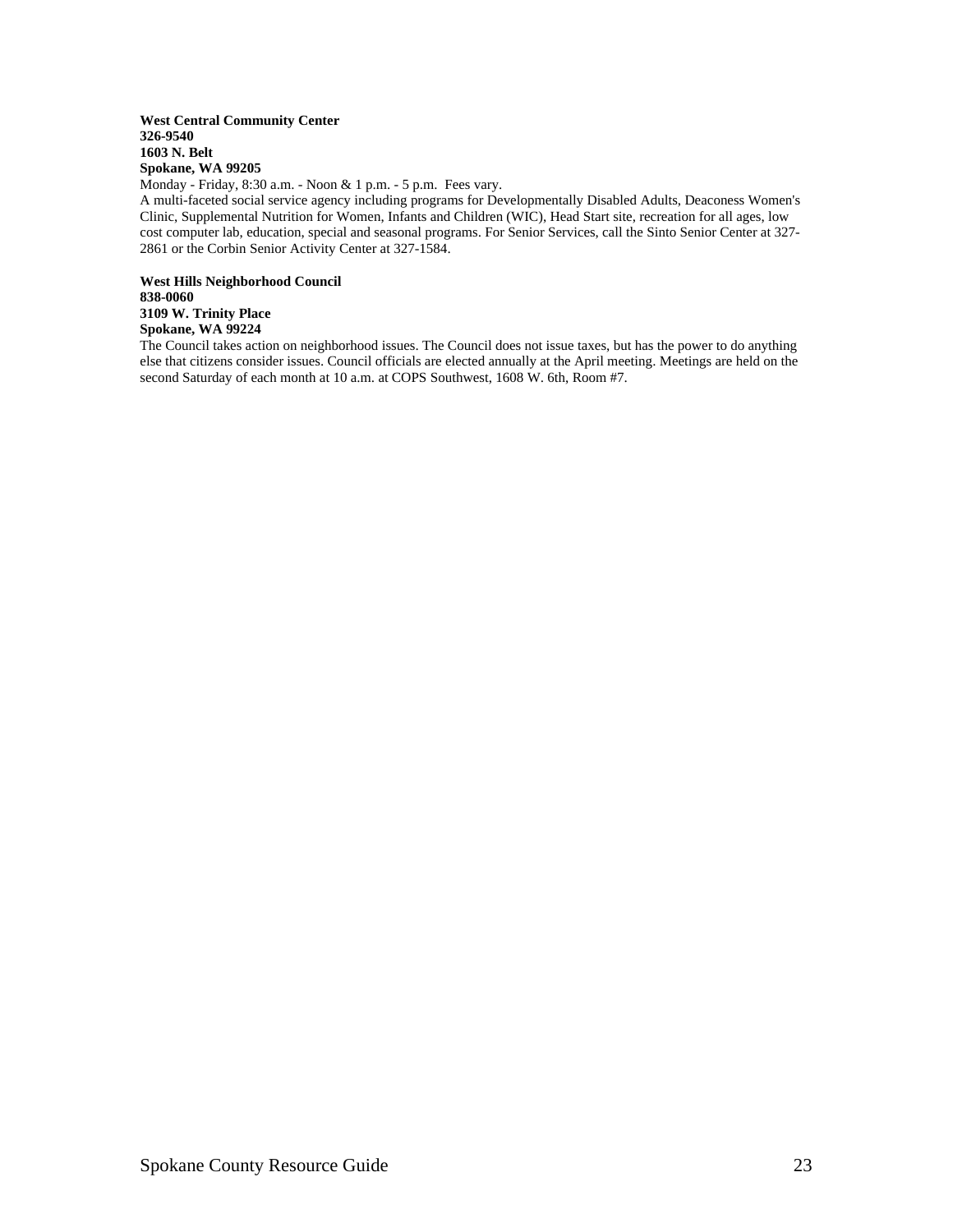# **Drug & Alcohol Prevention & Recovery Resources**

**Adolescent Alcohol/Drug Intensive Outpatient Treatment Program 325-5502 1803 W. Maxwell** 

#### **Spokane, WA 99201**

Monday, 8 a.m. - 5 p.m.; Friday, 9 a.m. - 5 p.m. Sliding fee, medical coupons, private insurance. Offers assessment, individual, group, family counseling, and aftercare to youth of all ethnicities involved with alcohol and/or drugs. Intervention services available to families who have an adolescent involved in substance misuse and dependency. Provides culturally-specific treatment for youth ages 10-20, and 12-Step meetings. Mental health and alcohol/drug specialists are available for consultation. A treatment program targeted to addicted teen moms is offered. No one turned away for treatment due to race or gender. 24 hr./7 day week crisis services offered 880-1889.

**Al-Anon/Alateen Family Groups 456-2125 1700 W. 7th Ave, Suite 100** 

#### **Spokane, WA 99204**

Sunday, 11 a.m. - 1 p.m.; Tuesday, 11 a.m. - 1 p.m.; Wednesday, 5:30 p.m. - 7:30 p.m. Phone hours are 24/7. Free. Programs for family members and friends of alcoholics. Alateen: Provides support groups for teenagers (12 - 18 years old) with alcoholic or chemically dependent parents, family members or friends.

**Alcoholics Anonymous 624-1442 (24 hour line) 1614 W. Riverside Spokane, WA 99201** 

Monday - Friday, 9 a.m. - 5 p.m.; Saturday 9 a.m. - 1 p.m. Free.

A fellowship of men and women who share their experiences so they may solve their common problems and help others to recover from alcoholism. The only requirement for membership or attendance at meetings is a desire to stop drinking. Primary purpose is to stay sober and help other alcoholics to achieve sobriety.

**American Behavioral Health Systems, Inc. 325-6800 44 East Cozza Drive Spokane, WA 99208** 

Monday - Sunday, 24 hour service. \$125/day.

The American Behavioral Health Systems is a Washington State funded in-patient drug and alcohol residential treatment facility located in Spokane, WA. ABHS provides short- and long-term treatment for chemically dependent men and women. Treatment duration varies depending upon need. Adults 18 years and older. Accepts clients funded through DSHS. Also accepts private pay and insurance clients.

**Ascend A.D.B.A. Christmas House 624-4045 3000 W. Sunset Blvd. Spokane, WA 99224** 

Helps those in recovery with community outreach programs to insure their continuation for a successful recovery. Mission and vision is to create a community of healing which moves people with addictions and co-occurring disorders from homelessness to home ownership. Our preliminary analysis lends convictions that a few simple ideas will be ultimately revolutionary.

**Community Detox Services/Cub House 535-4443 615 S. Thor Spokane, WA 99202** 

Cub House provides transitional living housing and services for individuals recovering from substance abuse. It also assists with enrollment in AA/NA meetings, and relapse prevention. Prospective clients must have successfully completed a treatment program and need further support, such as job training, education, social skills, life skills, etc.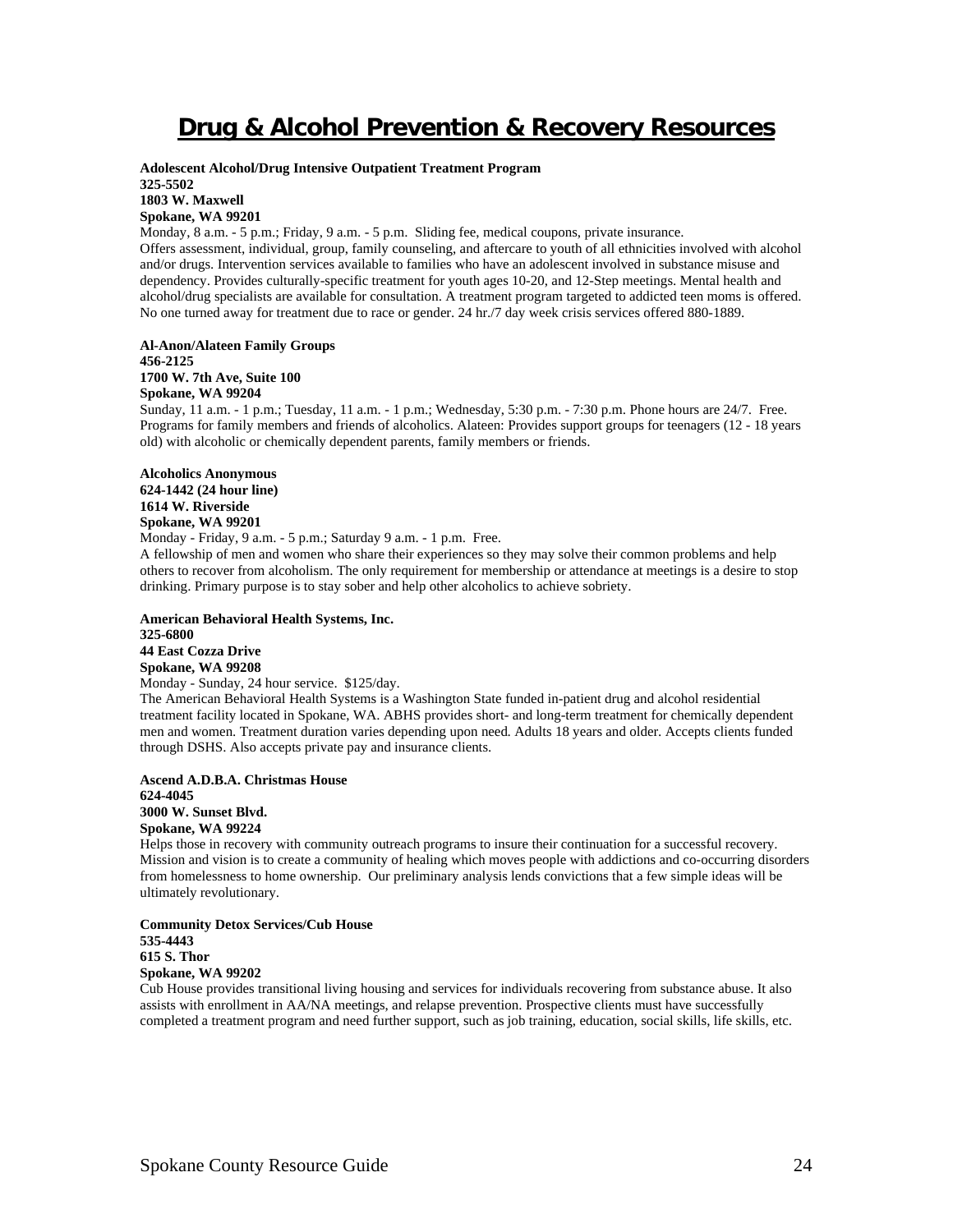#### **Community Detox Services of Spokane 477-4650 312 W 8th Spokane, WA 99204**

Sunday - Saturday, 24 hours. Sliding fee scale.

Alcohol and drug sub-acute detoxification. Length of stay is five days. Provides referrals to all substance abuse treatment providers. Provides motivational, group and individual counseling. Services include the Involuntary Treatment Act (ITA), Interim Services, Emergency Services Patrol, and Sobering Unit.

## **Community Health Intervention & Prevention Services 324-1420 1101 W. College, Room 241**

**Spokane, WA 99201** 

Monday - Friday, 8 a.m. - 5 p.m. Medicaid, ADATSA, Low-income.

Offers alcohol/drug assessment, treatment and referral, methadone treatment, counseling, ADATSA assessment and referral. Offers services to pregnant and postpartum substance abusing women with follow-up. Outreach for high risk adult populations. Chemical Dependency Professionals (CDP) out stationed at CSOs, CPS, and Eastern State Hospital Detox. Services also available to the city jail, local assisted living facilities, skilled nursing facilities, and hospitals.

#### **Daybreak Youth Services 927-1688 11711 E. Sprague, Suite D-4 Spokane, WA 99206**

Monday - Friday, 9 a.m. - 4 p.m. Call for fee information.

Serves adolescents (11 - 18) and their families with inpatient and outpatient programs. Provides counseling to adolescents affected by alcohol and other drug abuse/dependency. Provides speakers and consultants to schools, churches, PTAs, and other civic groups, covering subjects related to substance abuse and dependency. Services also available at 628 S. Cowley, 624-3227 and 960 E. 3rd, 444-7033.

**Drug Court, Youth Services, SAAM, DUI/DOL 326-7740 1224 N. Ash Spokane, WA 99201** 

Monday - Friday, 8:30 a.m. - 6 p.m. Fees vary. Operates five programs: Drug Court Treatment, Drug Testing, Juvenile Services and SAAM (Substance Abuse Assessment and Monitoring) and DUI/DOL. All programs provide screening and evaluation, intensive examination to diagnose the extent of the individual's substance abuse problem, drug and alcohol testing. Case managers monitor the performance of clients while in treatment. Full five phase program for Drug Court Treatment. Intensive outpatient for DUI. Outpaitent services for youth.

**Emergency Service Patrol 838-2771 165 S. Howard Spokane, WA 99204**  Monday - Friday, 8 a.m. - Midnight; Weekends, 4 p.m. - Midnight. Free. Our van responds to calls for assistance with intoxicated individuals. The van will transport the intoxicant to the Detox center, area hospitals if necessary. The person must agree to be transported.

**Healing Lodge of the Seven Nations 533-6910 5600 E. 8th Ave. Spokane Valley, WA 99212** 

Monday - Friday, 7 a.m. - 3:30 p.m. Sliding fee scale/DASA/Private Insurance/Private Pay/IHS Contract. Substance abuse treatment program. Serves chemically dependent youth and DASA referrals, 13 - 17 years, male or female. Substance abuse program is a 60 to 90 day intense residential treatment program. Fee is \$165 per day. However, if the patient is eligible for Indian Health Services and is Contract Health eligible, we have a contract with IHS. We also have a contract with DASA. Private insurance is always welcome. Admission packet is available on the web page or by email at leslieh@healinglodge.org.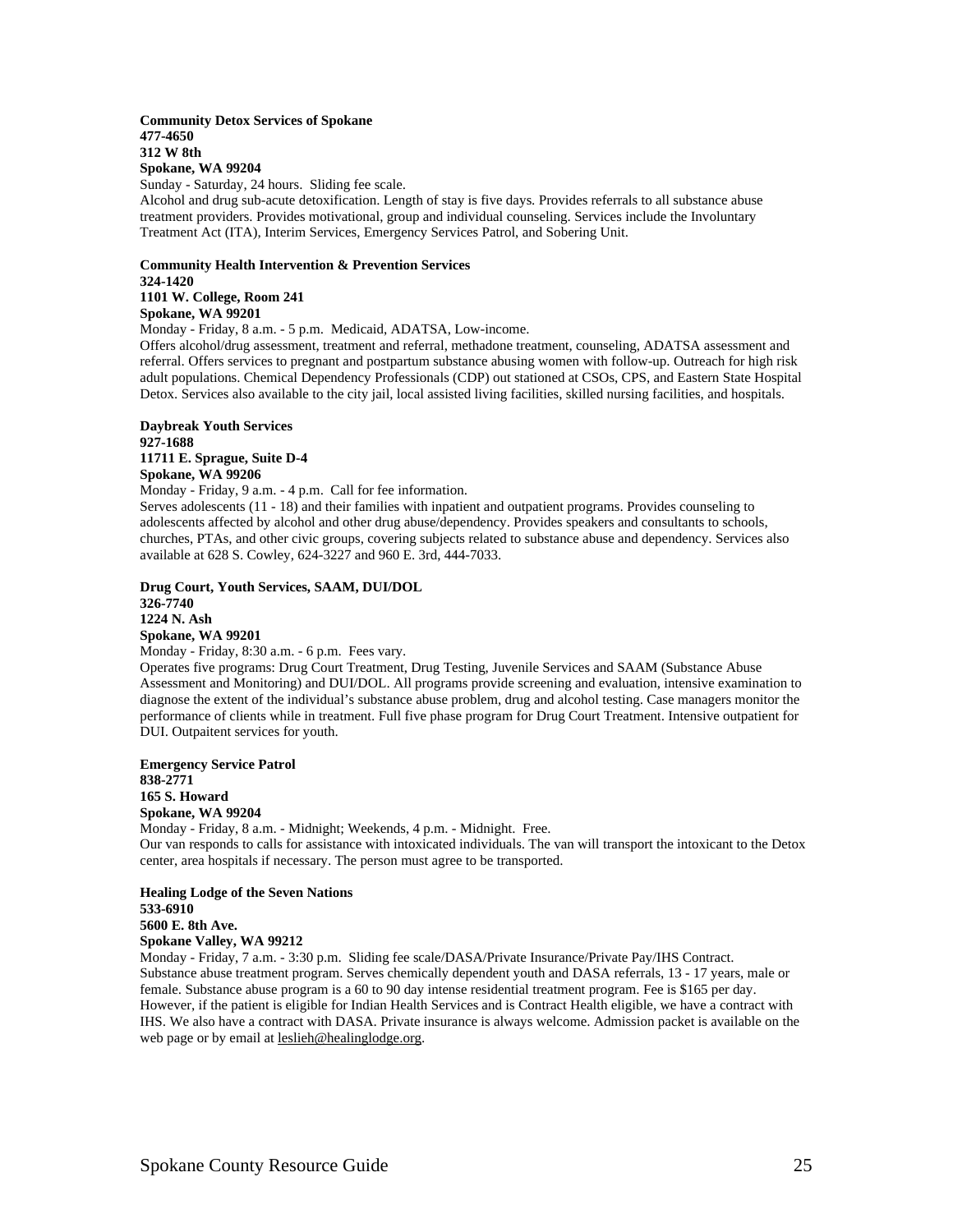## **Isabella House 624-1244 2308 W. 3rd Ave. Spokane, WA 99204**

Sunday - Saturday, 24 hours. State Funded PPW and TANF.

Provides 180 day long-term residential substance abuse treatment for females over the age of 18 (and 16-18 with treatment director permission). Women must be pregnant or parenting a child under the age of six. Referred by State Assessment Centers. Therapeutic child care provided in the facility complex. Strong emphasis on reunification between mothers and children. Transitional housing available. Non-smoking facility.

**New Horizon Outpatient 838-6092 504 E. 2nd Ave. Spokane, WA 99202**  *Or*  **927-1543 15407 E. Mission Spokane WA 99037**

Monday - Thursday, 8 a.m. - 8 p.m., Friday, 8 a.m. - 1 p.m. Sliding fee scale, Medicaid, private pay, insurance. Outpatient, intensive outpatient, abuse and ADIS programs for substance abuse, for men and women 18 years and older. Day, evening and weekend programs. Transitional housing also available. Also provides ADATSA, DCFS, TANF, PPW, and GIA Outpatient and Deferred Prosecution Services. Specialized methamphetamine treatment.

#### **The Prevention Center 922-8383 8104 E. Sprague Spokane Valley, WA 99212**  Monday - Friday, 9 a.m. - 4:30 p.m. Free.

The Prevention Center (Greater Spokane Substance Abuse Council's Prevention Center) is home to several programs working towards the prevention of substance abuse and impaired driving. These programs strive to provide youth with the desire, knowledge and skills to make positive choices. The Prevention Center also works to unite and support the community with the common goal of creating an environment that fosters positive attitudes and behaviors. Along with ongoing programs for youth and adults, the Prevention Center provides prevention presentations, training and technical assistance for local agencies, schools, parents, and other groups.

# **SPARC (Spokane Addiction Recovery Center)**

**624-3251 812 S. Walnut Spokane, WA 99204** 

Monday - Friday, 8 a.m. - 4:30 p.m. Sliding fee scale, public funding for persons not working or low income. 1) Residential/inpatient; 2) Outpatient; 3) Gender specific. We also offer dual-disorder services for individuals with substance dependence and mental health disorders.

**Spokane County Traffic Safety Commission 477-2342 1026 W. Broadway Spokane, WA 99260**  Monday - Friday, 7:30 a.m. - 4 p.m. Free.

An organization working to reduce tragedies caused by drinking and driving. Provides information and gives presentations on drinking and/or drugs and the issue of traffic safety. Works on other traffic safety issues such as child safety seats, seat belts, and pedestrian safety.

**STEPPS (Substance Treatment and Education Prevention Program of Spokane) 532-2000 901 E. 2nd Ave., Suite 100 Spokane, WA 99202** 

By appointment. Sliding fee scale, accepts medical coupons.

Chemical dependency outpatient treatment for low income and indigent adults. Specialize in co-occurring disorders. Also offer programs for deferred prosecution, DUI and Domestic Violence Perpetrator treatment.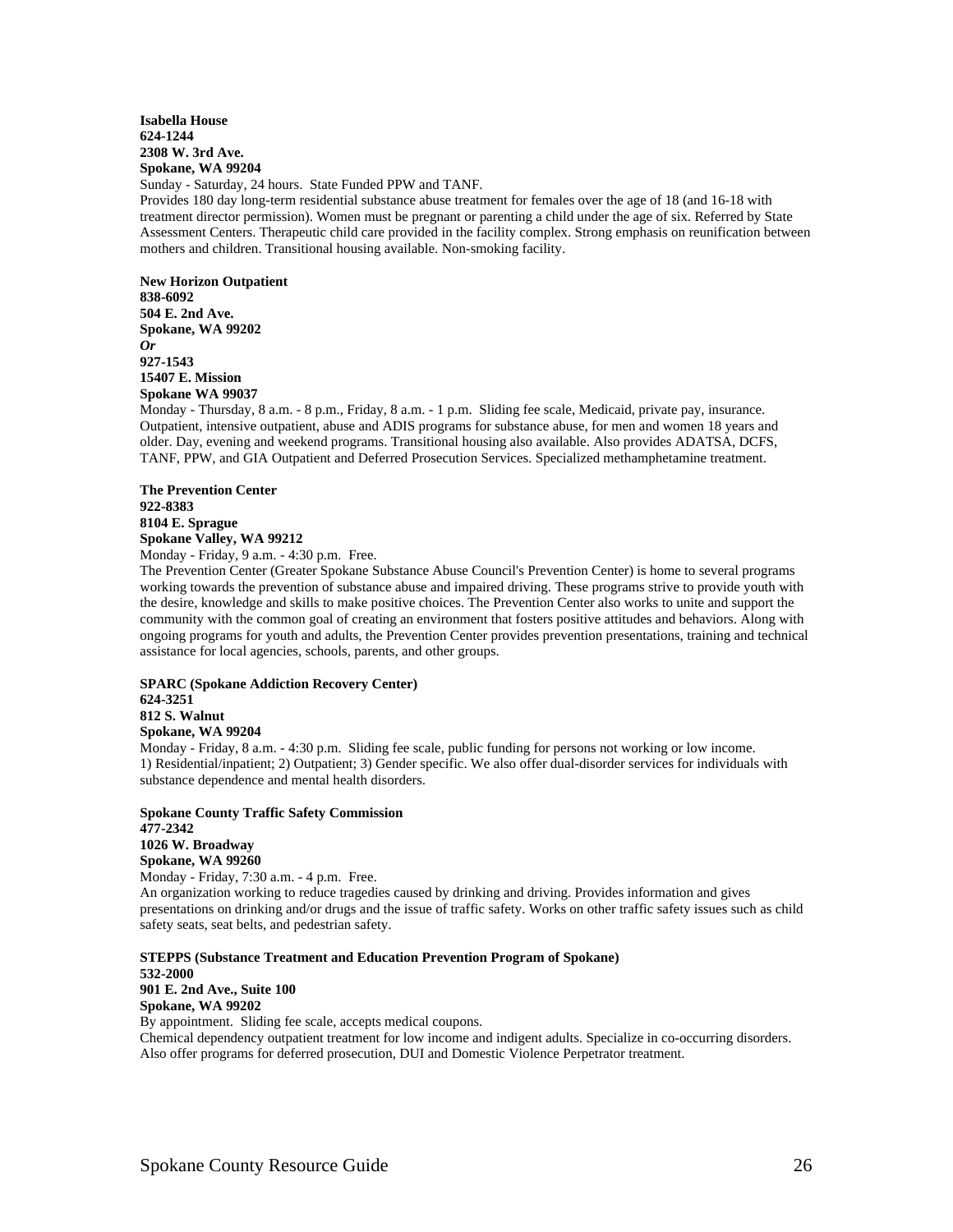# **Sunray Court 456-5465 518 S. Browne Spokane, WA 99204**

Thirty and ninety-day residential treatment program for males 18 or older with drug/alcohol dependence (Adatsa/TANF/SSI/GAU/GAX/CJTA). Clean/sober housing may be available for homeless men after completion of treatment depending on the waiting list.

# **Tobacco Quit Line**

# **1-877-270-STOP (7867); TTY/TDD 1-877-777-6534**

A cessation specialist is standing by to provide free one-on-one counseling, referrals to local cessation resources, and a customized quit plan to help you kick the habit for good.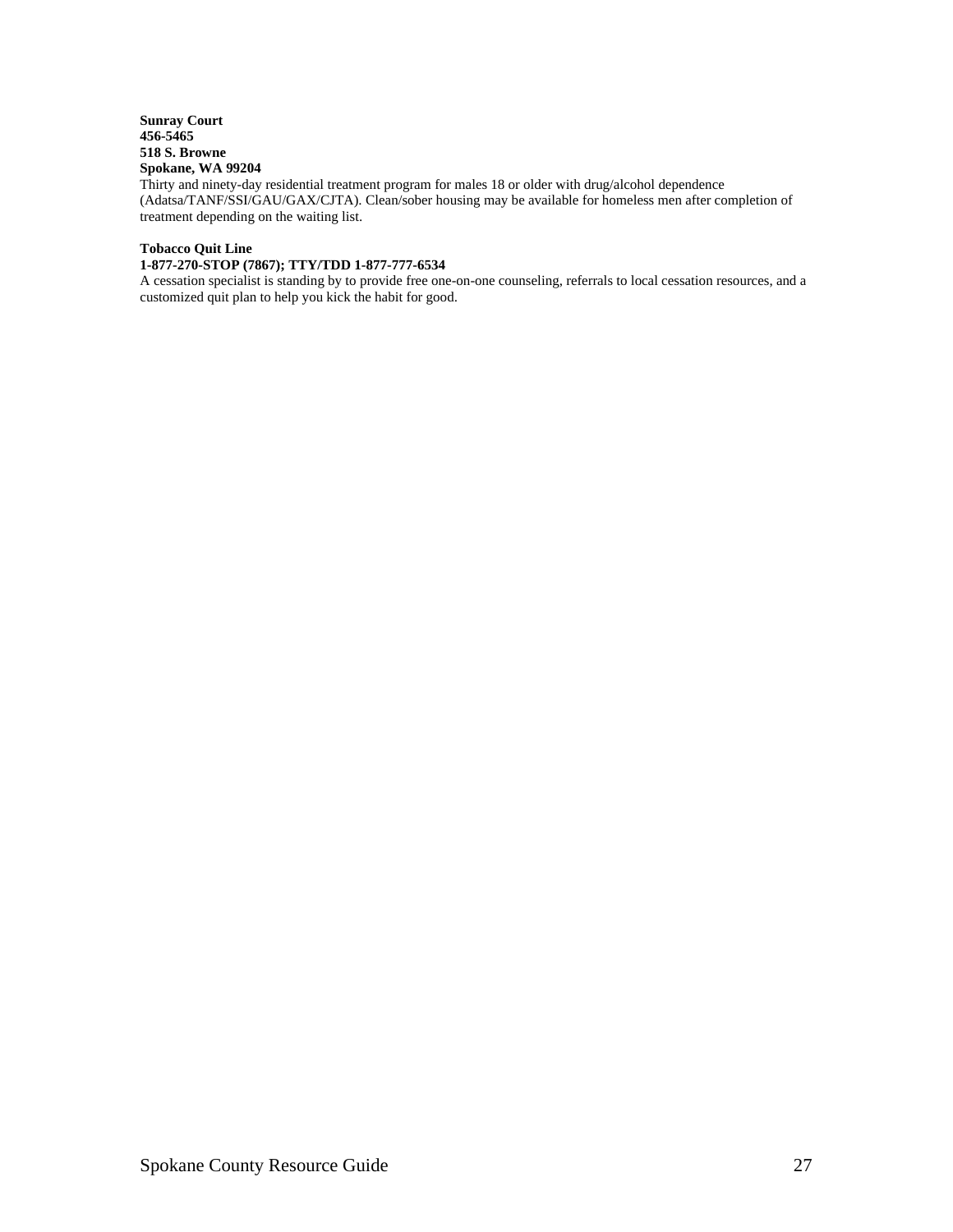# **Education & Employment Resources**

**AARP/Senior Employment 325-7712 1801 W. Broadway, Suite 110** 

**Spokane, WA 99202** 

Work-training program that provides subsidized, part-time, temporary assignments and placement assistance to lowincome seniors.

**Adult Basic Education (ABE) Programs 533-4600** 

**2310 N. Monroe Spokane, WA 99205** 

Monday - Thursday, 8 a.m. - 9 p.m., Friday, 8 a.m. - Noon. Tuition \$25 per quarter.

The Adult Basic Education Division of the Community Colleges of Spokane, offers open-enrollment, classes and special services at 22 sites throughout the six county service areas. The program offers English as a Second Language, math, reading, writing, family literacy, and computer skills in an employment-focused, flexible learning environment. The program also provides high school completion and GED classes. Services include: ABE (Pre-GED); GED; HSC (adult high school completion); ESL (English as a Second Language); Reading Lab; Families that Work, Read Right, Work Place Basics, and PACE (People Accessing Careers and Education) programming which provides employment and independent living classes and support activities.

**Adult Education Center 533-4600 2310 N. Monroe Spokane, WA 99205** 

Monday - Thursday, 8 a.m. - 9 p.m.; Friday by appointment. Tuition \$25 per quarter.

Provides adult basic educational classes to anyone 19 years of age or older. Students between the ages of 16 and 18 years may enroll, if the client has a high school release. Programs include GED, Adult Basic Education, High School completion, Reading Lab, English as a Second Language (ESL), Families That Work, and Read Right. Provides basic instruction in mathematics, language arts, reading, and employability skills. Also see listings under ABE, ESL & GED.

**American Indian Employment and Training Services 535-0886 905 E. 3rd Ave Spokane, WA 99202**  Monday - Friday, 8:30 a.m. - 5 p.m. Free.

Provides employment and training services to economically disadvantaged American Indians. Offers job counseling, resume preparation, and support services. Including fees for tuition, books, tools, and child care.

**Bethel AME Church-G.E.D. and Educational Programs 533-2683 605 S Richard Allen Ct. Spokane, WA 99202** 

Monday - Friday 2pm - 6pm.

Services include a G.E.D. program for teens. An instructor and counselor come from the Extended Learning Center (IEL) and follow-up is done with graduates to encourage them to go on to college. The church is an official G.E.D. test site offered Mon-Thurs from 10am-4pm. The C3PT program ("Character-College-Career-Prep Time") is intended to enhance learning opportunities for under-served and under-represented children and their families. It includes a fall and a summer agenda for  $3<sup>rd</sup>$  through 12 graders. The TEC Neighborhood Network computer learning center assists in the development of positive life skills, exploration of personal interests, and discovery of what technology can do to improve quality of life.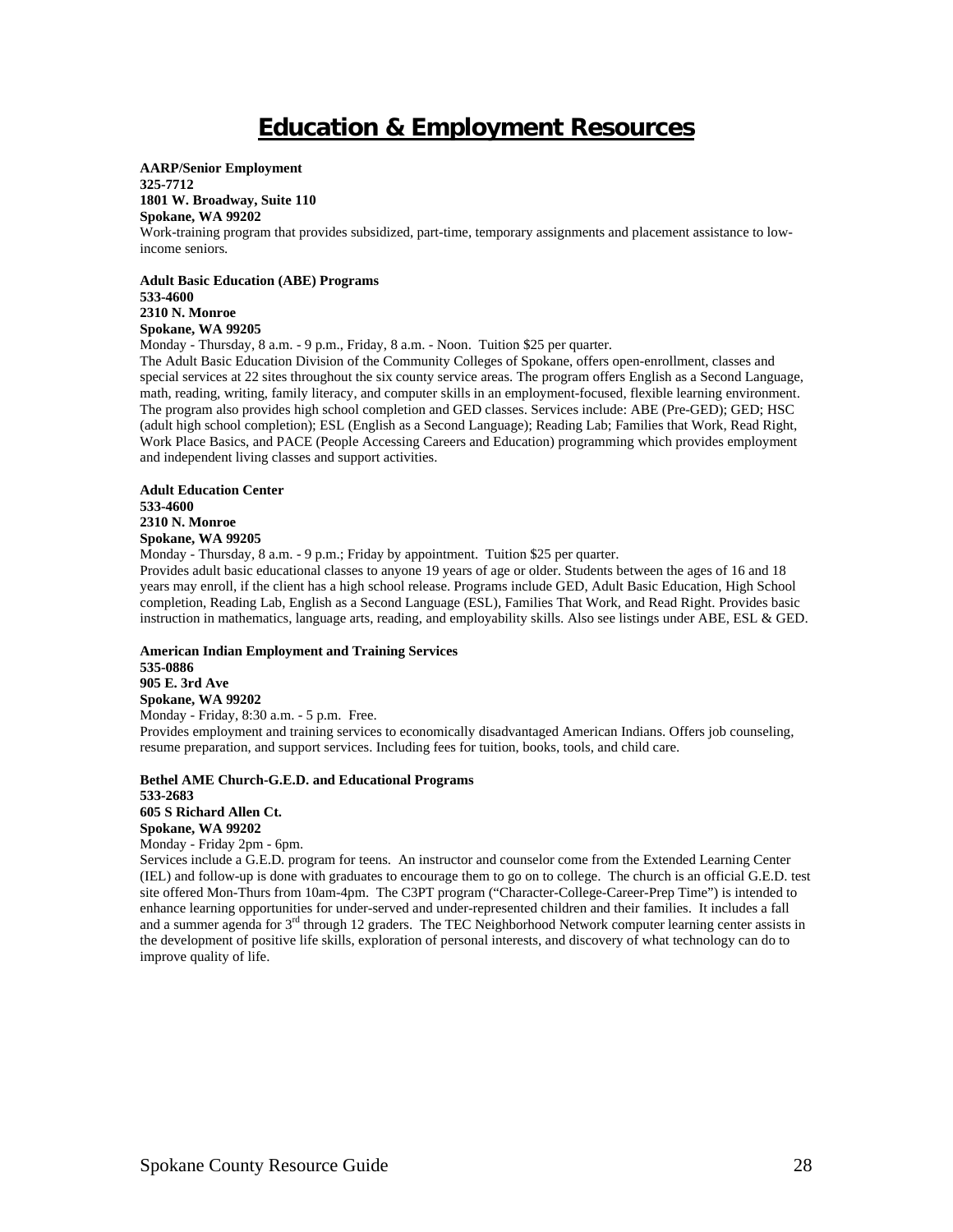#### **Business & Community Training 533-4700 3939 N. Freya Spokane, WA 99217**

Monday - Friday, 8 a.m. - 4:30 p.m. Fees vary.

Provides customized training for business and industry as well as workers needing support services and training for pre-employment, worker retraining and wage progression. Assists people who are low income and in WorkFirst looking for work, as well as those who are unemployed or being laid off. Business & Community Training hosts Transition Programs and short-term intensive training including: Microsoft Suite Fundamentals with program emphasis on Medical Office and Front Office. Additional training opportunities include: Phlebotomy, Insurance Pre-licensing, Computer Applications and Certification Programs, Home Inspections and Home Appraisal.

**Career Connections 928-0423 421 N. Mullan Spokane, WA 99206**  Program provides job training and placement to disabled individuals and disadvantaged adults in the Spokane area.

**Career & Student Employment Center 533-8007 (SCC), 533-4411 (SFCC) Spokane Falls Community College (SFCC) Spokane, WA**  Monday - Friday, 8 a.m. - 4:30 p.m. (Appointments are scheduled: Monday, Wednesday and Thursday). Must be enrolled in college.

**Career Path Services Spokane Valley Community Center 326-7520 10814 E. Broadway 905 N. Washington, Suite 300 Spokane Valley, WA Spokane, WA 99201** 

Monday - Thursday, 7:30 a.m. - 5:30 p.m. Free.

Specializing in workforce development. Provides employment, training, and basic education to economically disadvantaged adults, dislocated workers, and youth. Workforce Investment Act (WIA) services include GED and High School Re-entry, Paid Work Experience, Skills Training, On-The-Job Training, and Support Services. WorkFirst service providers for TANF recipients include Paid Community Jobs, Basic Education, GED, High School Re-entry, Skills Training, Job Retention, and Support Services. Services to people with disabilities and people with developmental disabilities, including DVR services and Individual Supported Employment are available. Also a WorkSource affiliate site offering services to both employers and job seekers. Orientations held weekly, call for times.

**Central Valley Even Start 228-5400 19307 E. Cataldo Spokane Valley, WA 99016** 

Monday - Friday. Free.

Even Start, an education program for low-income families, is designed to improve the academic achievement of young children and their parents. Even Start serves families with at least one child age 7 or under at the time of enrollment and teen parents who are working toward their high school diploma. The goals of Even Start are: to help parents improve their literacy and basic education skills, to help parents become full partners in educating their children, and to assist children in reaching their full potential. Families must meet income guidelines and agree to participate in the following areas: Adult Literacy (English as a Second Language, high school completion, adult basic education or GED); Parenting Education; Early Childhood Education; and Interactive Parent and Child Literacy Time. Even Start provides comprehensive case management, including assistance with transportation and childcare. These free services are available to families living in the Central Valley School District and throughout the Spokane area.

**Christ Kitchen 325-4343 2709 W. Boone Spokane, WA 99201** 

Mon-Fri, 9am-12 noon and 1pm –5pm.

Christ Kitchen in a Christ-centered ministry providing work, job training, and fellowship for women in poverty in Spokane through production and sales of gift baskets and fried food products. This ministry enables women to learn to work, to become employable and to eventually support themselves and their families without reliance on government programs or destructive relationships.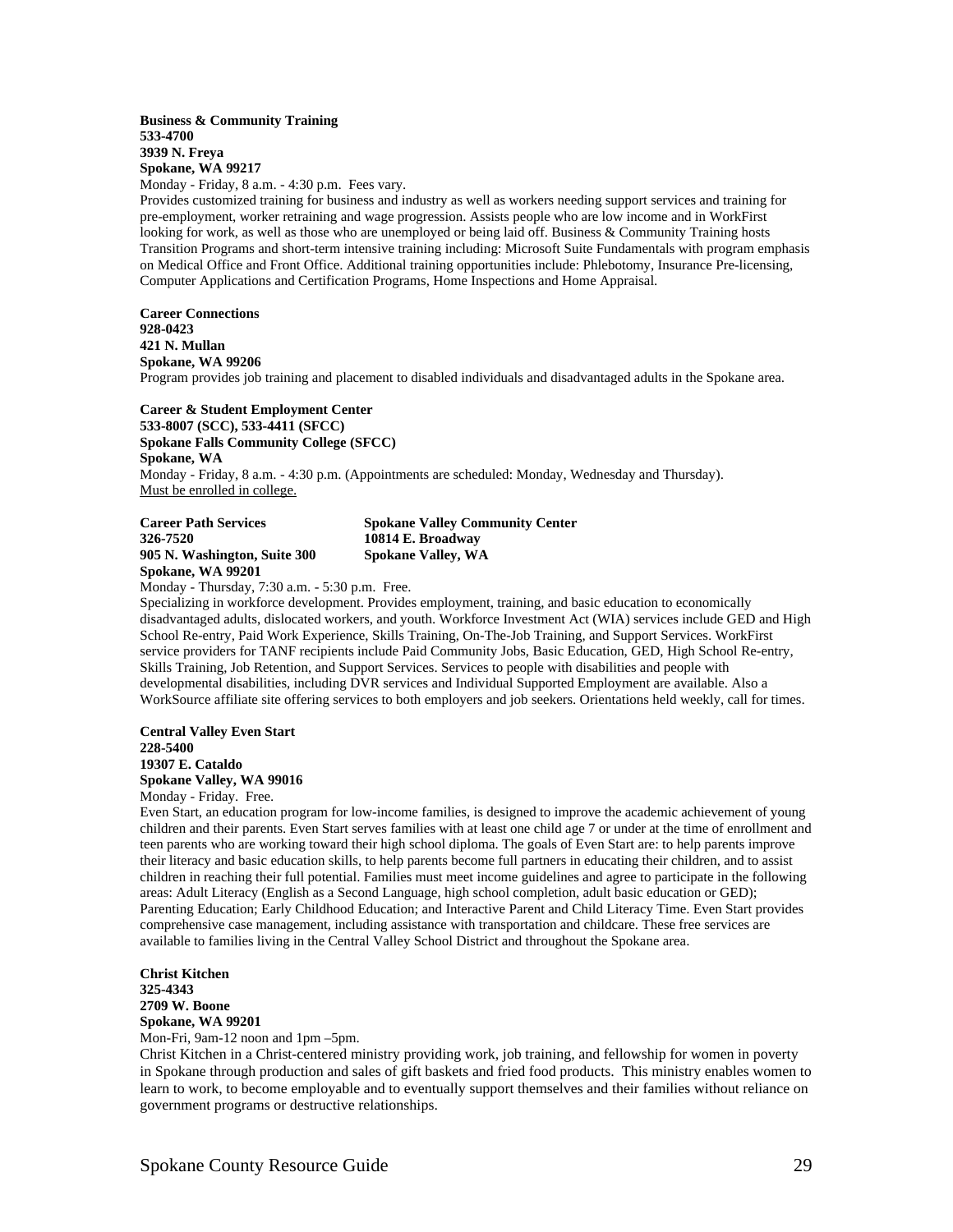#### **Community Colleges of Spokane**

## **533-7000 (SCC), 533-3500 (SFCC), 279-6000 (IEL)**

SFCC 8 a.m. - 4:30 p.m., IEL 8 a.m. - 4:30 p.m., ABE M-Th 8 a.m. - 5:30 p.m. and F 8 a.m. - 4:30 p.m. The phone numbers listed above are for the main switchboard of each college. They can direct you to the appropriate phone number for financial aid, registration, testing, career planning, new classes, and student support services. 533- 4600 (Adult Basic Ed).

#### **Continuing Education through CCS**

**SCC (533-8010), SFCC (533-3522), IEL (533-3770)** 

Monday - Friday, 8 a.m. - 4:30 p.m. Fees vary for credit and non-credit classes.

Call the above listed numbers to register for non-credit classes. Classes are available days, nights, and weekends throughout a six county region in Eastern Washington. Registration may be done by phone. Some tuition waivers are available. Please call the numbers listed below for information on credit and telecourse classes: 533-8860, SCC Professional/Technical 533-7000, SCC Liberal Arts 533-8110, SCC Distance Learning & Telecourse 533-3516, SFCC Credit Classes 533-3216, SFCC Distance Learning & Telecourse

#### **Contract Based Education 927-1100 123 S. Bowdish Spokane, WA 99206**

Monday - Thursday, 7:30 a.m. - 4:30 p.m. Free.

An alternative high school program for students under age 21. Students attend school for approximately 2-4 hours per week. A personal appointment is made with a teacher to receive assignments and instruction to complete all courses needed for graduation. The student then takes the materials home and completes the assignments.

# **Curlew Job Corps 509-779-0547 3 Campus St Curlew, WA 99118**

24 hours a day/7 days a week. Federally funded - free to qualifiers. Federally funded residential vocational training program for men and women 16-24 years of age. Accredited high school/GED program. Free basic health and dental care, recreation and placement.

#### **Displaced Homemaker Program (Change Point) 279-6065 or 279-6075 3305 W. Fort George Wright Drive**

**Spokane, WA 99224** 

Monday - Friday, 8 a.m. - 4:30 p.m. Free to displaced homemakers.

Provides assistance to women who are in transition following divorce, separation or widowhood. Offers "Change Point," a 6-week pre-employment program that offers aid in overcoming barriers and explores new directions toward becoming self-sufficient. Classes are offered each quarter at the IEL Lodge from 9:45 a.m. - 2 p.m., Monday - Thursday.

# **Division of Vocational Rehabilitation (DVR) 363-4700 or 1-800-548-0941**

#### **(TTY 329-3719 or 1-888-468-9763)**

DVR helps people with disabilities prepare for, obtain, and retain employment. Vocational rehabilitation programs are custom-designed for each individual. They work in partnership with the community and business to develop employment opportunities for persons with disabilities.

#### **Educational Service District 101 (ESD 101) "Youthbuild Spokane" 456-7685**

"Youthbuild Spokane" is a HUD program for youth's aged 18-24 who are high school dropouts or who are educationally "at risk" and economically disadvantaged. They work in construction crews to build housing for lowincome residents of Spokane County while attending high school classes to complete their diploma or GED certificate. Life skills training and post-program transition follow-up is provided to all who finish to move them into apprenticeship training, employment, or post-secondary education. Construction technology training resulting in employment and/or apprenticeship training is a primary goal of participation. A \$2,362.50 AmeriCorps education award is provided to "Youthbuild Spokane" members who complete their term of service.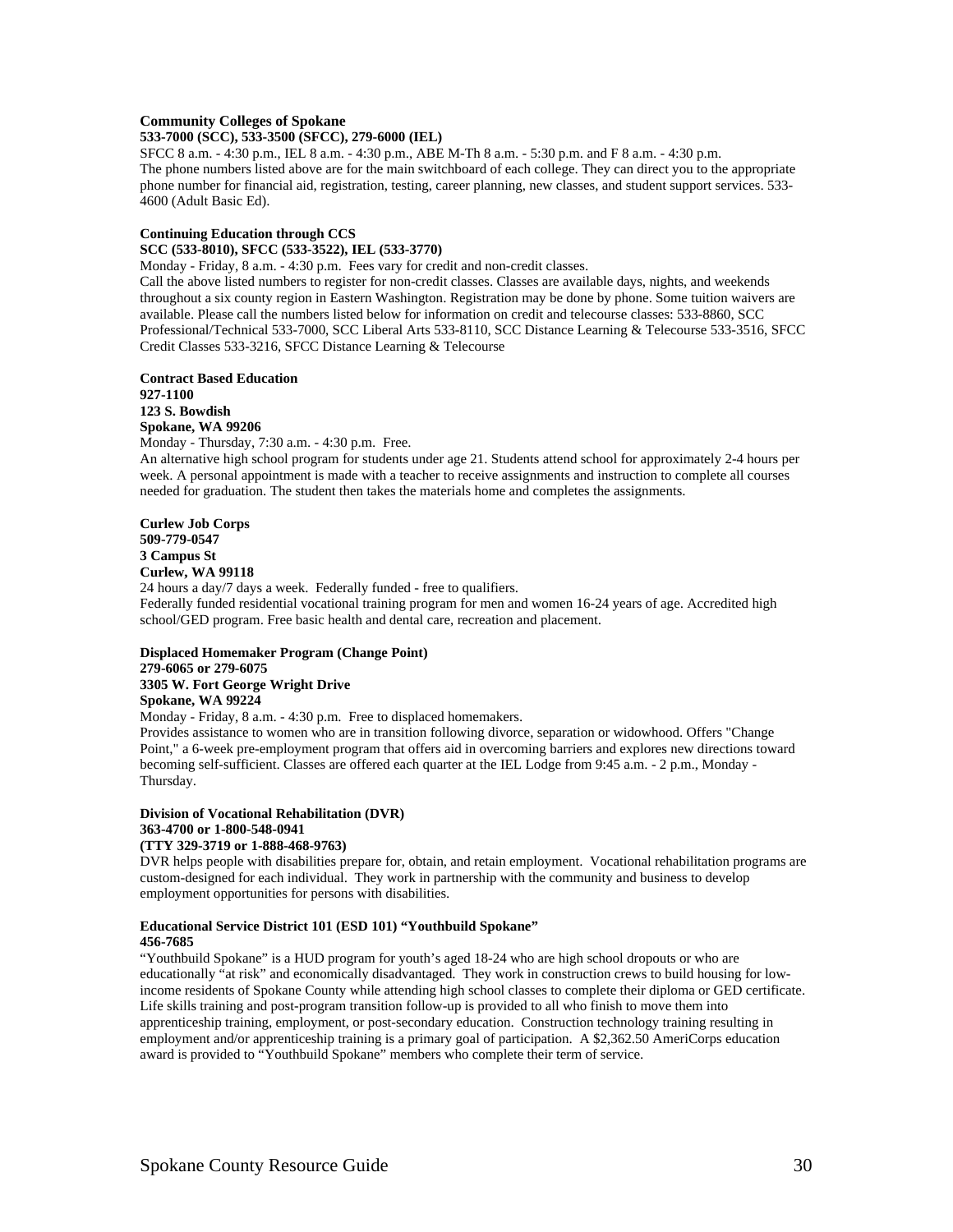# **Employment Services 344-0163 130 E. 3rd Ave Spokane, WA 99202**

Monday - Friday, 8 a.m. - 5 p.m. Free.

Goodwill offers formal and work site assessments, career exploration, career readiness, counseling (vocational as well as individual/family/marital), job placement, job coaching, work site evaluation and training for individuals with barriers to employment. WorkSource Affiliate site that provides information and Internet access for individuals seeking employment. Referrals accepted from Division of Vocational Rehabilitation, Division of Developmental Disabilities, WorkSource, Labor and Industries, Department of Social and Health Services and other agencies. Also provides employment services for ex-offenders with a recent felony conviction. Assists employers with Washington State bonding program and Work Opportunity Tax Credit.

#### **ESL (English as a Second Language) 533-4612 2310 N. Monroe Spokane, WA 99205**

Monday - Thursday, 8 a.m. - 9 p.m.; Friday, 8 a.m. - Noon. Tuition \$25 per quarter.

English as a Second Language classes (Washington State Levels Prelit 1-5) prepare refugee and immigrant students in the competency areas of speaking, reading, writing, listening. TANF/RCA LEP Pathway ESL services are also provided (WorkFirst). Students may receive instruction in advanced reading, writing, speaking and conversation, College Prep, in Pre-literacy, and English online instruction. Family Literacy ESL classes are also available through Even Start collaboration. ESL classes are offered at six sites through the Community Colleges of Spokane: Adult Education Center, Hillyard Center, Keystone Elementary, ECCC, Colville, and SCC. Morning, afternoon, and evening sessions are available. Specialized ESL senior's classes are offered at Lincoln Garden Apartments, Coventry Court Apartments and Winchester Court Apartments.

#### **Express Personnel Services www.expresspros.com 747-6011 331 W. Main Ave. Spokane, WA**

If you're a job seeker, Express will assess your skills and work with you to find a job that fits your needs and abilities. Applicants never pay a fee at Express, and you'll have the opportunity to earn benefits such as medical insurance, holiday pay, vacation pay, referral bonuses and much more.

#### **Families That Work/Project Self-Sufficiency 533-4634 2310 N. Monroe Spokane, WA 99205**

Monday - Friday, 8 a.m. - 9 p.m. Tuition \$25 per quarter, Scholarship Assistance available as needed. Qualified participants are low income and need basic skill instruction. Program provides education classes in GED, High School Completion, Math Basics Refresher, Basic Computer Skills, and Workplace "Soft" Skills. Family support is offered for Pregnancy, Child Development and Family Management. Learning is conducted in a work-based context.

#### **GED (General Education Development) 533-4600 2310 N. Monroe Spokane, WA 99205**

Monday - Thursday, 8 a.m. - 9 p.m.; Friday by appointment. Tuition \$25 per quarter.

GED classes offer instruction to adult learners 19 years of age and older, in the following areas: mathematics, science, social studies, writing skills, and literature and the arts. Learners 16 through 18 years of age may be admitted to the GED program if they have an Office of the Superintendent of Public Instruction (OSPI) written release from the school district where they reside. GED certificates are issued by the OSPI and represent an alternative high school educational achievement. In addition, GED students may have the opportunity to receive computer basics (computer literacy and keyboard training). Adults wishing to enroll in campus credit programs offered by community and technical colleges must have a high school diploma or GED certificate unless they qualify for I-BEST program which is integrated basic skills with vocational training. State community colleges automatically accept students who have passed the GED test battery. GED classes are offered at approximately 22 sites in the 6 county area of our Community College District. Some of those sites include: Adult Education Center, American Indian Community Center, Chewelah Alternative School, Colville Center, Curlew Job Corps, Hillyard Center, Newport Center, and Republic Center.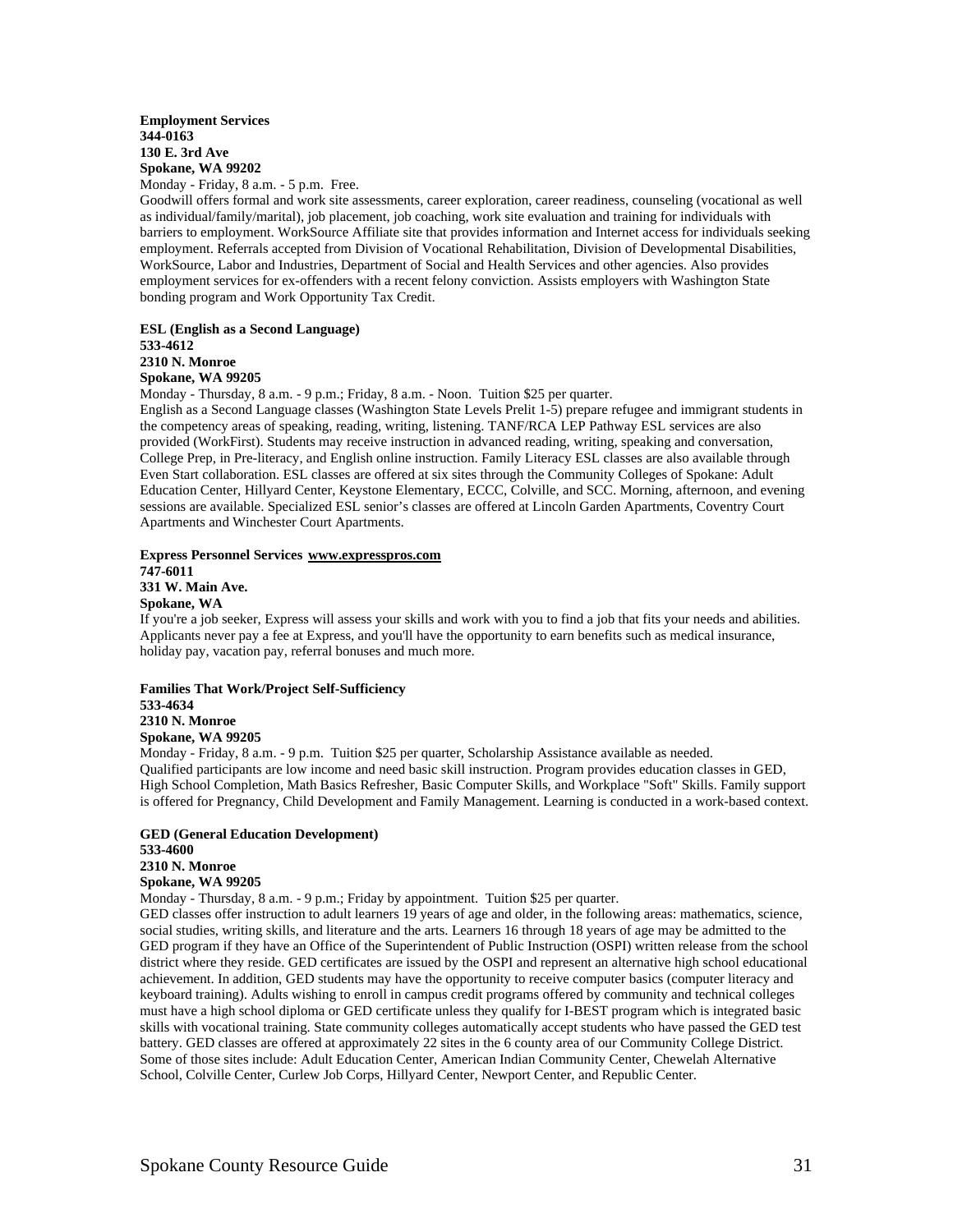#### **H.O.M.E. (Helping Ourselves Means Education) 359-4237 Cheney, WA 99004**

Monday - Friday, hours vary. Free.

Provides advocacy, networking, and referrals for parents and returning students. Maintains a database for basic needs such as housing, childcare, and community social services in addition to campus resources and services. Offers a number of child care scholarships annually. Sponsors the Giving Tree, a holiday gift giving campaign for the children of low-income EWU students. Offers The Family Groove, a parent/child interactive group.

#### **Help Line**

# **279-6060 or 1-888-323-2399 3305 W. Fort George Wright Drive Spokane, WA 99224**

Monday - Friday, 8 a.m. - 4:30 p.m. Free.

Provides information and referral for adults who are considering returning to school, seeking employment, needing career counseling, or assistance in locating community resources and support. Provides referrals for WorkFirst Financial Aid, Women's Programs, and other Institute for Extended Learning programs and services.

**Hillyard Center 533-8580 4410 N. Market Spokane, WA 99207**  Monday - Friday, 8 a.m. - 4:30 p.m.

Provides several IEL Adult Education Programs on site, such as: GED, High School Completion, ESL, Citizenship classes, Families That Work, work experience, computer lab classes, PACE Services, Seniors Programs and Head Start infant/toddler and preschool classes. Hillyard Center is a WorkSource affiliate site.

**Individual Development Accounts 456-7174 212 S. Wall** 

**Spokane, WA 99201**  Monday - Friday, 8:30 a.m. - Noon & 1 p.m. - 4 p.m. Individual Development Accounts is a two-for-one matched savings account that can be used to pay for college or trade school, starting or expanding a business, or for a down payment on a first-time home.

**Institute for Extended Learning Career/Advising Resources 279-6060 or 1-800-323-2399 3305 W. Fort George Wright Drive Spokane, WA 99224**  Monday - Friday, 8 a.m. - 4:30 p.m. Free. Information about IEL and other Community Colleges of Spokane programs, classes and resources

**Job Corps 534-2269 140 S. Arthur, Suite 408 Spokane, WA 99202**  Monday - Friday, 8:30 a.m. - 5 p.m.

A residential education and career training program designed for unemployed and under-educated women and men ages 16 to 24. It provides total support: basic education and career classes, dental, medical and eye care, work clothing, social and recreational programs, counseling and student leadership activities. Provides guaranteed placement assistance for all enrollees. Must have a good health history, no current legal issues, be low-income and a legal U.S. resident. Ability and desire to participate are a must. Provides assistance to runaways. If runaways are 18 or younger, they must have parent/guardian approval. Participants can complete their GED or High School Diploma while enrolled.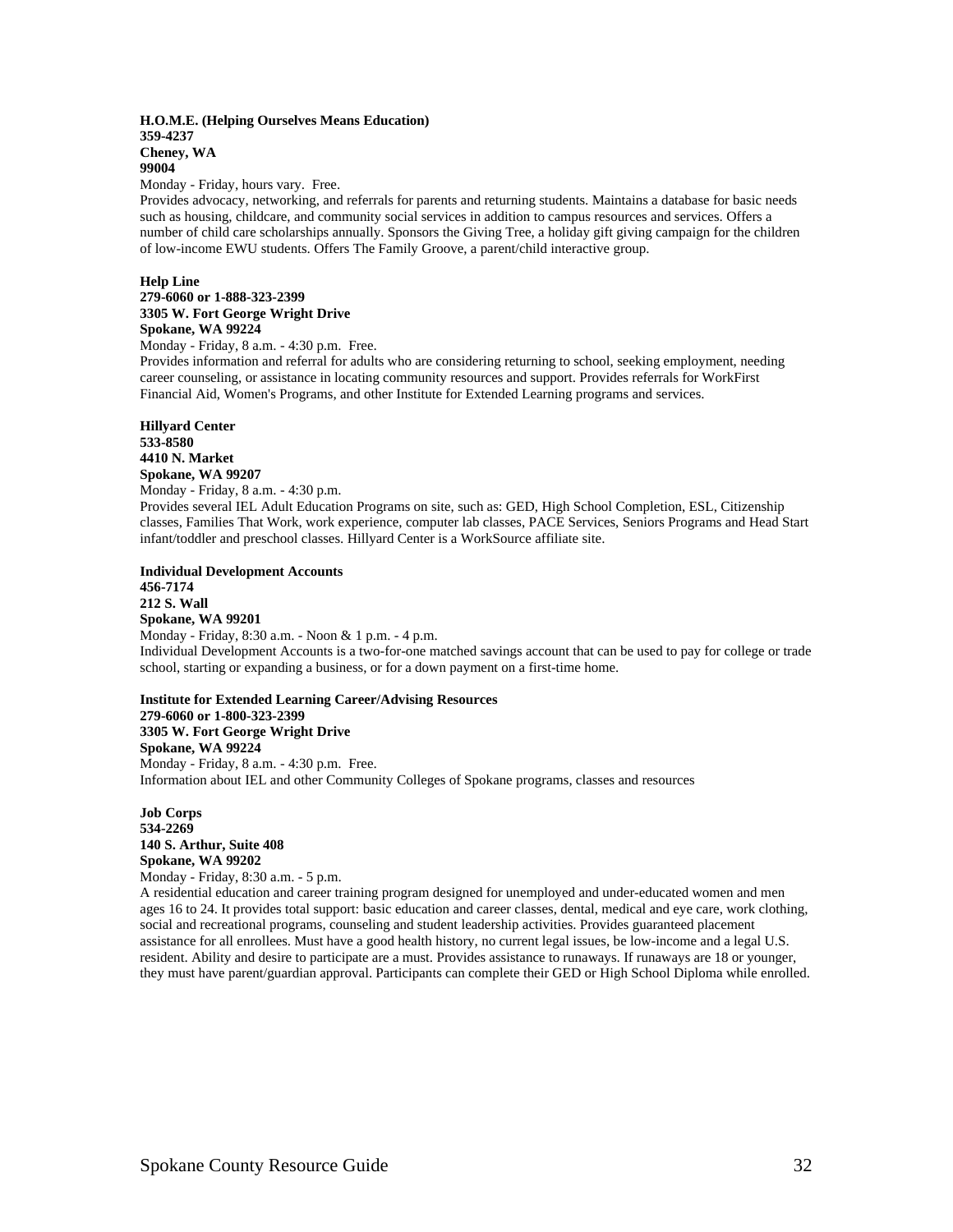| <b>Labor Ready</b>       | <b>Labor Ready</b> | www.laborreadv.com |
|--------------------------|--------------------|--------------------|
| 747-3071                 | 922-7791           | 1-800-24-LABOR     |
| 504 E North Foothills Dr | 302 S. Pines Rd.   |                    |
| Spokane, WA              | Spokane, WA        |                    |

Each year, Labor Ready dispatches approximately 600,000 temporary employees to jobs in construction, manufacturing, hospitality services, landscaping, warehousing, retail and more. More than 300,000 businesses of all sizes throughout the United States, Canada and Puerto Rico use Labor Ready when they need a dependable source of labor. By fueling both individual and business growth, Labor Ready delivers a win-win: temporary employment gives customers the flexibility to quickly add reliable help on short notice and provides an honest day's pay for an honest day's work to dependable employees seeking income.

**Job Resource Center (SL Start) 535-8582 905 W. Riverside Spokane, WA 99201**  This agency works with personas with developmental disabilities. They provide job placement, training, and support for job retention.

**Manpower 838-8531 720 W. Boone, Suite 100 Spokane, WA 99201**  Monday - Friday, 8 a.m. - 5 p.m. Free.

Manpower supplies temporary assignments and permanent positions in office, marketing, technical, and industrial settings. No fee charged while working temporary, or when hired permanently. A variety of training options are provided, free of charge, via Global Listening Center www.manpowerglc.com to qualified applicants. Applications are taken by appointment. Must be at least 18 years old.

**Medical Pros Staffing Services www.provisional.com 323-3223 Northpark Building 420 w. Dean Ave. Spokane, WA 99201** 

Medical field job placement agency. Provisional is a specialized recruiting and staffing firm in the Inland Northwest, exclusively serving the Eastern Washington and Northern Idaho marketplace. In business for over 15 years they have been placing professionals with great companies in temporary, contract-to-hire and direct-hire positions.

**Micro Enterprise Development Program 456-7174 212 S. Wall Spokane, WA 99201** Monday - Friday, 8:3 0 a.m. - Noon & 1 p.m. - 4 p.m.

Assists low-income individuals to realistically and successfully enter into or expand a small or home-based business. Achieves this through business training, comprehensive technical assistance, long term support, and small loans.

**Neighborhood Assets 456-7378 212 S. Wall Spokane, WA 99201**

Monday & Thursday, 1:30 p.m. - 4:30 p.m., or by appointment. Free.

This program offers financial counseling and credit union services for people who need help managing their money, people who are using high cost financial services, and those who need and want a bank account. A SNAP partnership with Numerica Credit Union and Washington State Employees Credit Union.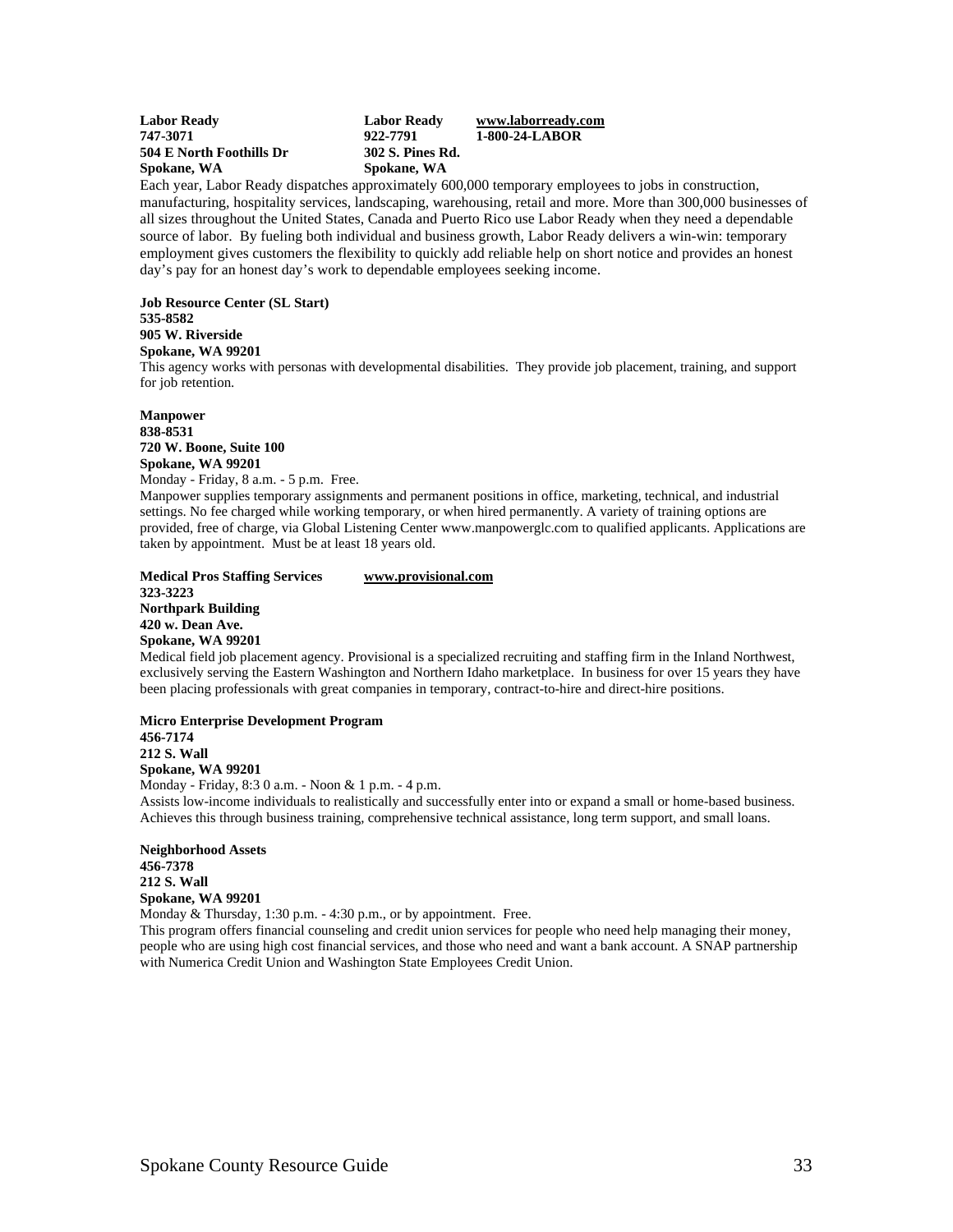# **NET (The) 456-7660 4202 South Regal Spokane, WA 99223**

Monday - Friday, 8 a.m. - 4 p.m.

A program of The Center for School to Work. The NET is an alternative education program that provides learning opportunities for students and dropouts living in Spokane County. Programs include High School Re-Entry, Credit Retrieval, and GED Preparation. The summer program is available to any student in Washington State with prior approval from their high school.

# **Norlift Co. 535-1776 512 N. Fancher Rd. Spokane Valley, WA 99212**

Offers a full certification in forklift operation. If your certification has expired you can re-certify If you have never had a certificate, take the full class and certify. Certificates are good for 3 years. There is a fee for this service.

#### **New Chance Worker Retraining Transition Programs 533-3172 3939 N. Freya Spokane, WA 99217**

By appointment, contact Shannon Stegman.

New Chance provides assessment, advising and training for career development. Group as well as one-to-one advising and training help individuals develop a career or employment marketability plan and manage career transitions. Classes focus on: career planning, professional portfolio development, effective job search techniques and integration of the computer and Internet in the job search. Qualified Worker Retraining candidates may receive full tuition assistance.

# **Occupational Skills Training 344-0163 130 E. 3rd Ave Spokane, WA 99202**

Monday - Friday, 8 a.m. - 5 p.m. Free. Goodwill offers customized classes in basic computer skills, administrative office professional, medical office professional, and professional sales associate (retail/cashiering/customer service). Job Club prepares individuals for employment and with job seeking and communication skills. Classes are available to individuals who are eligible for training services through Division of Vocational Rehabilitation, Department of Social and Health Services, WorkSource, Labor and Industries, and other agencies. Class hours vary, generally three hours a day.

#### **PACE Services (People Accessing Careers and Education) 533-8550 4410 N. Market Spokane, WA 99207**

Monday - Friday, 8 a.m. - 4:30 p.m. Fees vary.

PACE Services assists people with significant barriers to employment or community inclusion in achieving their life goals through education, resource coordination and vocational support. The program serves individuals who are learning disabled, developmentally impaired, brain injured, blind, deaf as well as individuals who experience mental illness, or qualify for unemployment benefits. The program offers assessments, vocational exploration, employment preparation, job coaching, job placement and extended support services. The READY program is a one quarter vocational training program, offered to individuals who want to learn basic workplace skills, accompanied by a specific employment training program (auto maintenance, child care and hospitality are the current offerings). Career development, job preparation, computer work skill building, functional reading, money management, and physical conditioning are a sampling of classes offered. PACE serves individuals who are eligible for "Pathways to Employment," Division of Developmental Disabilities, Division of Vocational Rehabilitation, high school transition, and Worker Retraining.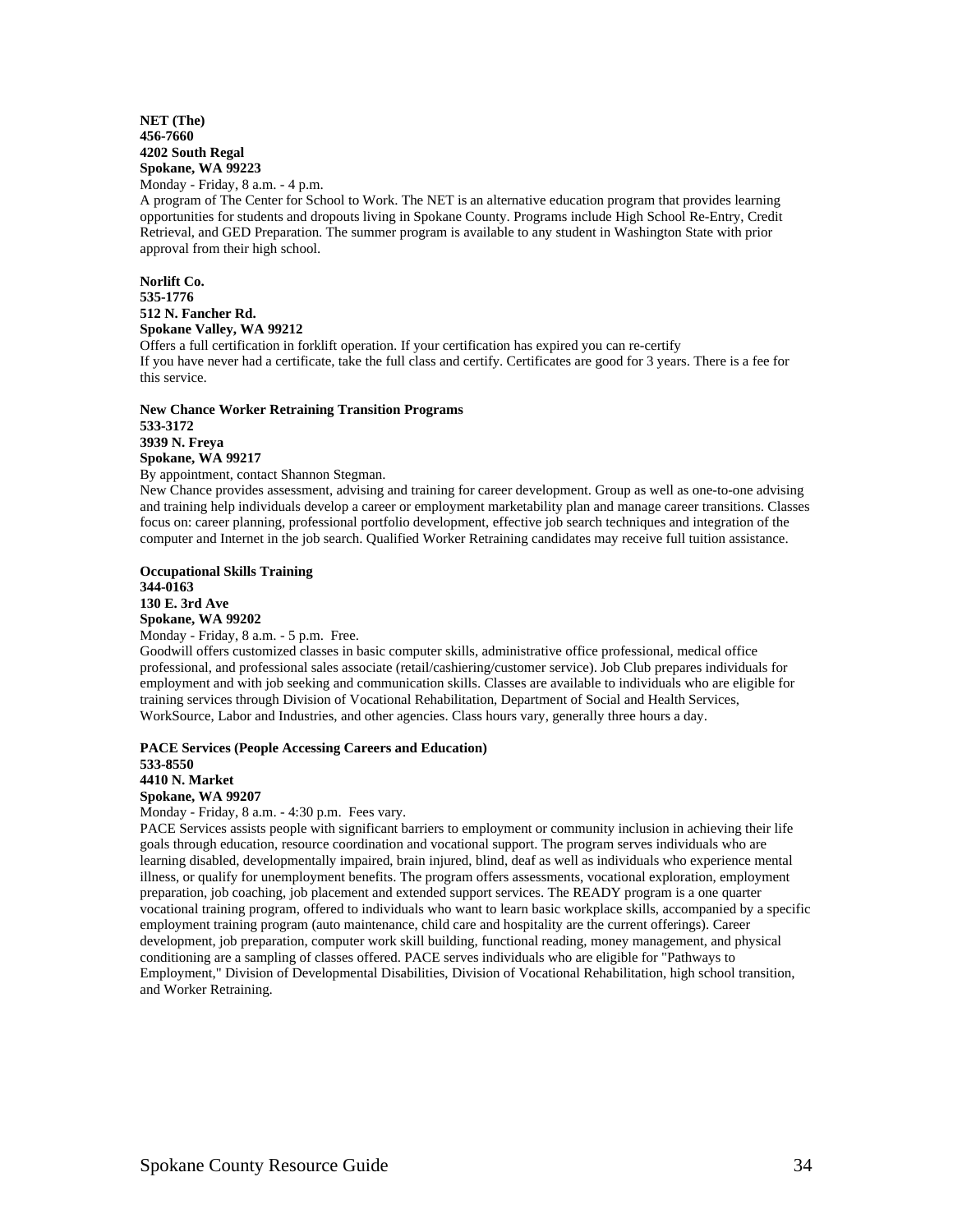### **Planning Action for Youth Success (PAYS) 462-0519 130 E. 3rd Ave Spokane, WA 99202**

Monday - Friday, 8 a.m. - 5 p.m. Free.

PAYS helps eligible youth ages 17 to 21 with employment and/or remedial education. Offers a range of services to complement the primary goal of employment. Services include assessments, goal-setting, work readiness training, skills training (including computer applications), job shadowing and paid work experience. Eligible individuals are low income, live in Spokane County, and have barriers to employment. Barriers may include lack of basic skills, pregnancy/parenting, disability, homeless/runaway, lack of high school diploma/GED or offender status. Serves youth under the Workforce Investment Act, in partnership with the Spokane Area Workforce Development Council.

# **Pre-Vocational Training Center (PVTC) 3626-6760 2517 N. Ruby St. Spokane, WA 99207**

The Pre-Vocational Training Center provides services for low-income disabled adults. General services include representative payee services, a clothing bank, skill development, and training, independent living, and welfare to work programs. The program also provides one-month rental assistance, deposit and other financial support as needed.

**Project Self Sufficiency 279-6069 2310 N. Monroe Spokane, WA 99205** Monday - Friday, 8:30 a.m. - 2 p.m.

An eight week program that supports low-income single parents to make a transition from public assistance to employment. Courses include self-esteem, communication skills, career planning, stress management, parenting information, math, English, learning styles, and communications. Class sessions are Monday - Thursday, 8:30 a.m. - 2:00 p.m. and Friday 8:30 a.m. - 11:30 a.m. at the Adult Ed Center.

**Reading Labs 533-4600 2310 N. Monroe Spokane, WA 99205** 

Monday - Thursday, 8:30 a.m. - 2:45 p.m. & 4 p.m. - 9 p.m. \$25 per quarter.

Instructors design individualized programs to meet the needs and goals of each student. The program may include any or all of the following: word recognition, vocabulary, comprehension, and language arts. Another reading lab is offered at Hillyard Center, 4410 N. Market; Monday - Thursday 8 a.m. - 12 p.m. In addition to the reading lab, the Read Right program is now being offered at the Adult Education Center and at the Hillyard Center. For more information about this great reading program, call Lora Shinskie at 533-4632.

#### **Re-employment/Worker Retraining Programs**

# **3939 N. Freya**

**Spokane, WA 99217** Monday - Friday, 8 a.m. - 4:30 p.m. Free if criteria is met.

There are several programs and services to assist people who are low income, unemployed, receiving unemployment benefits, have exhausted their unemployment benefits, or who are employees who've received written notice of future job loss. There are funds available for professional/technical courses for re-training or upgrading job skills. The different WorkSource affiliate sites are: 533-8056, SCC - Linda Benthien 533-3521, SFCC - Linda Kraus-Perez 532- 3172, WorkSource - Shannon Stegman

#### **SCC Community, Career, and Employment Services 533-7249 1810 N. Greene, Bldg #6 Spokane, WA 99217**

Monday - Friday, 7:30 a.m. - 4 p.m. Free.

The Community, Career, and Employment Services department includes state agencies such as the Division of Vocational Rehabilitation and Employment Security Department in addition to the college's career planning services, job referral assistance and campus tours. There is also Veteran Services, WorkFirst and Worker Retraining. Software applications are available for resume development and career interest inventories as well as Internet access.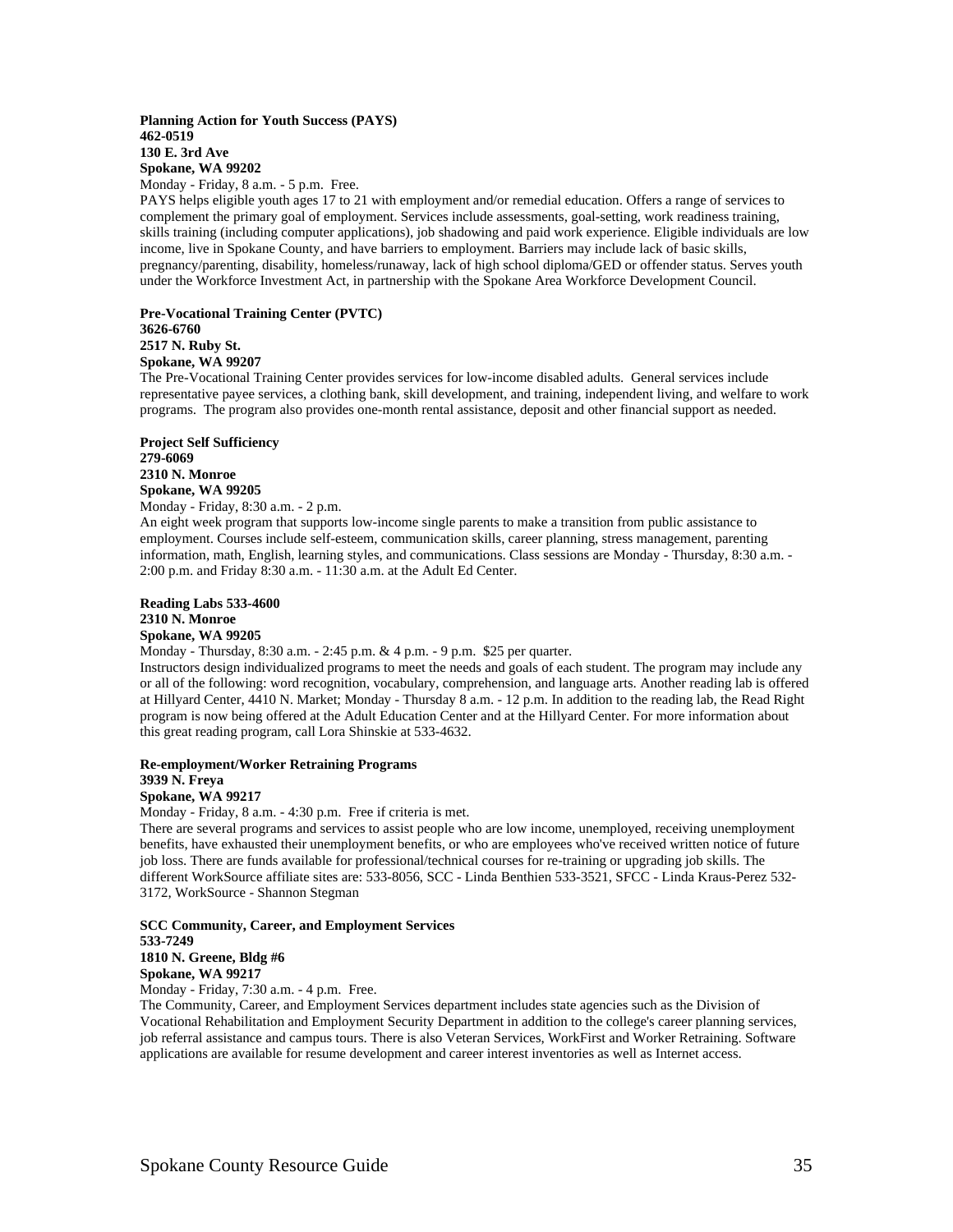#### **School To Work Connections 456-7660 4202 South Regal St Spokane, WA 99223**

Monday - Friday, 8 a.m. - 4 p.m. Free.

This program provides job readiness training, work experience, job referrals and various supportive services to qualified youth via WIA and the Spokane Area Work Force Development Council. Serves youth residing in Spokane City and County with income or disability constraints. Employment opportunities for income eligible youth 16-21 years of age in both public and private sectors.

#### **SFCC Career Center 533-3540 3410 W. Fort George Wright Drive Spokane, WA 99224**

Monday - Friday, 8 a.m. - 4:30 p.m. Non-student computer use fee is \$7; CCS students free.

The Career Center offers computerized career guidance, scholarship information and internet resources. Reference materials include career information files (which contain over 300 careers), college catalogs, transfer guides, vocational biographies, periodicals, books and a video library. Transfer Advisors from EWU, WSU, Whitworth, and Gonzaga are available, by appointment in the Center, to talk with students preparing to transfer to a four year college. Student employment opportunities are available at the center.

# **Single Parent Program 533-7030 1810 N. Greene Street Spokane, WA 99217**

Monday - Friday, walk-in or by appointment. Free.

The Single Parent Program offers many services to single parent students attending SCC or who are thinking about attending college. The program provides community resources, financial aid information, child care information, family activities, support group, and academic counseling. Assists students in choosing an academic major and career plan. Provides support for personal and academic problems.

**Skils-kin 326-6760 4004 E. Boone Ave Spokane, WA 99202** 

Monday - Thursday, 8 a.m. - 4:30 p.m., Friday, 8 a.m. - 4 p.m. Fees vary. Provides people with disabilities and other disadvantages with training, employment programs, payee and residential services. Employment positions are available in structured and competitive jobs. Job opportunity orientation every Wednesday at 1:00 pm to learn about job openings. Strives to make choice and employment a reality.

**SL Start Employment Services 328-2740 25 W. Nora Spokane, WA 99205**  Monday - Friday, 8 a.m. - 5 p.m. DVR Referral

Provides people with disabilities who are signed up and eligible at the Department of Vocational Rehabilitation (DVR), the opportunity to overcome barriers, learn job seeking and interviewing skills and find meaningful employment. Providing assistance toward returning to work after an injury, seeking retraining and matching a skill set to a specific job is what makes SL Start Employment Services a diverse and effective employment program.

#### **Small Business Development Center 358-7890 665 North Riverpoint Blvd Spokane, WA 99202**

Monday - Friday, 8 a.m. - 5 p.m. Class fees vary, free individual business counseling.

In cooperation with the Community Colleges of Spokane and Washington State University, the Small Business Development Center (SBDC) works to stimulate small business growth in Spokane County. Counseling on business management. Low-cost classes are offered in business start-up, management marketing, record keeping and taxes.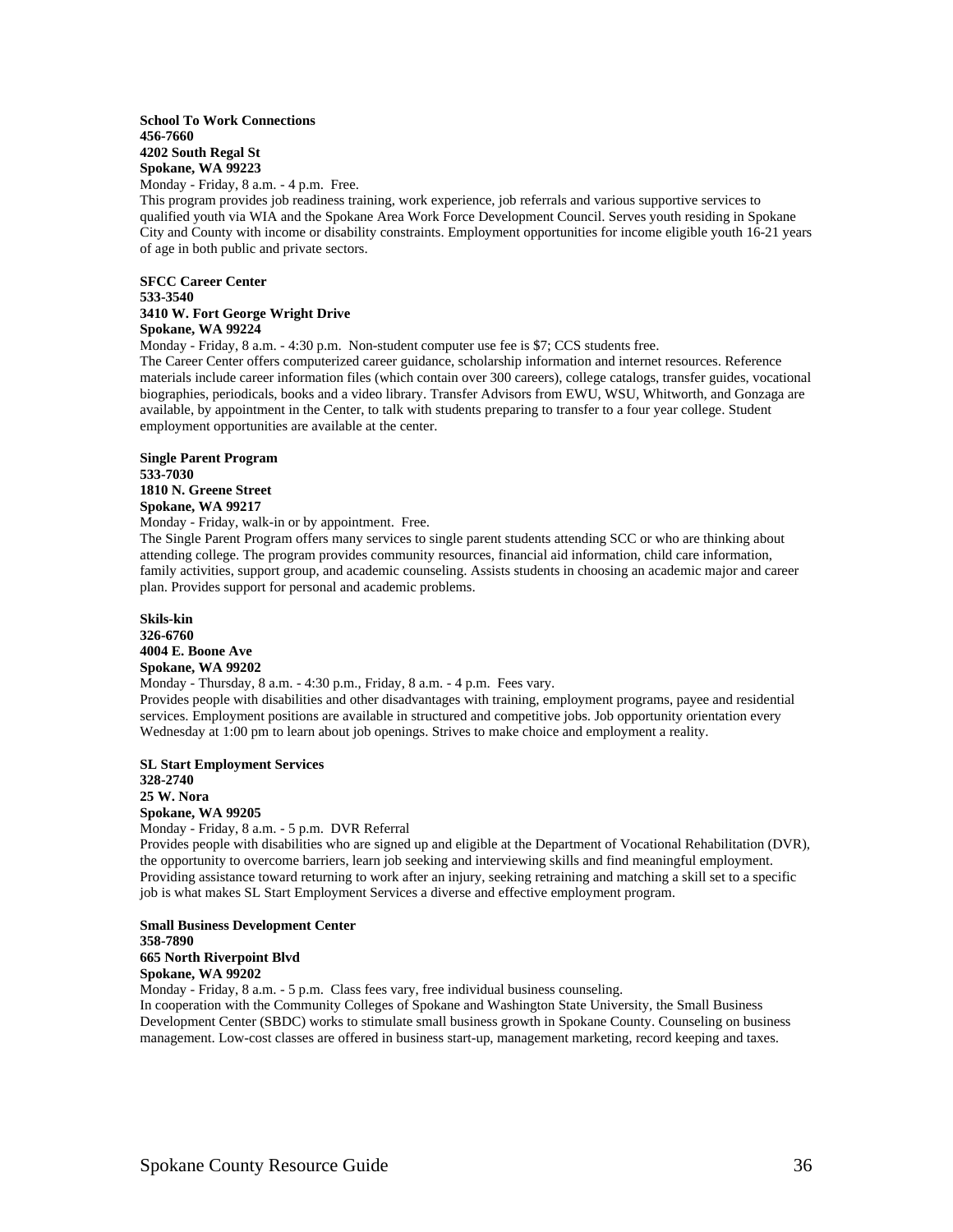#### **Spokane County Human Resources Job Hotline 477-5627 / TDD 477-2137 1229 W. Mallon Spokane, WA 99260**  Sunday - Saturday, 24 hours. Free.

Job information hot line is updated each Friday before 5 p.m. Persons wishing to apply for a specific position are encouraged to pickup the applicable recruitment posting at the Human Resources office or on the County website. Individual postings provide a detailed description of the position duties and requirement, as well as listing the required application materials. For Sheriff's Department employment information, please call 477-4711.

**Spokane SCORE – Chapter 0180 801 W. Riverside Ave., #240 Spokane, WA 99201 PHONE: (509) 353-2820 FAX: (509) 353-2829 EMAIL: scoredst1094@wenatchee.org**

SCORE "Counselors to America's Small Business" is a nonprofit association dedicated to entrepreneur education and the formation, growth and success of small business nationwide. SCORE is a resource partner with the U.S. Small Business Administration (SBA). SCORE has 389 chapters in locations throughout the United States and its territories, with 10,500 volunteers nationwide. Both working and retired executives and business owners donate time and expertise as business counselors. SCORE was founded in 1964. SCORE's 10,500 volunteer counselors have more than 600 business skills. Volunteers are working or retired business owners, executives and corporate leaders who share their wisdom and lessons learned in business.

**Spokane Service Team 456-7660 2424 E. Riverside Spokane, WA 99202** 

Monday - Friday, 8 a.m. - 4 p.m. Free.

An AmeriCorps National Service Program. The goals of the SST are to provide education, training and service opportunities to young adults, 18-25 years old in the Spokane area. The SST will provide assistance in obtaining your GED/High School Diploma, training in basic construction skills, service learning, assistance with your academic/vocational education goals, and career planning. Requires a one year commitment. Education award for 1,700 hours of service is \$4,725, to be used for college expenses or to pay back student loans, along with a monthly living allowance. Summer and part-time commitments also available.

#### **U.S. Small Business Administration (Spokane Branch) 801 W. Riverside Avenue, Suite 200 Spokane, WA 99201 509-353-2800**  Monday - Friday

8:00 a.m. to 4:30 p.m

The U.S. Small Business Administration was officially established on July 30, 1953. The SBA has since delivered 20 million loans, loan guarantees, contracts, counseling sessions and other forms of assistance to small businesses. The Seattle District Office serves Washington State through two offices in Seattle and Spokane. The Seattle District Office serves most of Western Washington and the Spokane Branch Office serves Eastern Washington and Northern Idaho.

#### **Veteran Affairs / Vocational Rehabilitation & Employment Service 1-800-827-1000**

This program offers a variety of employment services as a means to obtain suitable employment, such as assistance in finding employment, job seeking skills training, on-the-job training apprenticeships, job development, self-employment services based on eligibility, vocational training, 1-year certification programs, 2-year diploma programs, and 2 and 4 your post secondary training programs. They are located in Seattle, however you can call this the toll free number above. You can also call the VA Hospital in Spokane at 434-7000.